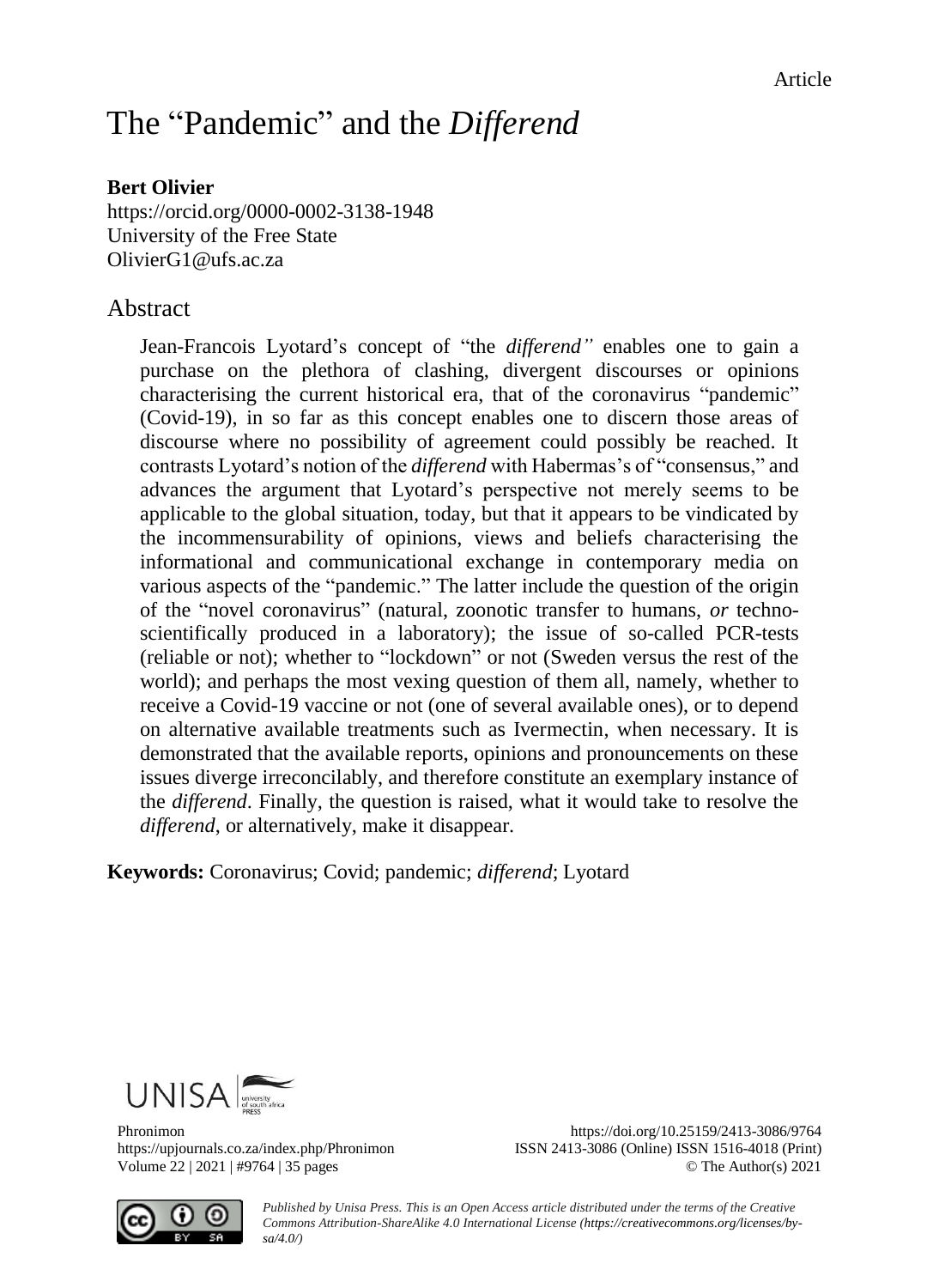The plaintiff lodges his or her complaint before the tribunal, the accused argues in such a way as to show the inanity of the accusation. Litigation takes place. I would like to call a differend [*différend*) the case where the plaintiff is divested of the means to argue and becomes for that reason a victim. If the addressor, the addressee, and the sense of the testimony are neutralized, everything takes place as if there were no damages. … A case of differend between two parties takes place when the "regulation" of the conflict that opposes them is done in the idiom of one of the parties while the wrong suffered by the other is not signified in that idiom (Jean-Francois Lyotard 1988: *The Differend*, 9).

# Introduction: The *Differend*

Today, one is witnessing what could be a pivotal moment in the history of humankind. An ever-widening chasm is opening up between those people who obediently follow what their increasingly authoritarian governments instruct them to do, on the one hand, and those who, cognisant of the fact that governments, like all human institutions, are prone to failure of judgment, resist these attempts at governmental control in different ways, such as availing themselves of their constitutionally enshrined right to decide for themselves what to do in the face of an illness called a "pandemic." Has there ever been a moment in world history—at least during so-called peacetime—when the world's population has been as split on an issue of global importance as today, when what can truly be described as a Lyotardian *differend* (see below) obtains regarding the status of the coronavirus (Covid-19) "pandemic" and its attendant questions and problems? This is a rhetorical question, of course, but I am convinced that it probably applies to the current social reality, in a manner reminiscent of the notorious Yugoslav Wars fought between 1991 and 2001, which divided people in the former Yugoslavia bitterly along ethnic and religious lines. More recently, it is comparable to the irresolvable division among British citizens on the question of "Brexit" (which still persists five years after the Brexit vote; McGee 2021), and among American people during the presidency of Donald Trump, when one was either uncompromisingly pro-Trump or anti-Trump (Olivier 2020).

What I mean by saying that the current situation—pertaining to countervailing claims and questions about the so-called Covid-19 pandemic—instantiates what Lyotard characterises as a "*differend"* (I prefer to italicise this word to highlight it) is meant in precisely the manner that the French philosopher describes the eponymous "*differend"* in his book (Lyotard 1988, xi) as follows:

As distinguished from a litigation, a differend [*différend*] would be a case of conflict between (at least) two parties, that cannot be equitably resolved for lack of a rule of judgment applicable to both arguments. One side's legitimacy does not imply the other's lack of legitimacy. However, applying a single rule of judgment to both in order to settle their differend as though it were merely a litigation would wrong (at least) one of them (and both of them if neither side admits this rule).

This distinction, which clearly applies to the examples of Brexit and Trump's presidency, above (in neither case a "single rule of judgment" could be identified;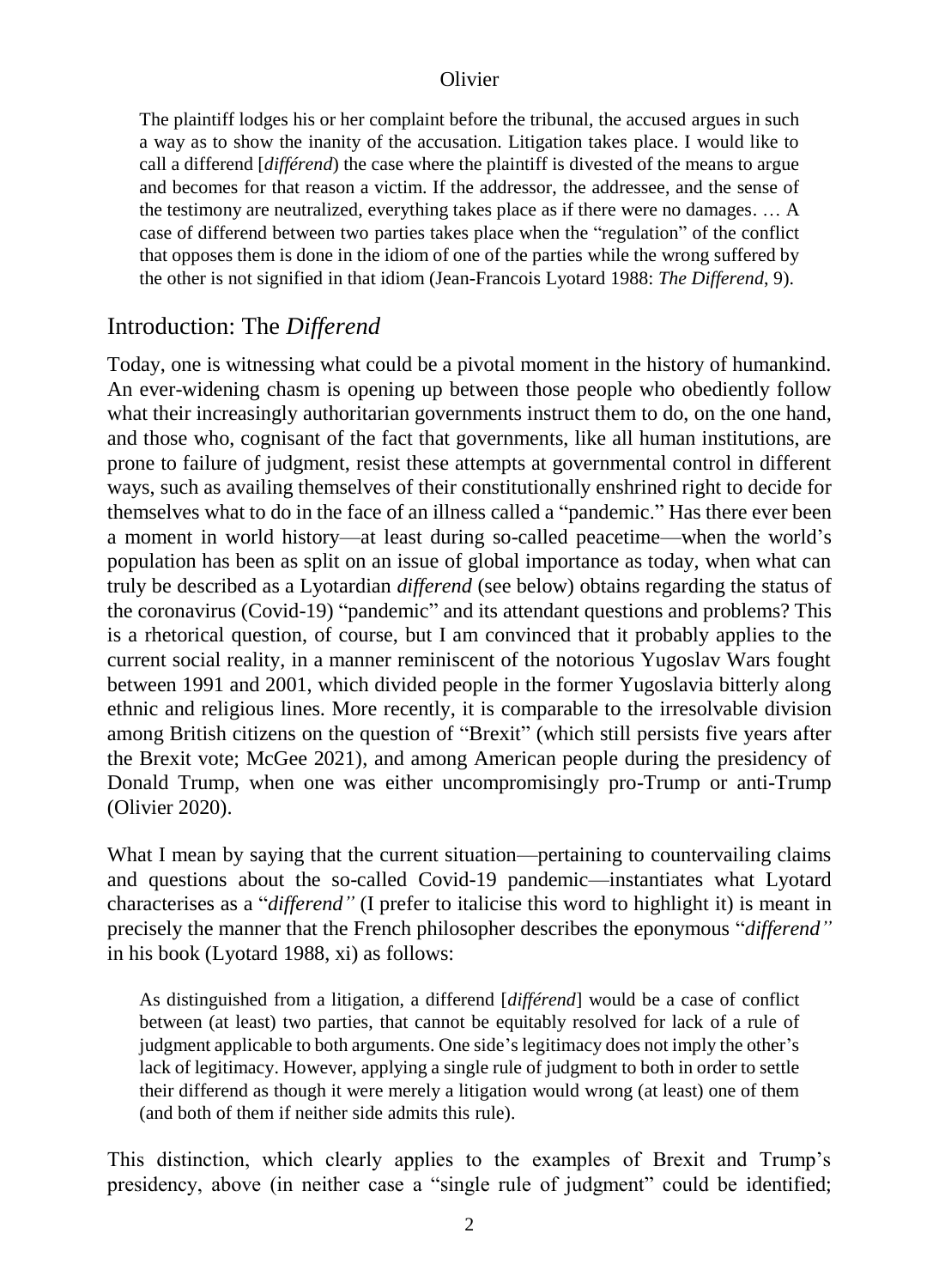*criteria* of judgement were precisely what was at stake, and could not be determined or resolved), should be kept firmly in mind in what follows—although it should be noted that (as will be seen) the governmental responses to the "pandemic" (through lockdowns, for example) have much more serious implications for human rights and democracy than those which accompanied debates about Brexit and Trump. It should also be noted that Lyotard has explicitly rejected Jürgen Habermas's well-known criterion of "consensus" in interpersonal communication. Already in *The Postmodern Condition* (Lyotard 1984, 60), he noted:

…the principle of consensus as a criterion of validation seems to be inadequate. It has two formulations. In the first, consensus is an agreement between men, defined as knowing intellects and free wills, and is obtained through dialogue. This is the form elaborated by Habermas, but his conception is based on the validity of the narrative of emancipation.

Lyotard adds (1984, 60–61) that "In the second, consensus is a component of the system, which manipulates it in order to maintain and improve its performance. It is the object of administrative procedures … In this case, its only validity is as an instrument to be used toward achieving the real goal, which is what legitimates the system—power." This is an important addition, but its implications—that consensus is often systemically "manipulated" in order to maintain power—while highly relevant to the present theme and time, cannot be pursued *at length* here because of space limitations. Suffice to say that it is an open question, when reviewing the opposing claims and arguments proffered by proponents of the two irreconcilable sides, whether one or both of them may indeed be guilty of systematically (and systemically) manipulating "consensus" for the sake of either maintaining or acquiring power. This will be revisited briefly towards the end of this paper.

Before proceeding further, it is worth noting Habermas's (1990, 100) observation, that:

… in reaching an understanding about something in the world, subjects engaged in communicative action orient themselves to validity claims, including assertoric and normative validity claims. This is why there is no form of sociocultural life that is not at least implicitly geared to maintaining communicative action by means of argument, be the actual form of argumentation ever so rudimentary and the institutionalization of discursive consensus building ever so inchoate. Once argumentation is conceived as a special form of rule-governed interaction, it reveals itself to be a reflective form of action oriented toward reaching an understanding.

One would perhaps *want* to agree with Habermas as far as his conviction is concerned, that *all* forms of "sociocultural life" are (at least implicitly) oriented towards "communicative action" (with its characteristic appeal to the mutual provision of validity claims for every party's respective statements), aimed at reaching consensus through "rational" discourse, and do not rather lean towards its contrary, namely "strategic action" (Habermas 1990, 58), where validity claims are either hidden or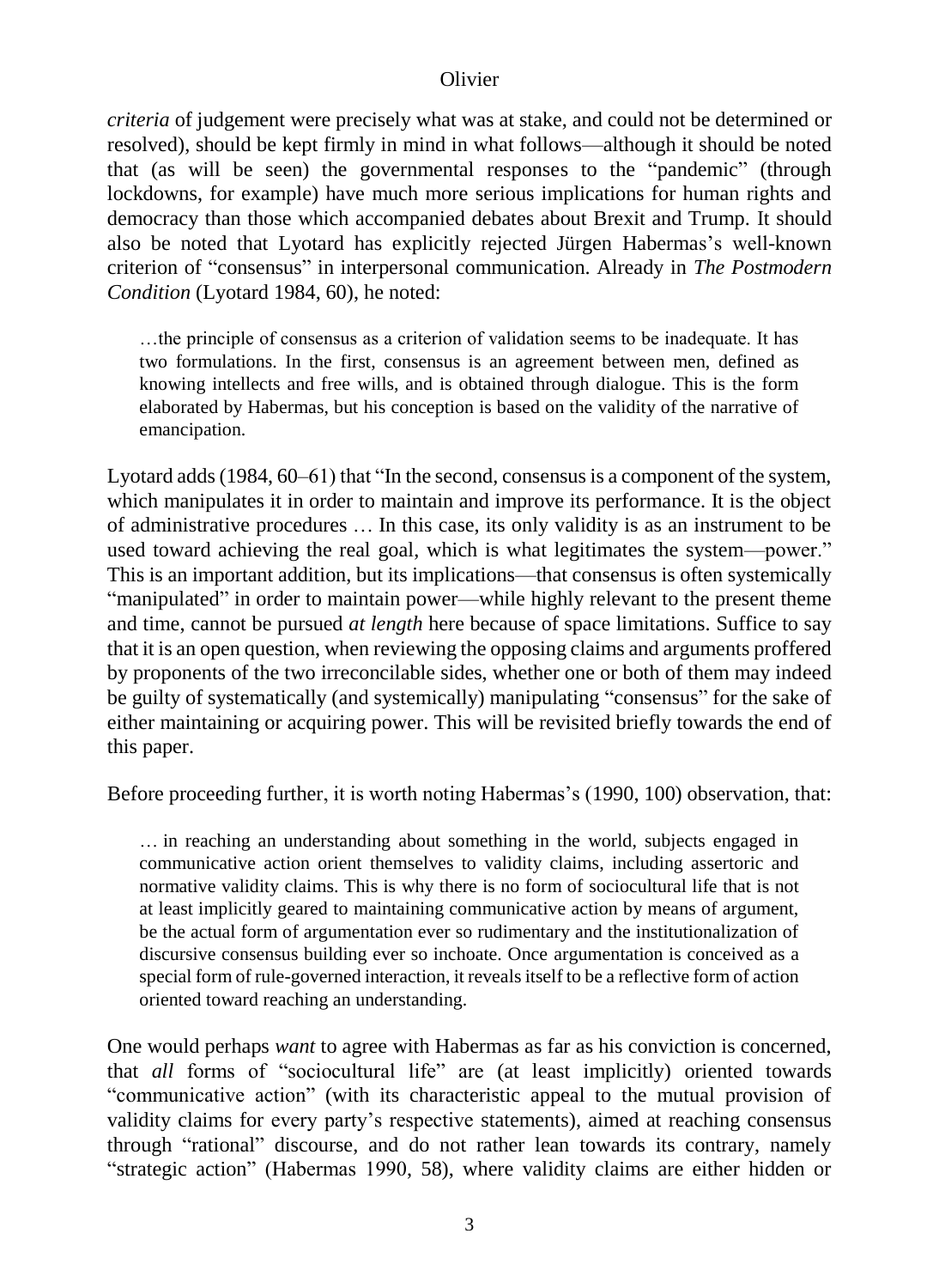distorted, to be able to gain power over others. However, the instances of incommensurable claims on both sides of the "pandemic divide," discussed below, raise serious questions about whether this is indeed the case (for both, *or* for one of the sides), or whether one is rather witnessing what Lyotard calls an irresolvable *differend*, as will be seen.

Perhaps some telling examples of a *differend* at the outset would enable one to ascertain more clearly that the current global situation represents a *differend* on a scale probably never before witnessed. Lyotard (1988, 3) elaborates on this as follows:

You are informed that human beings endowed with language were placed in a situation such that none of them is now able to tell about it. Most of them disappeared then, and the survivors rarely speak about it. When they do speak about it, their testimony bears only upon a minute part of this situation. How can you know that the situation itself existed? That it is not the fruit of your informant's imagination? Either the situation did not exist as such. Or else it did exist, in which case your informant's testimony is false, either because he or she should have disappeared, or else because he or she should remain silent, or else because, if he or she does speak, he or she can bear witness only to the particular experience he had, it remaining to be established whether this experience was a component of the situation in question.

Even without reading further, anyone with a modicum of knowledge about the Holocaust and what is known as the "historians' dispute" ("Historikerstreit" in German), would know that Lyotard is here alluding to the claim (that millions of Jews were exterminated by the Nazis during the Second World War, in the light of putative "evidence" such as extant gas chambers at places like Dachau and Auschwitz, and the verbal evidence of Holocaust survivors)—by certain historians—that this was in fact *not* the case, or at least that persuasive evidence to this effect does not exist in the shape of "victims," because the latter are all dead (Lyotard 1988, 3–14; Olivier 2021). This is why Lyotard states, above: "Or else it did exist, in which case your informant's testimony is false, either because he or she should have disappeared …" etcetera. The claim (above) that "none of them is now able to tell about it" means, on the one hand, that those who were supposedly murdered in the gas chambers cannot, for obvious reasons, give evidence in this regard, and those who claim that they can indeed do so, are not acceptable as witnesses because "their testimony bears only upon a minute part of this situation"—that is, their experience in the concentration camps, and so on, but *not* of dying in the gas chambers.

This is a "genuine" *differend*, in so far as those who insist that the Holocaust *did* occur, appeal to "a rule of judgment" that allows the acceptance of the "evidence" of survivors (who were inmates in the concentration camps, and so on), while those who are equally insistent that there is *no* evidence of the Holocaust, point out that there is no survivor (that is, someone who "experienced" the gas chambers) who can testify to this fact. Clearly, the latter group require what the first group regard as a self-evident impossibility, that a deceased victim of the gas chambers give "evidence" of their having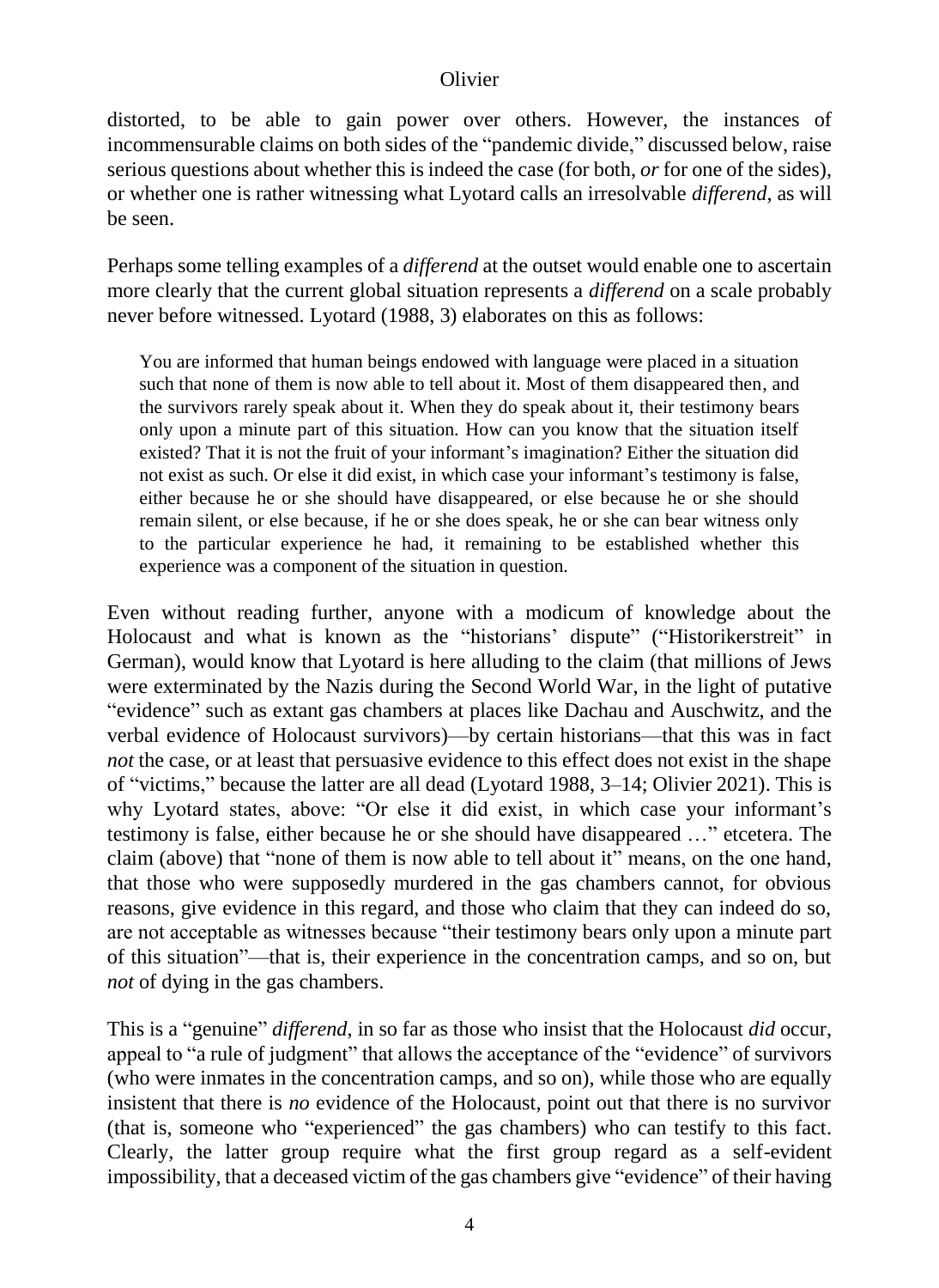perished there; nevertheless, the implicit "rule of judgment," however absurd it might appear to be, is different from, and irreconcilable with, that undergirding the one appealed to by the first group.

As a benevolent reviewer-critic has reminded me, more could be said here about the relevance of Lyotard's "victim" as one "divested of the means to argue," to illuminate the "current divisive context of the pandemic." Specifically, what does a "victim" look like under present pandemic conditions, given that McLennan (2018) claims that Lyotard's notion of the *differend* "… describes: a) the incommensurability of genres of discourse; b) the victimisation which occurs when one or more genres of discourse are rendered unintelligible or silenced by a dominant discourse"? What is meant by "victimisation" here becomes clearer in the light of what Lyotard (1988, 5) writes about a "wrong":

This is what a wrong … would be: a damage … accompanied by the loss of the means to prove the damage. This is the case if the victim is deprived of life, or of all his or her liberties, or of the freedom to make his or her ideas or opinions public, or simply of the right to testify to the damage, or even more simply if the testifying phrase is itself deprived of authority. … In all of these cases, to the privation constituted by the damage there is added the impossibility of bringing it to the knowledge of others, and in particular to the knowledge of a tribunal.

In what follows the astonishing pertinence of these words for the present will become apparent, perhaps more tersely stated where Lyotard writes (1988, 9): "I would like to call a differend … the case where the plaintiff is divested of the means to argue and becomes for that reason a victim," which (as will be seen below) expresses the one side of what I here characterise as the current, global *differend*.

To clarify further, another, perhaps better-known instance of a (cultural) *differend* pertains to the contestation of land rights between Australian aborigines and development companies in Australia. What has become known as the "Mabo" High Court case in 1992 (McIntosh 1997), gave rise to legislation that has ensured the land rights of native Australians, but it has not succeeded in quelling simmering manifestations of the incommensurability (that is, a *differend*) between what developers want and what aboriginal peoples can now claim, namely the right to primary decisionmaking regarding their ancestral land. McIntosh (1997) formulates this situation succinctly:

It took over 200 years to achieve, and it is described as the single most important legal decision in Australian history. In 1992, Aboriginal and Torres Strait Islander native title property rights were recognized by the highest court in the land. In 1997, these rights are under threat. Mining companies and other developers assert that the Native Title Act 1993, enacted by the federal government, has given indigenous people too much power over development. They are insisting that the law be changed to reduce or annul most of the rights established by the court decision.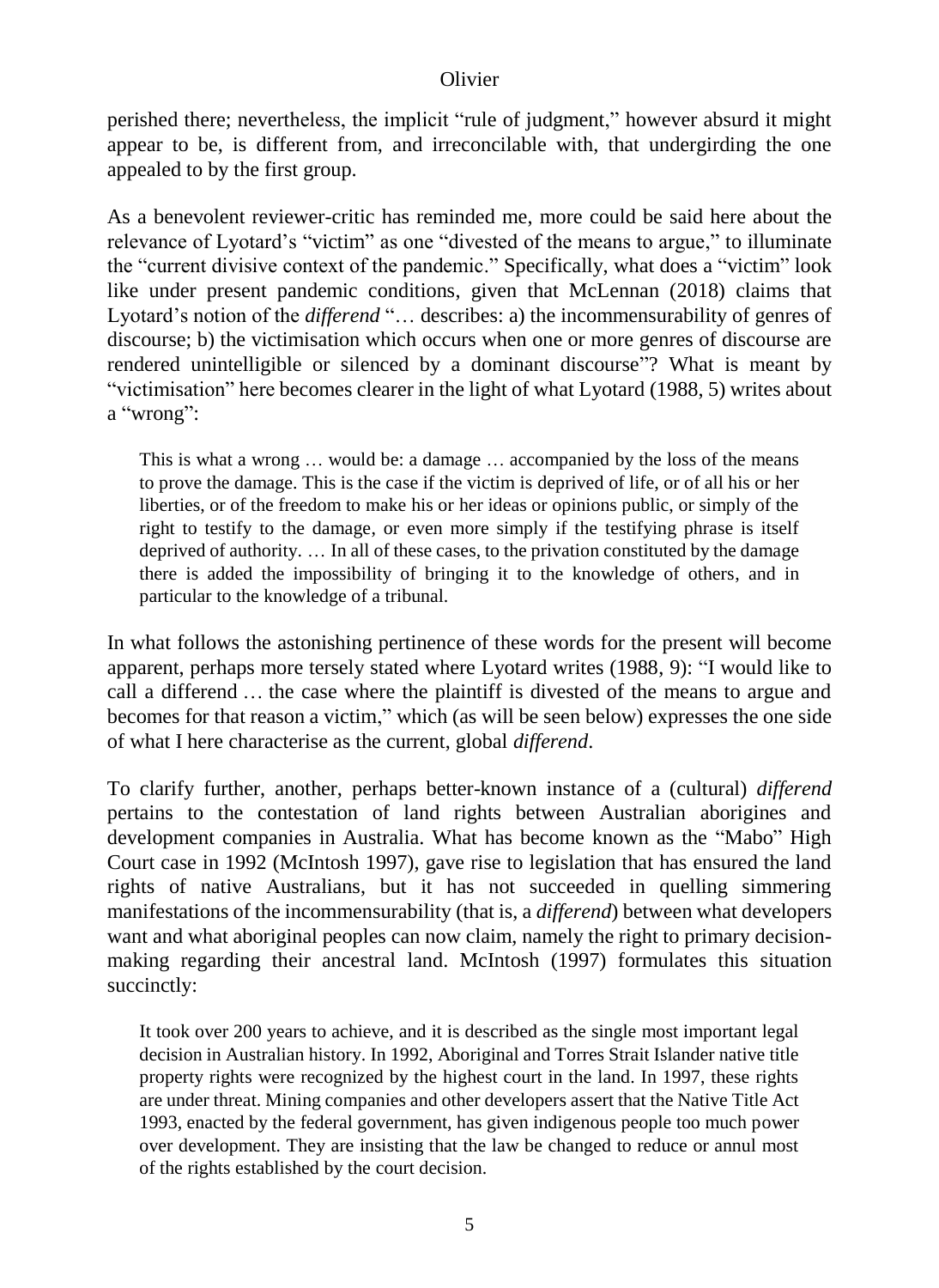It does not require a genius to grasp the fact that this tension between what the aboriginal people have been granted by the court ruling, on the one hand, and what developers want, on the other hand, instantiates an exemplary instance of a *differend*, given the obvious divergence between the respective "rules of judgement" underpinning either position. The claims of the indigenous people to their land—occupied long before Western settlers arrived there—rest on a set of values that centre on, for example, the sanctity of ancestral burial sites and the like, while those of the developers rest on capitalist principles of profit-seeking that cannot accommodate the values attached to the land by the aborigines.

Keeping in mind that the cultural-historical *differend* pertaining to the situation, above, differs from that emanating from the "pandemic," in so far as the former plays itself out in the historical, cultural and legal arena, while the *differend* attendant upon the "pandemic" arguably bears precisely on the question that is presupposed by any claim to legal recourse, namely that of human rights as enshrined in the Universal Declaration of Human Rights of the United Nations (1948), and in the constitutions of many countries. It is in this sense that I intend to show that a demonstrable *differend* functions in the discursive arena where mutually antagonistic claims or sites of contestation regarding the current "pandemic" are located, including: whether it really *is* a "pandemic" (which is why I put the term "pandemic" in scare quotes); questions pertaining to the *origin* of the "novel coronavirus"; the so-called *PCR*-*tests*; the justifiability of "*lockdowns"*; and perhaps most vexing, the issue of the so-called "*vaccines."* Although I shall not elaborate on the issue, it should be noted that it is the last *three* of these "sites" that highlight the pertinence of questions concerning human rights.

# Is it a Pandemic?

Before scrutinising the sites of contestation where the *differend* is most conspicuous, a brief look at the question, whether the world is really facing a "pandemic," is necessary. To those people who simply accept at face value what the mainstream sources of information dish up about the current coronavirus crisis in the world, there is no doubt that humanity finds itself in the middle of a "pandemic," given the routine usage of the term. For example, on the World Health Organisation's homepage the words, "Emergency—Coronavirus disease (Covid-19) pandemic" are prominently displayed against a bright pink backdrop in the top left-hand corner, and all the various categories organising information on the website have to be seen in this light. Furthermore, every major news outlet, such as CNN, BBC, Fox News, RT, and so on, all employ the term "pandemic" in relation to the coronavirus situation globally. It is worth noting that the Merriam-Webster Online Dictionary (see details under References) distinguishes between an epidemic and a pandemic in the following manner:

An *epidemic* is defined as "an outbreak of disease that spreads quickly and affects many individuals at the same time." A *pandemic* is a type of *epidemic* (one with greater range and coverage), an outbreak of a disease that occurs over a wide geographic area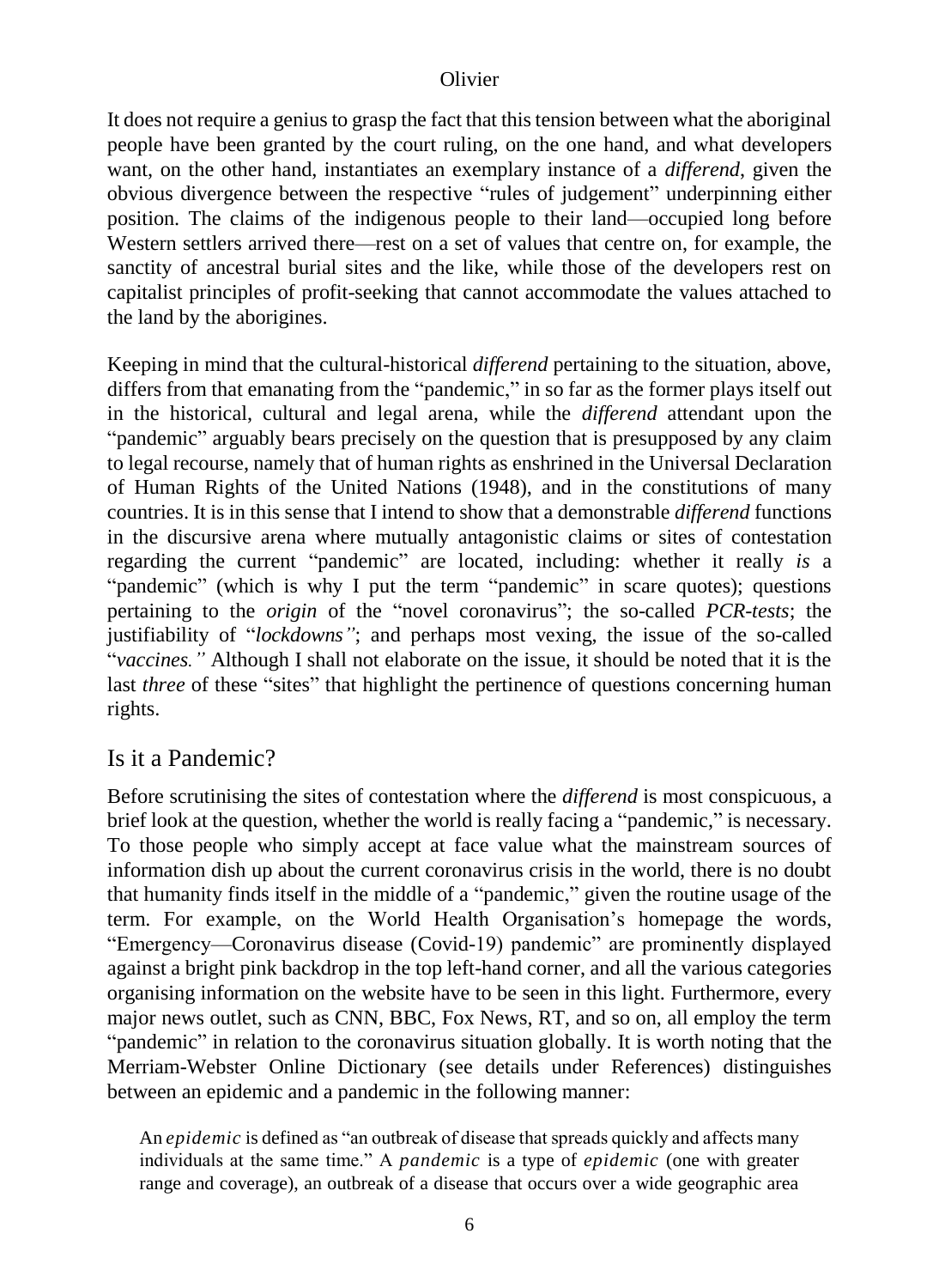and affects an exceptionally high proportion of the population. While a *pandemic* may be characterized as a type of *epidemic*, you would not say that an *epidemic* is a type of *pandemic*.

In these terms it appears to be justifiable to talk about the Covid-19 "pandemic," therefore. To introduce the idea of a *differend* as far as this is concerned, one might argue that it is not sufficient to state that a disease "affects an exceptionally high proportion of the population," unless it is made clear what "affects" really means. So, to problematise such a definition, a contrary position might claim that, to determine whether it really *is* a "pandemic," the first thing to do is to look at some of the agencies that track its "progress" at various levels—total cases, total deaths (in relation to number of "cases"), deaths per one million of the population and so on. When this is used as a "rule of judgement," instead of "affecting an exceptionally high proportion of the population," a different picture emerges. In fact, then it is difficult not to come to the conclusion that this is not, strictly speaking, a "pandemic"—that is, if one judges in terms of the number of fatalities (*assuming* these are all directly related to Covid-19).

Looking at one of the best-known websites among these agencies, "Worldometer— Coronavirus Update," one will notice something crucial. It is not so much the number of cases, or even the total number of deaths that is most informative; the really significant item is "Deaths 1M pop" (deaths per one million of the population), pertaining to the world's total population of more than 7.5-billion people. The figure is also indicated for every country, and is interesting in its own right, but it is the total deaths per million of the world's population that is most significant. Today (30 June 2021) it stands at 507.5 deaths per million of the world's population. Mathematically speaking, that works out to 0.05075% of people who have died (supposedly because of the virus) in relation to the total population of all countries combined. Put differently, to date more than 99.9% of people have survived this dreaded disease. The relevant part of this information is that Covid-19 displays *high contagion*, combined with a very *low mortality rate*, which anyone can check on the Worldometer website.

# The Covid-19 "Pandemic": The Origin of the "Novel Coronavirus"

It is difficult (if not impossible) to describe, or reconstruct, the Covid-19 "pandemic" dispassionately, and I put this term in scare quotes because it is what is fundamentally contested, without any possibility of agreement in sight at this historical stage (June/July 2021). The SARS-CoV-2 virus is one of a cluster of sub-microscopic entities with [ribonucleic acid \(RNA\) as their genetic material](https://en.wikipedia.org/wiki/RNA_virus#_blank) (Astuti and Ysrafil 2020). This microscopic viral living entity normally plays the role of a messenger that carries instructions, or information, from deoxyribonucleic acid (DNA) for the regulation of protein-synthesis as a process. This is reminiscent of digital online viruses that can similarly be seen as "messengers" carrying damaging information to their identified goals, such as military computer banks, private computer files or bank accounts. While these digital viruses inhabiting the internet are programmed to find ways of getting into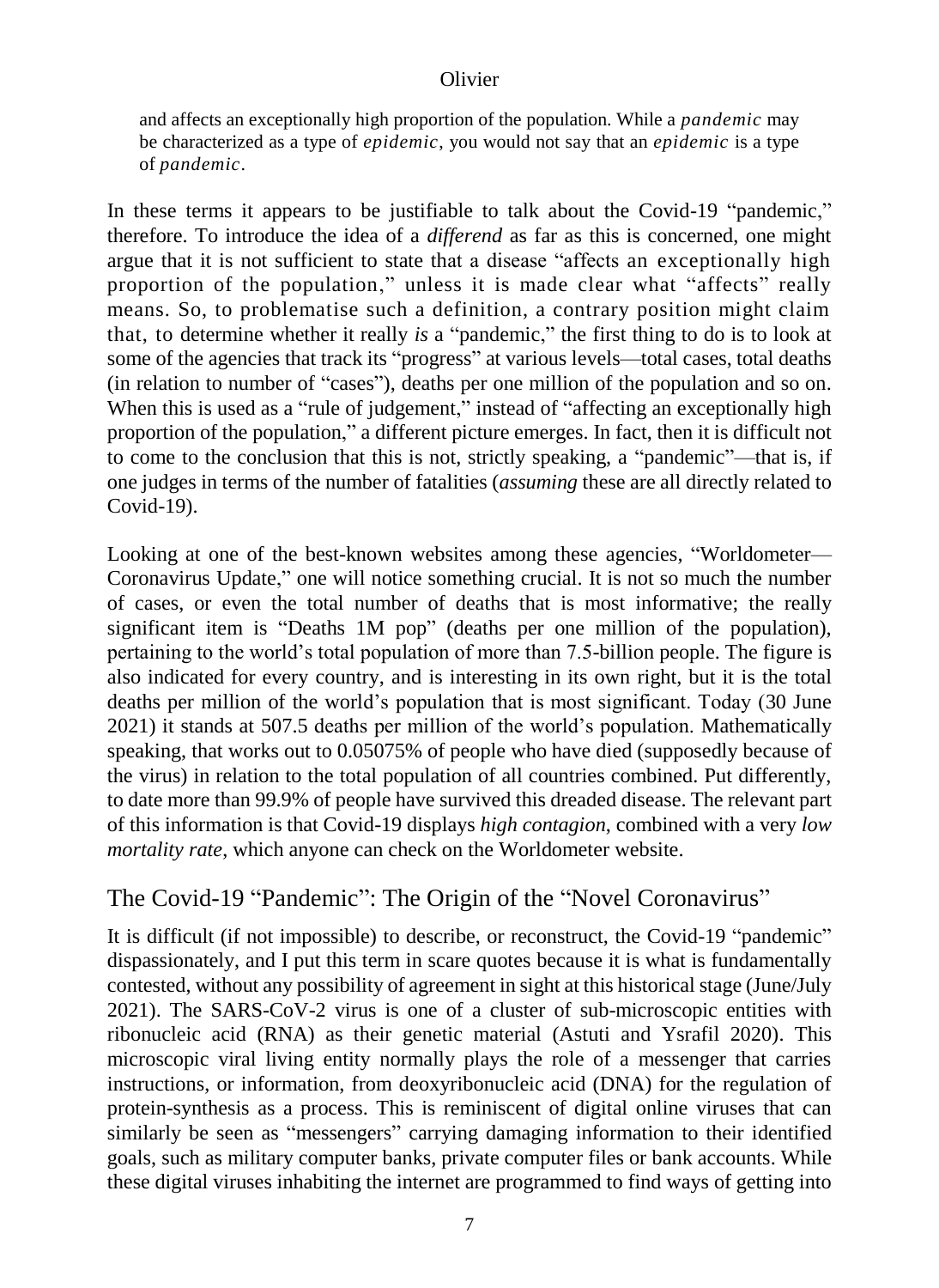their target files, so, too, the viral RNA of the so-called "novel coronavirus" (SARS-CoV-2) utilises a disguise that mimics [the RNA produced by human DNA](https://www.rochester.edu/newscenter/covid-19-rna-coronavirus-research-428952/#_blank) to enter the protein-synthesis mechanism of human bodies.

There are several accounts regarding the emergence of the coronavirus. Until recently, most virology research claimed that it probably first appeared at a wet market in Wuhan, China, as a result of "zoonotic" transfer from an animal (a bat or a pangolin, for instance) to humans. This is estimated to have occurred towards the end of 2019, subsequently rapidly infecting people in the area through contact and proximity, before being carried from there throughout the world on and in the bodies of human hosts on aeroplanes (mostly without their knowledge). Yet, even by March 2020, confirmed in May (Woodward 2020), indications started emerging that "Scientists are still unsure where the virus originated, and will only be able to prove its source if they isolate a live virus in a suspected species—a hard task" (Walsh and Cotovio 2020). By June 2021, scientists still claim that the exact animal origins of the coronavirus are unknown because of the complexity of the process of tracing it (Johnson 2021). Furthermore, Walsh and Cotovio (2020), together with a host of other sources (e.g., Carrington 2020), have emphasised that, according to zoologists and disease experts it is the destruction of the natural habitats of animals, together with the stress it causes on the part of affected species, that is at the basis of such "zoonotic spillover" of viruses from animals to humans. In brief: animals may be the proximate "source" of the novel coronavirus, but humans have created the conditions for this to happen—an unmistakeable indictment of human environmental destruction (Olivier 2020a). Regardless of the differences of opinion among scientists concerning the precise mechanism of emergence and source of the novel coronavirus, however, the prevailing view today is still that it is of "natural" origin, and in the language of the *differend* one can say that the "rule of judgement" (that is, the principle on which scientific claims are based) in this case pertains to known processes of "zoonotic spillover" or transfer of pathogens from animals to humans (Johnson 2021).

This is only one side of the story, as the saying goes, however. In recent days (June 2021) another account, which has long been latent but was labelled a "conspiracy theory," has been given more credence by several events—the claim that the novel coronavirus was intentionally "engineered" in a laboratory at the Wuhan Institute of Virology in China. Here one faces a completely different "rule of judgement," namely the assumption that the virus is not the product of "natural" evolution, and was not accidentally transferred to humans at a so-called "wet market" where wild animals are routinely sold for food, but was deliberately constructed by means of genetic manipulation in a laboratory. Needless to stress, these two "rules of judgement" are incompatible, and a *differend* therefore emerges.

But what, precisely, does the latter claim—that of a laboratory origin of the coronavirus—amount to? Contrary to the natural origin hypothesis (and as stated above), it claims that the coronavirus was the result of genetic manipulation of a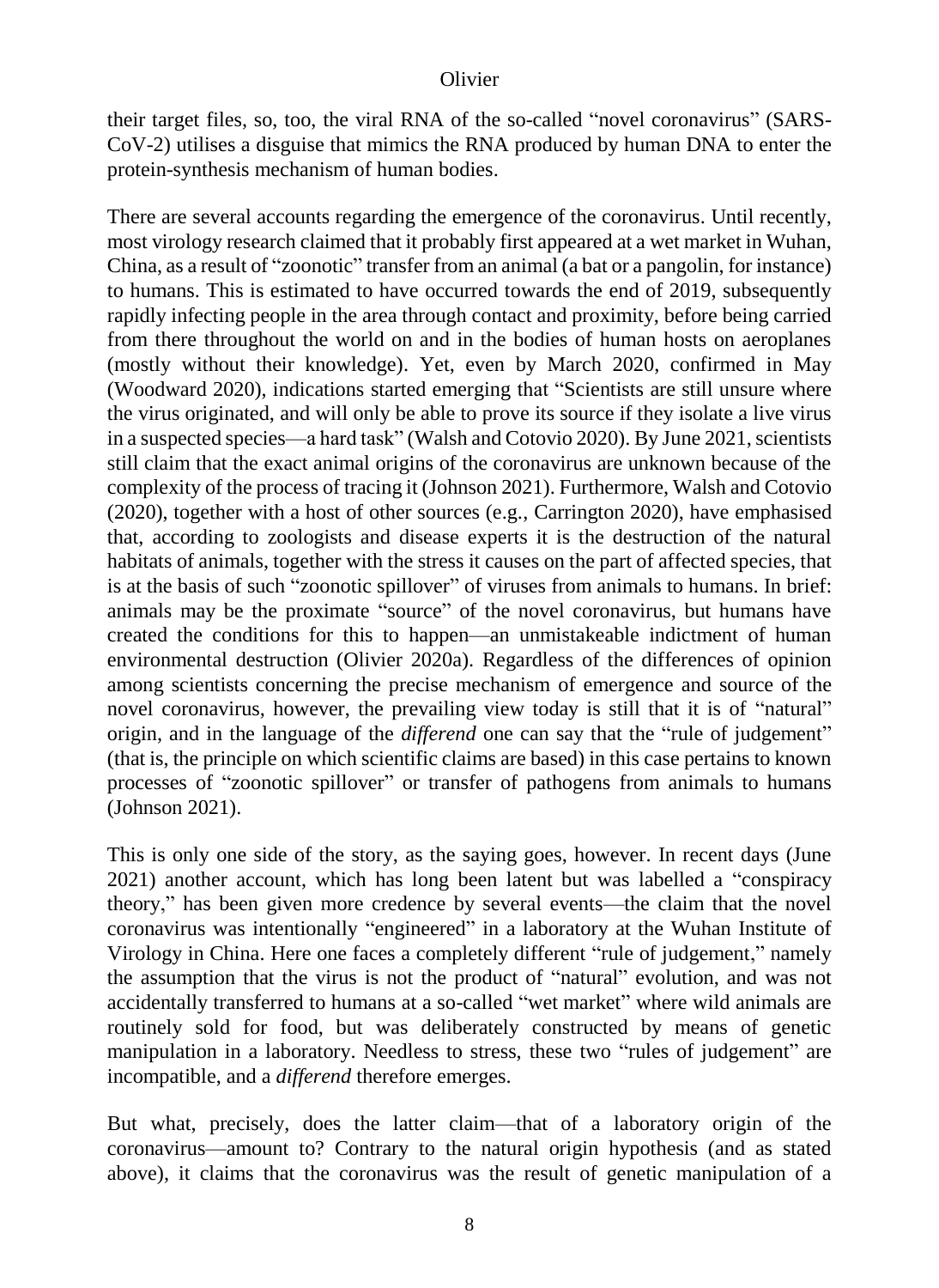coronavirus in a laboratory, specifically at the Wuhan institute of Virology. In this regard Maxman and Mallapaty (2021) write:

Scientists don't have enough evidence about the origins of SARS-CoV-2 to rule out the lab-leak hypothesis, or to prove the alternative—that the virus has a natural origin. Many infectious-disease researchers agree that the most probable scenario is that the virus evolved naturally and spread from a bat either directly to a person or through an intermediate animal.

Maxman and Mallapaty (2021) also remind one that "Debate over the idea that the SARS-CoV-2 coronavirus emerged from a laboratory has escalated over the past few weeks ..." What they do not say, although there is a cursory reference to him, is that Dr Anthony Fauci, the Director of the National Institute of Allergy and Infectious Diseases in the United States, recently (May 2021) became the centre of a storm of controversy worldwide when a trove of his e-mail messages from the first half of 2020 was made public. BBC News (2021) reports as follows:

A January 2020 email to Dr Fauci from the director of the country's largest biomedical research facility suggested the "unusual features" of the virus may indicate it is "engineered," prompting Dr Fauci to say he will reach out via phone.

In April 2020, an email from the director of the National Institute of Health, Francis Collins, nudged Dr Fauci with the subject line "conspiracy gains momentum." The doctor's response to this is fully redacted.

This May, Dr Fauci said he is "not convinced" the virus originated naturally and expressed support for an investigation.

Apart from the fact that the redaction of Fauci's response on the suggestion that the "conspiracy" was gaining traction has exacerbated the controversy, with many commentators—including US Senator Rand Paul (Guterl 2021)—calling for a thorough investigation of Fauci's involvement, through funding, in so-called "gain-of-function" research regarding viruses at the Wuhan institute, his own support of an investigation into the possibility that the virus was engineered highlights the *differend* that one faces here. This *differend* concerns the incommensurability of the respective, underlying "rules of judgement": the natural-origin hypothesis accepts that the novel coronavirus is of natural evolutionary origin, even while admitting the difficulty of tracing its provenance, while the laboratory-origin hypothesis is based on the claim that it is the result of intentional genetic manipulation of a coronavirus, possibly (if not probably) with dubious purposes (such as deliberately starting an epidemic). Again, it is a *differend* because these two hypotheses are irreconcilable—a mediating "rule of judgement" that would lead to "consensus" is impossible to find. Except—as I argue towards the end of this paper—if something were to happen (an event of decisive import) that would invalidate the "rule of judgement" of one of these two sides.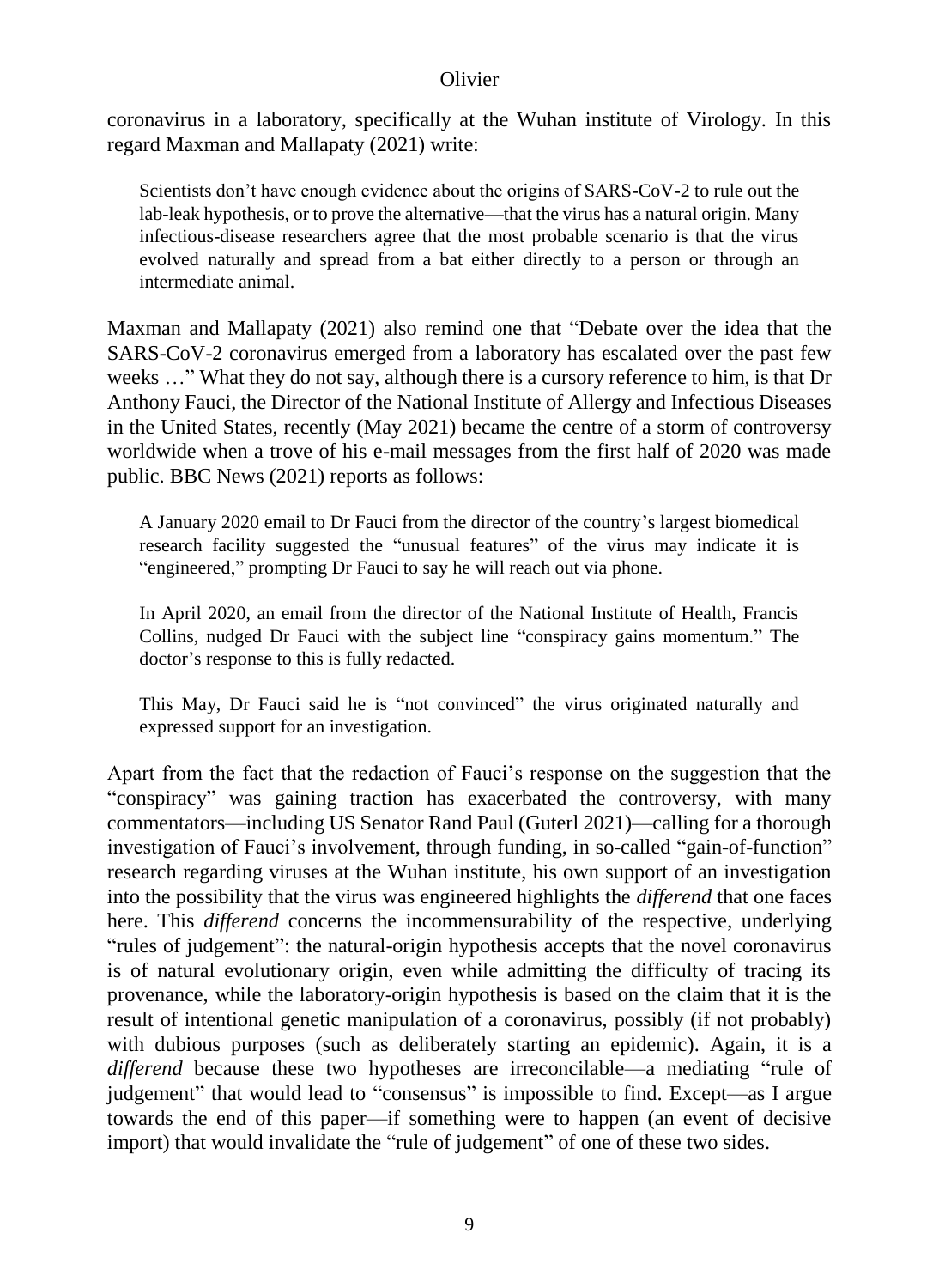It may just be that something of this magnitude has just emerged (The Truth Hunter 2021)—on 12 July 2021, through a friend, I discovered a long interview, conducted by lawyer Dr Reiner Fuellmich (referred to again below) with Dr Dave Martin, CEO of a company that works with, and therefore has regular access to, all the patents in the US Patent Office (therefore in the public domain), and who painstakingly unravels the history of the "novel" coronavirus as *not* being novel at all, but as something that was "patented" in various, slightly differing formats, more than 70 times before it was "released" into the world. The motive? According to Dr Martin, it seems that it was financial profit from the vaccines, some of which, astonishingly, were developed *before* the "outbreak" of the "pandemic." Needless to emphasise, if all of this evidence were to be presented in a court of law, it may just tilt the balance towards the side of the global split that I here call the "resistance" to the "official narrative" (more on this below). There are so many sides to this wide-ranging interview that it would take a separate study to cover it all; suffice to say at present that anyone interested in this should listen carefully to this interview (The Truth Hunter 2021), because it promises to be of decisive importance.

# PCR Tests

The so-called "PCR tests" (see WHO PCR-tests under References)—which are used to determine whether one has been infected by the novel coronavirus—are pivotal to understand the gravity of the *differend* that characterises the global informational field as well as the countervailing discourses within this field. Why is that? It is because at their extremes, the opposing claims regarding these tests (which are routinely used to determine whether a person has been "infected" by the SARS-CoV-2 virus) are sufficiently far removed from one another that, by implication, they assert conditions of legitimacy and of complete illegitimacy, respectively, as far as the actions recommended by the WHO and other health-oriented institutions, as well as the consequent measures taken by governments are concerned. In what follows I have chosen not to abridge or paraphrase the scientifically oriented excerpts from various documents, allowing them to speak for themselves instead, so that readers can get a thorough grasp of what is at stake. I have, however, framed and interpreted these excerpts in terms of the theme of this paper.

What is a PCR-test? The acronym stands for "polymerase chain reaction" and it was invented by Dr Kary Mullis in 1985, which earned him the Nobel Prize for Chemistry in 1993. The test allegedly enables one to detect, among other things, the presence of a virus in a human body, not by isolating the virus (see Racaniello 2020), but by amplifying the genetic material of a virus in the body up to a level where it can be detected or "seen" (Reuters Staff 2020; see also Jawerth 2020). It is important to note the following, however (Reuters Staff 2020):

A spokesperson for Public Health England told Reuters why PCR tests are being used widely in England: "Molecular diagnostic tests, such as real-time PCR, are the gold standard methods for identifying individuals with an active viral infection, such as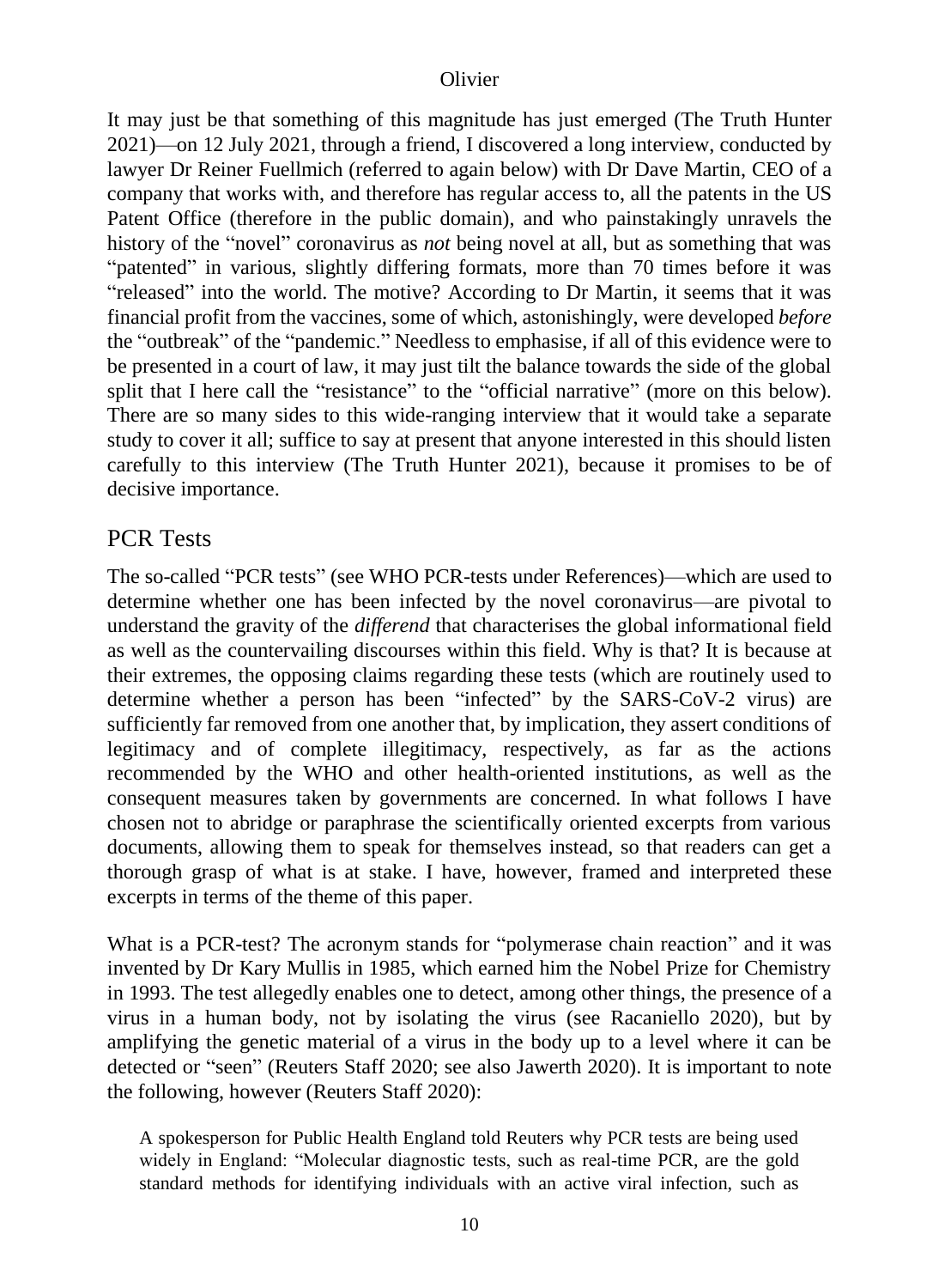SARS-CoV-2 (the cause of Covid-19 disease), in their respiratory tract. These tests are rapid and produce results in real-time.

It is important to note that detecting viral material by PCR does not indicate that the virus is fully intact and infectious, i.e. able to cause infection in other people. The isolation of infectious virus from positive individuals requires virus culture methods. These methods can only be conducted in laboratories with specialist containment facilities and are time consuming and complex.

Hence, while the PCR-test is regarded as the "gold standard" method for determining whether a person has been infected by the SARS-CoV-2 virus, health officials admit that it does have its limits in not confirming the full presence of the virus, nor the "infected" person's capacity to infect other people.

The first person to make successful use, together with specialists in his laboratory, of Dr Mullis's invention, the PCR-test, for the diagnosis of the SARS-CoV-2 virus in people early in 2020, was Dr Christian Drosten, who had also been the first to develop a test for diagnosing SARS-CoV in 2003. This is how it was reported in *Science* (Kupferschmidt 2020):

After seeing the first rumors about a coronavirus in China online, Victor Corman, who leads the [Dr Drosten's; B.O.] lab's virus diagnostics group, began to search existing sequences of SARS-related coronaviruses, isolated from bats, for regions that were the same across different viruses. He was trying to guess what parts of a new SARS-like coronavirus might look like, in order to create a test. Based on those sequences, he designed and ordered 20 pairs of so-called primers, little snippets of DNA, that pair with a pathogen's genome, so that it can be amplified and detected.

When Chinese researchers finally published the genome of the new virus from Wuhan on 10 January, Corman used the primers that best matched the viral sequence and prepared the diagnostic test almost immediately. WHO posted Corman's protocol on its website on 13 January, allowing countries around the world to produce a test themselves and detect imported cases of the new virus. Drosten predicted the test would also help scientists understand whether the virus was able to spread from human to human.

Drosten has since become famous, not only in his native Germany, but worldwide, for his role in developing a PCR-test to identify people infected with the novel coronavirus. However—and this is where the *differend* under discussion rears its head regarding the role of the PCR-test in the context of the Covid-19 "pandemic"—not everyone agrees that it is a reliable method for ascertaining the number of people infected with the virus. In fact, the growing worldwide opposition to government measures, such as lockdowns, also concerns the allegedly flawed way that the PCR-tests are conducted, namely in a manner that renders a high percentage of what are called "false positives." For instance, Dr Reiner Fuellmich (Fuellmich 2021; see also "Fuellmich" under References)—a German and American lawyer who, together with the "Corona Investigative Committee," is leading an international global investigation into the Covid-19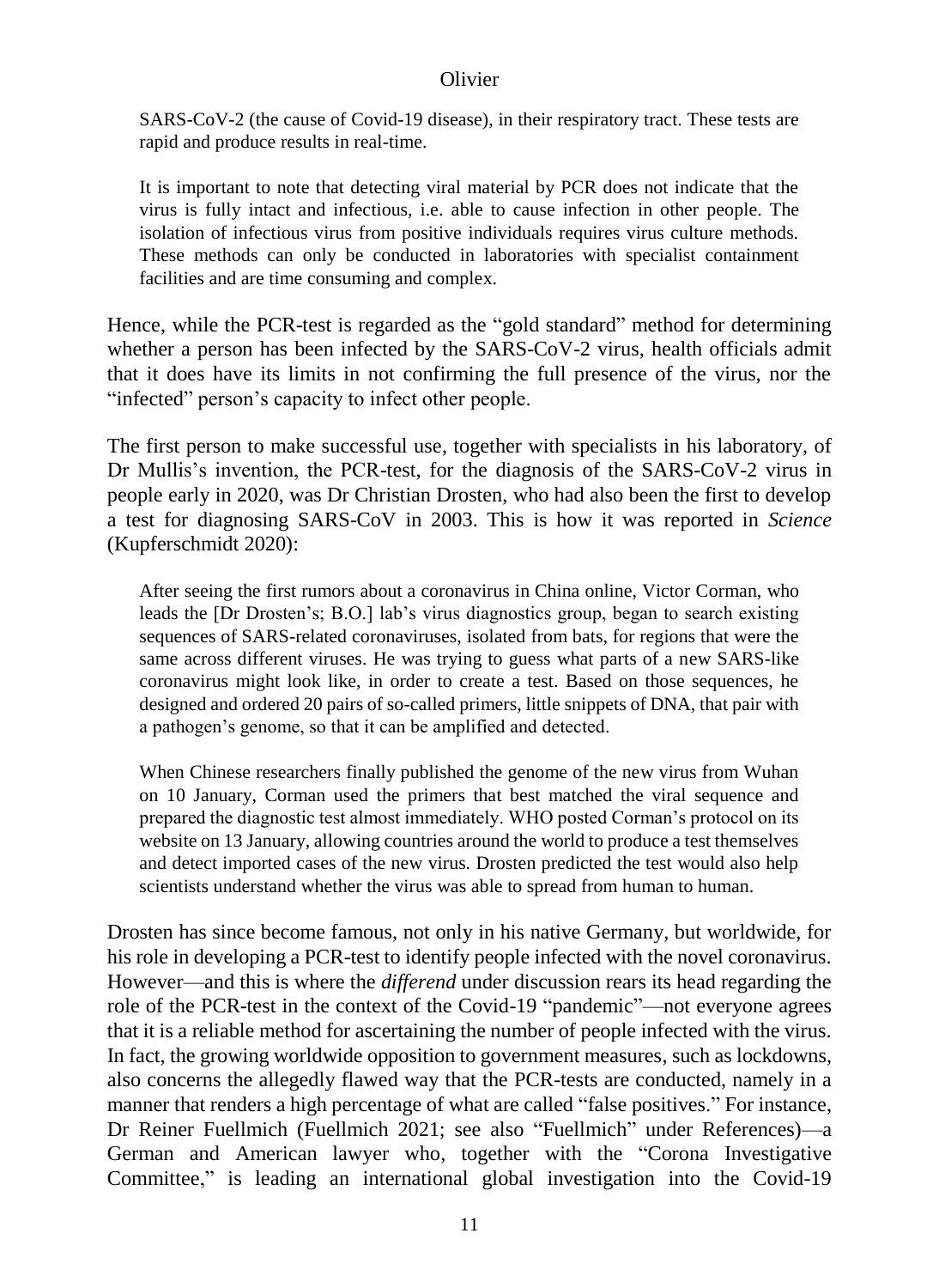"crisis"—points out that when material from a swab used to gather a specimen from a person's nasal cavity is accelerated at or above 24 cycles (to amplify the genetic material present in an effort to trace evidence of the coronavirus), it is no longer reliable, and produces "false positives." If this is the case, the result has been that the number of infections worldwide is grossly exaggerated, and it is noted that these are used as a means to instil fear in countries' citizens, which makes them so much easier to manipulate. This point, concerning the "false positives" that PCR-tests yield when amplification cycles above 24 are (routinely) used, has been emphasised by Dr Sam White (O'Sullivan 2021), a British medical doctor who recently charged the NHS in Britain with misconduct regarding the treatment of patients with Covid-19 as well as regarding the promotion of "vaccines" that are not really vaccines, but "genetic manipulation" (more about the "vaccines" below).

Regarding the reliability of the PCR-test for Covid-19, it is also notable that in November, 2020, *The Portugal News* (2020) reported that:

The PCR test "is unable to determine, beyond reasonable doubt, that a positive result corresponds, in fact, to the infection of a person by the SARS-CoV-2 virus," said the Lisbon Court of Appeal.

This verdict was underscored by the fact that the judges had taken the authoritative opinion of scientists into consideration, which has to be quoted here in full (*The Portugal News* 2020):

The judges quoted a paper published in *The [Lancet](https://www.thelancet.com/journals/lanres/article/PIIS2213-2600(20)30453-7/fulltext)* by Elena Surkova, Vladyslav Nikolayevskyy and Francis Drobniewski, which stated: "Any diagnostic test result should be interpreted in the context of the pretest probability of disease. For Covid-19, the pretest probability assessment includes symptoms, previous medical history of Covid-19 or presence of antibodies, any potential exposure to Covid-19, and likelihood of an alternative diagnosis. When low pretest probability exists, positive results should be interpreted with caution and a second specimen tested for confirmation."

The paper continues: "Prolonged viral RNA shedding, which is known to last for weeks after recovery, can be a potential reason for positive swab tests in those previously exposed to SARS-CoV-2. However, importantly, no data suggests that detection of low levels of viral RNA by RT-PCR equates with infectivity unless infectious virus particles have been confirmed with laboratory culture based methods."

To summarise, false-positive Covid-19 swab test results might be increasingly likely in the current epidemiological climate in the UK, with substantial consequences at the personal, health system, and societal levels (panel).

With this verdict in mind, it is unsurprising that, very recently (23 June 2021), *America's Frontline Doctors*—an organisation that consistently questions the "mainstream" approach to the "pandemic," in this way marking the *differend* in question—also posted a report (Sones/America's Frontline Doctors 2021) on the fact that the Lisbon court was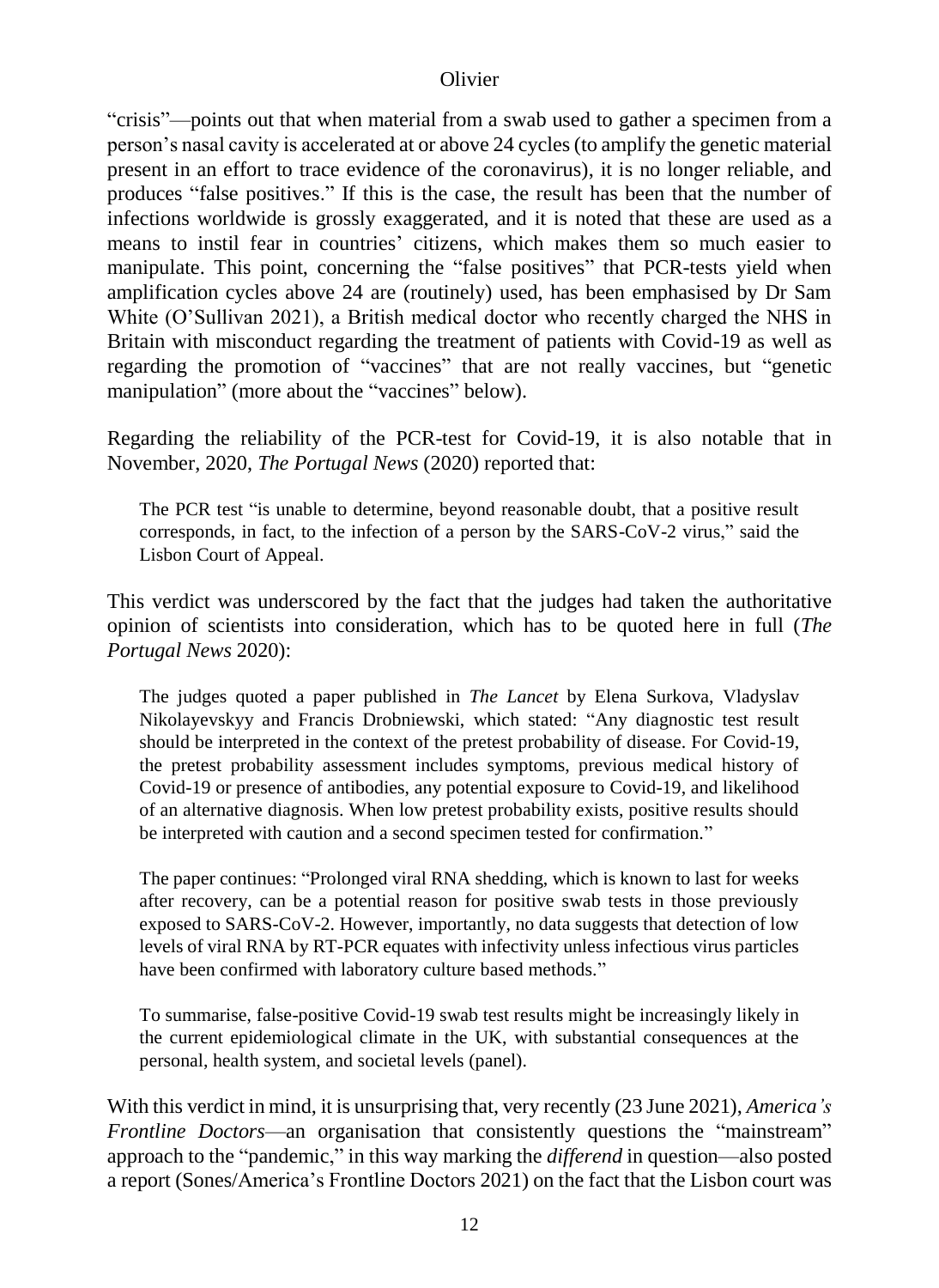obliged, in light of a citizens' petition, to supply verified data on actual Covid-19 mortality rates in Portugal. The court's ruling stated that verified deaths from January 2020 until April 2021 amounted to 152, and not approximately 17 000, as claimed by the relevant government department. The others died for different reasons, although their PCR-tests were indicated as positive. Andre Dias, on whose investigation the Sones report is based, made the following pertinent observation (quoted in Sones/America's Frontline Doctors 2021): "If these figures are of the same order of magnitude for other countries as well, and there is no reason to assume otherwise, then the plague is a deception of unprecedented proportions and crimes … against humanity on a huge scale have been committed here." The *differend* in question can hardly appear more starkly than here. On the one hand, there are the agencies which claim that the PCR-tests assist medical personnel in identifying people infected with the coronavirus in order to treat them; on the other hand, there are those that point to evidence that these tests lead to "false positives," and that massive deception is therefore involved.

Another researcher who questions the accuracy and therefore the validity of the Covid-19 PCR-tests is Michel Chossudovsky (2021), a Canadian economist, who is described as a "conspiracy theorist" by those on the other side of the *differend*-divide. In his freely available e-book, *The 2020–21 Worldwide Corona Crisis: Destroying Civil Society, Engineered Economic Depression, Global Coup d'État and the "Great Reset,"* Chossudovsky draws attention to "official definitions and procedures" pertaining to these tests "which are contradictory" (2021, Chapter 3; note that "CDC" refers to the United States Centers for Disease Control and Prevention; I quote at length; bold in original):

**"The Covid-19 RT-PCR test is a real-time reverse transcription polymerase chain reaction (rRT-PCR)** test for the qualitative detection of nucleic acid from SARS-CoV-2 in upper and lower respiratory specimens … collected from individuals suspected of Covid-19 … [as well as] from individuals without symptoms or other reasons to suspect Covid-19 infection …

This test is also for use with individual nasal swab specimens that are self-collected using the Pixel by LabCorp Covid-19 test home collection kit … The Covid-19 RT-PCR test is also for the qualitative detection of nucleic acid from the SARS-CoV-2 in pooled samples, using a matrix pooling strategy (FDA, LabCorp [Laboratory](https://www.fda.gov/media/136151/download) Test Number: [139900\)](https://www.fda.gov/media/136151/download) …

This test is based on upper and lower respiratory specimens. The criteria and [guidelines](https://www.fda.gov/media/134922/download) [confirmed](https://www.fda.gov/media/134922/download) by the CDC pertaining to "The CDC 2019-Novel Coronavirus (2019-nCoV) Diagnostic Panel" are as follows (Read carefully):

Results are for the identification of 2019-nCoV RNA. The **2019-nCoV RNA** is generally detectable in upper and lower respiratory specimens during infection. **Positive results are indicative of active infection with 2019-nCoV but do not rule out bacterial infection or co-infection with other viruses. The agent detected may not**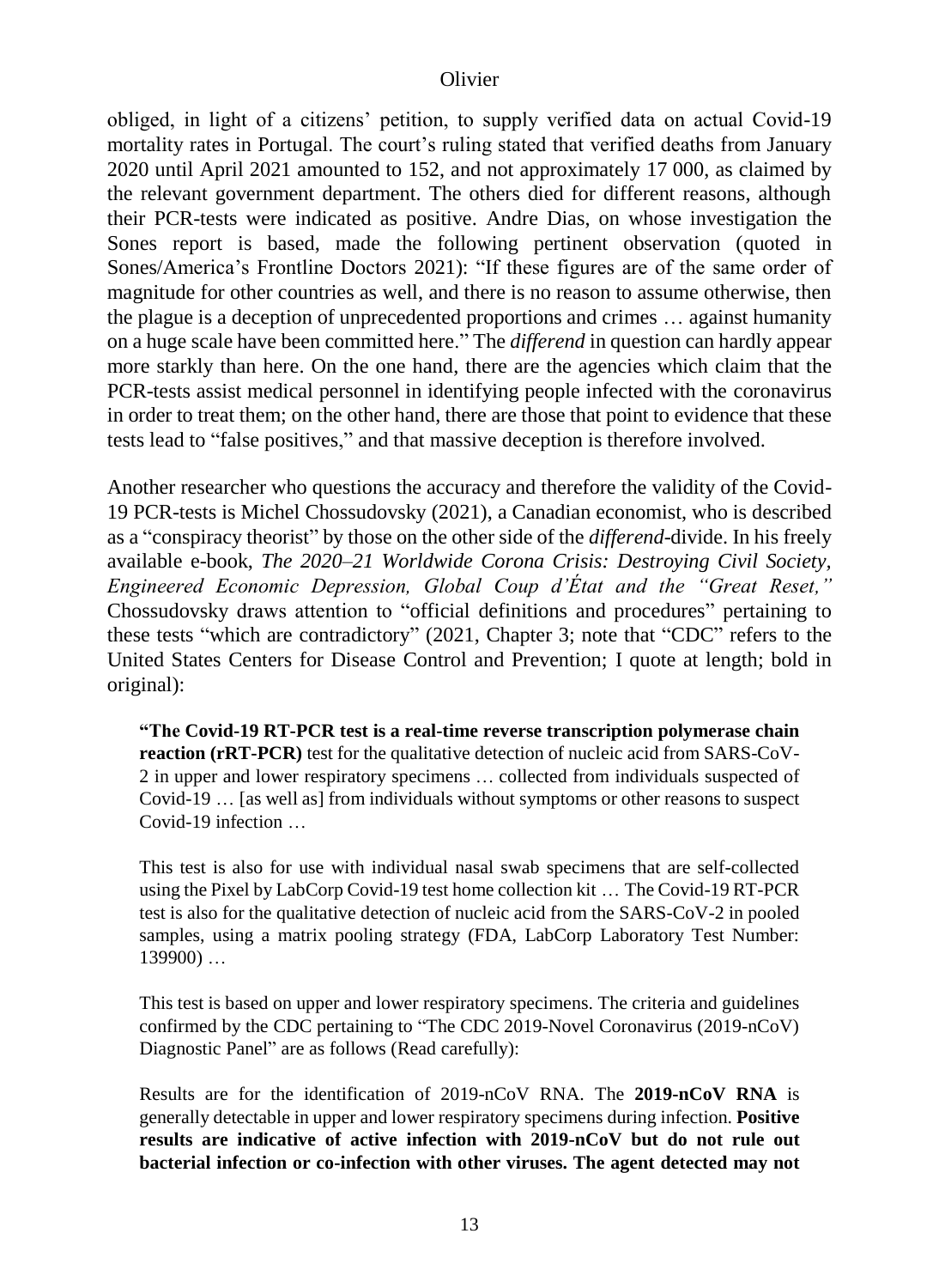**be the definite cause of disease.** Laboratories within the United States and its territories are required to report all positive results to the appropriate public health authorities.

**Negative results do not preclude 2019-nCoV infection and should not be used as the sole basis for treatment or other patient management decisions**. Negative results must be combined with clinical observations, patient history, and epidemiological information.

What this suggests is that **a positive infection** could be the result of **co-infection with other viruses**. According to the CDC it **"does not rule out bacterial infection or coinfection with other viruses. The agent detected may not be the definite cause of disease."** (CDC 2020)

All that is required is the presence of "viral genetic material" for it to be categorized as "positive." The procedure does not identify or isolate Covid-19. What appears in the tests are fragments of the virus.

The last three paragraphs, especially, demonstrate the contradictory nature of these official definitions—a positive result of a PCR-test for Covid-19 need not actually be accurate—it could betray the infection or co-infection with *other* viruses. Furthermore, a positive result indicates the detection of genetic "material," which could be in the guise of mere "fragments." It should be abundantly clear that the PCR-tests used for detecting infection by the novel coronavirus comprise a discursive marker or terrain indexing an irresolvable *differend* in Lyotard's sense of the term.

To conclude this section, in the work of David Pittaway (2020) one encounters a radical questioning of the numbers associated with PCR-testing. In an article tellingly titled "Coronavirus, meaningless numbers, disaster capitalism: Oligarchy's dream come true," and drawing on the work of well-known researcher, John Ioannides, Pittaway (2020) states:

Have you wondered about the relevance of coronavirus test results? If you did, you would have been thinking similarly to the esteemed Stanford professor, John Ioannidis. He wrote an article with a title worth a thousand words: "A fiasco in the making? As the coronavirus pandemic takes hold, we are making decisions without reliable data." In the article, Ioannidis states that reported "case fatality rates, like the official 3.4% rate from the World Health Organisation [WHO], cause horror—and are meaningless."

One of the reasons Ioannidis takes issue with reported case fatality rates is that many of the numbers in the mainstream media provide information that is only relevant in the context of the total number of tests carried out. The total number of people who actually have the virus will certainly be much bigger than the number confirmed by testing. As Ioannidis states, "We don't know if we are failing to capture infections by a factor of three or 300." One can only claim a death rate if one knows exactly how many people in a population have the virus. Nobody knows the overall number, but early antibodies testing suggests that it is considerably large—much larger than the numbers arrived at from counting RT-PCR (Jawerth 2020) tests.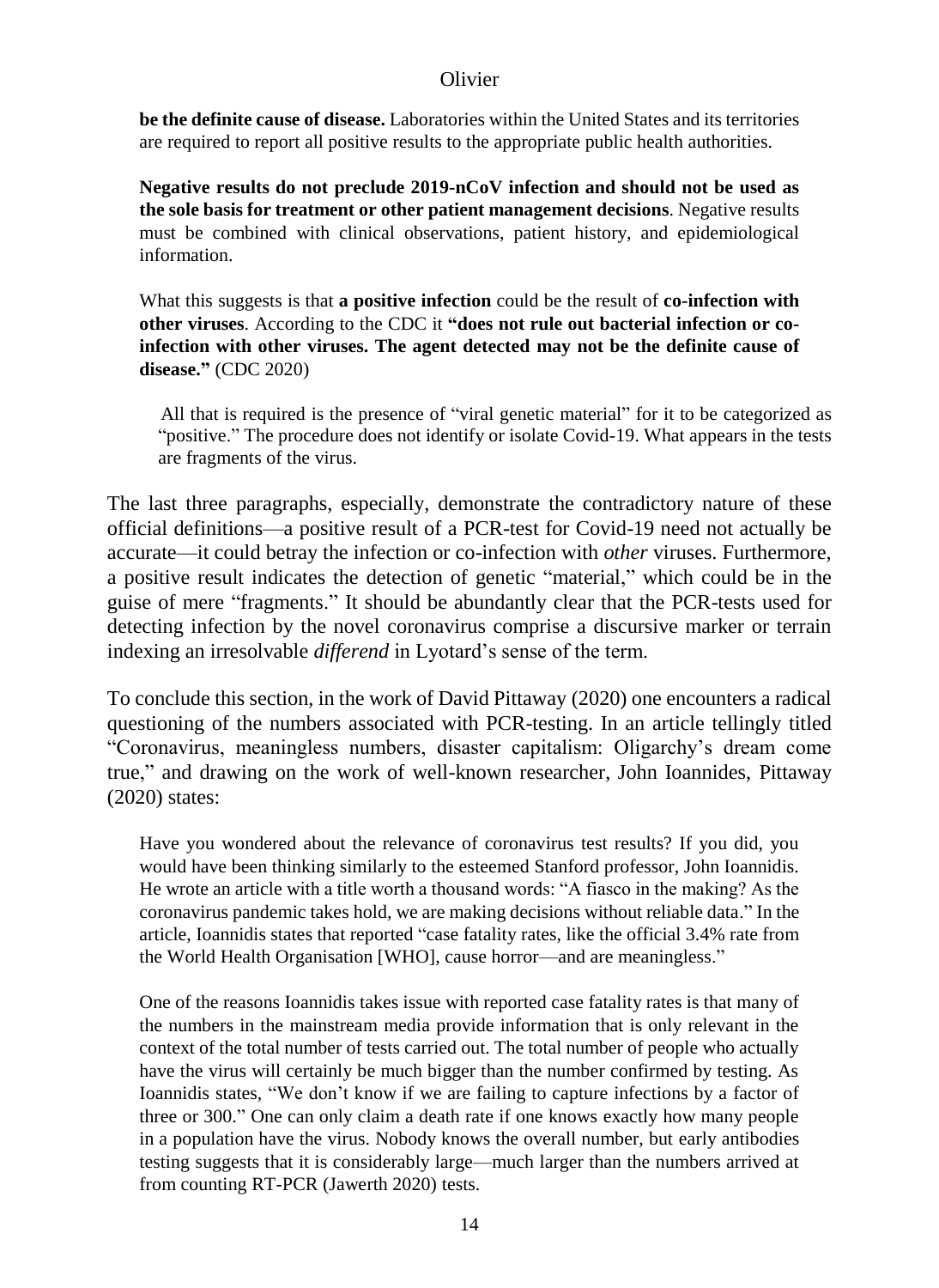From this excerpt it should be evident that reliance on PCR-test results is far from unproblematical, at least to some researchers, even if the WHO—on the other side of the *differend*-divide—seems to regard it as self-evidently reliable. There should be no doubt, however, that (from the perspective of what might be termed "the resistance" to the mainstream pandemic narrative) what is argued to be "faulty" PCR-tests comprises the very (questionable) basis of claiming that there is a "pandemic." As Dr Reiner Fuellmich, the international lawyer (referred to earlier) leading the investigations into the origin and development of the "pandemic," observes in a recent interview, this means that it is really not a coronavirus pandemic, but a "PCR-test pandemic" (Fuellmich 2021a). As briefly mentioned above, this was confirmed recently when a Portuguese court in Lisbon ruled that between January 2020 and April 2021 only 0.9% (152) of the supposed deaths from Covid-19 were actually authentic; the rest of the approximately 17 000 deaths were from other causes, even though the deceased tested "positive" for Covid-19 (Sones/America's Frontline Doctors 2021).

However, representatives of the official narrative do not hesitate to challenge claims concerning the inaccuracy of the PCR-tests. So, for example, a statement by the World Doctors Alliance (2021), that there is no global pandemic and that 89% to 94% of PCRtests are "false positives" is repudiated in a report by Health Feedback (2020) by calling such a claim, which "could be interpreted in different ways," "vague." It avoids focusing on what was discussed earlier regarding the appropriate number of "cycles" to use in a PCR-test, as well as the "contradiction" that Chossudovsky (2021) has identified in the CDC definitions and procedures (discussed above).

As a kind of postscript, one should add that, since I first wrote this article, the CDC (2021a) has issued the following statement on their website:

After December 31, 2021, CDC will withdraw the request to the U.S. Food and Drug Administration (FDA) for Emergency Use Authorization (EUA) of the CDC 2019- Novel Coronavirus (2019-nCoV) Real-Time RT-PCR Diagnostic Panel, the assay first introduced in February 2020 for detection of SARS-CoV-2 only.

Whether this statement constitutes a tacit admission, on the part of the CDC, of the PCRtest's irremediable unreliability, I leave to readers to decide.

## Lockdowns

It is only too well known to virtually everyone in the world today that one of the measures (putatively) against the spread of the coronavirus is what is known as a "lockdown"—not in the sense of locking prisoners in their cells for a specific period of time for security (which is one meaning of the word), but as a (putatively) temporary measure where people are required by governments to stay in their homes, or avoid contact with others by engaging in limited activities during an epidemic to prevent the spread of the disease (Reuters Staff 2. 2020). It is also a well-known fact that, soon after the outbreak of what was later called Covid-19 in Wuhan (China), the Chinese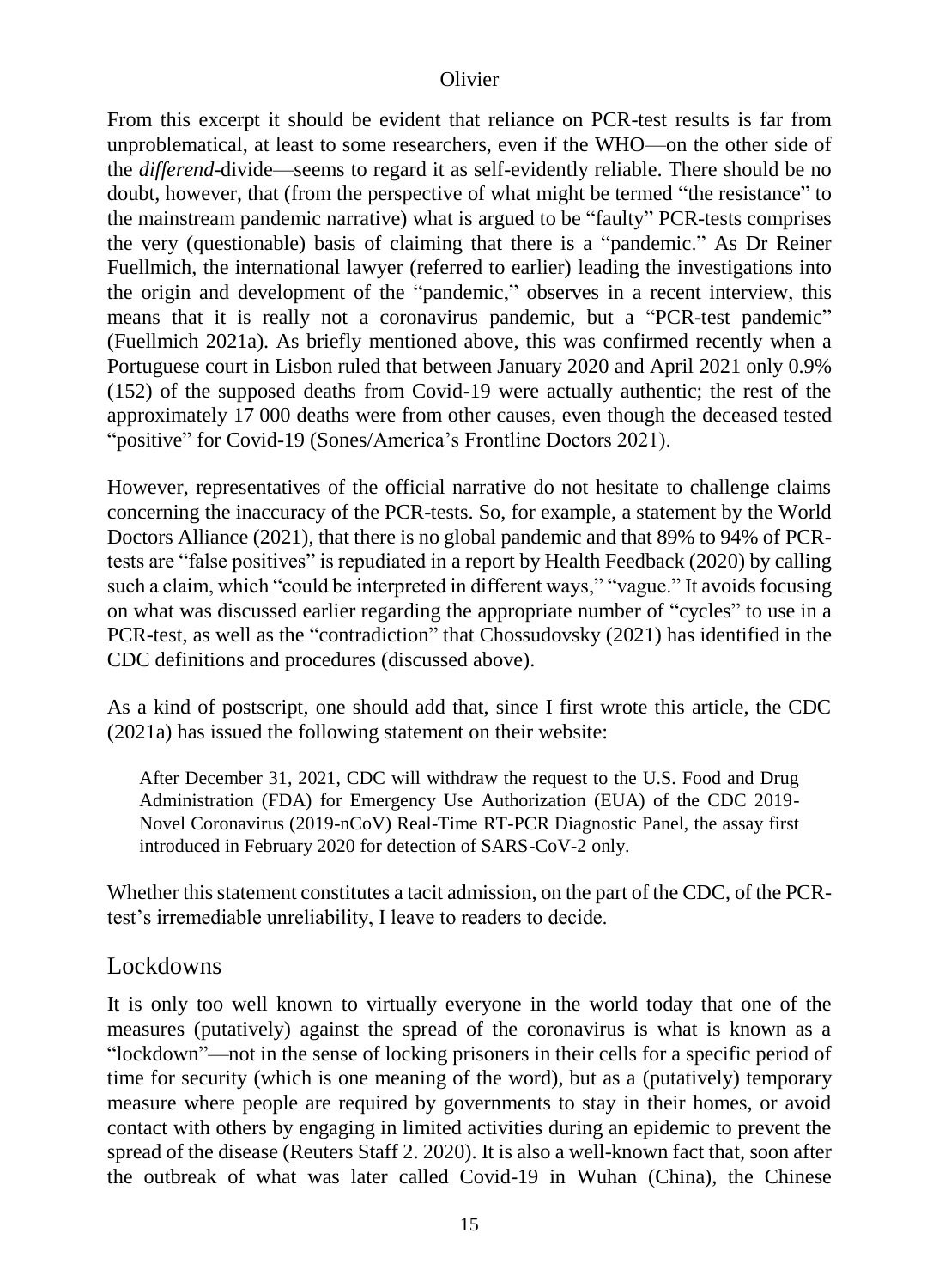authorities imposed strict lockdown measures, accompanied by (controversial) "pandemic protocols" such as face mask-wearing and "social distancing" (Solis-Moreira 2020) to limit the outbreak. (The latter two "protocols" will not be discussed here in detail because of space restrictions.) Many other countries followed suit as the virus spread across the world, carried by unwitting passengers on international flights, for example. But the question remains: Are lockdowns as effective as they are claimed or believed to be, given the obvious economic and psychological effects accompanying them? It is not difficult to locate a Lyotardian *differend* at the heart of the diametrically opposed, different claims regarding lockdowns. So, to state the mainstream position first (in a clearly articulated manner), while admitting that lockdowns can have deleterious economic, social and psychological consequences for (particularly vulnerable) people's lives, Reuters (Reuters Staff 2. 2020) claims that its "fact-checking" has revealed lockdowns to have, on the whole, a salutary effect in terms of both economic recovery and health. It is stated that:

Reuters has reported on international studies that have determined that lockdowns potentially have saved millions of lives …

But evidence also suggests that stringent but temporary restrictions, could actually benefit the economic recovery because they reduce the spread of the disease. The International Monetary Fund, for example, determined … that while lockdowns "impose short-term costs" they may lead to "a faster economic recovery." The organization states that "by bringing infections under control, lockdowns may thus pave the way to a faster economic recovery as people feel more comfortable about resuming normal activities" …

Reuters contacted two experts, Dr. Elizabeth Stuart, Associate Dean for Education at the Johns Hopkins Bloomberg School of Public Health … and Dr. Stuart Ray, infectious disease expert with the Johns Hopkins University School of Medicine. … Both confirmed that lockdowns do reduce transmission of the SARS-Cov-2 and highlighted that a more "targeted" or "proportional" approach of restrictions can mitigate the risk of infection, while balancing other concerns about the economy and mental health.

As might be expected, The Vaccine Alliance (GAVI 2020) adopts the same position on lockdowns. While similarly granting that lockdowns have caused significant "collateral damage to the global economy" it justifies lockdowns by making observations such as this:

Several countries, such as China, Germany and Spain, noted a fall in infections after lockdown measures were implemented. A study in China showed that the time for the number of cases to double rose from 2 days to 4 days, indicating a slowing down in transmission. Researchers estimate that the five-week lockdown in Italy prevented 200,000 hospital admissions from Covid-19 and reduced transmission of the virus by 45%.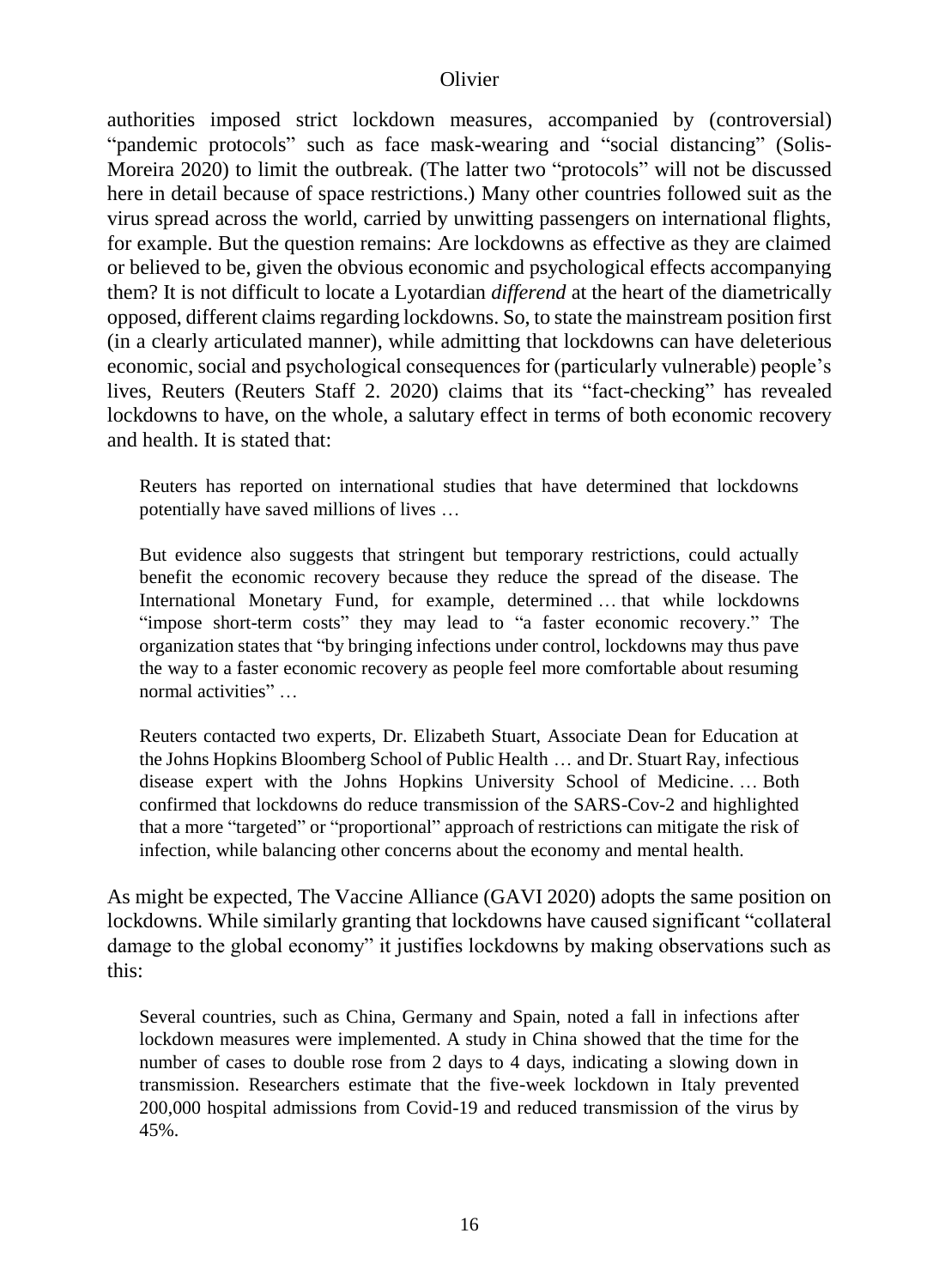From these two representative examples of the mainstream position regarding all aspects of the "pandemic," it is beyond doubt that, despite recognising the deleterious consequences for countries' economies and human lives (in the guise of negative psychological effects, for example), lockdowns are regarded as justifiable because of their putative ameliorating effect on the spread of the coronavirus and accompanying hospitalisation of patients. When comparing this "official" position, supported by reference to several studies on the Reuters and GAVI websites, to the adversarial position (that of the "resistance" to the official narrative), the *differend,* which is the theme of the present paper, announces itself unmistakeably. To focus on a study that articulates the alternative perspective on lockdowns clearly and thoroughly, Professor of Public Health, Eyhal Shahar (2021), has published a commentary significantly titled "Not a shred of doubt: Sweden was right." Alluding to the counting of the dead during an epidemic (the task of epidemiology), Shahar (2021) remarks that, today:

The most counted country is probably Sweden, a stubborn dissenter that refused lockdowns, mask mandates and contact tracing. By the time of this writing, 14,349 Swedes have reportedly died from the coronavirus. Has the Swedish model failed? Were the lockdowns justified? Were the economic and social upheavals in most of the world an unavoidable necessity?

The answer to all is a resounding no. The first (and not the only) witness: Sweden.

To substantiate his argument, Shahar (2021) adduces several charts that compare the deaths in what he terms a "flu [influenza] year" with the deaths during the current "pandemic." The charts show that, since 1999, there has been a steady decline in flu deaths in Sweden, with slight ups and downs from one year to the next. The most relevant figure concerning the question, whether Sweden's avoidance of lockdowns yielded fruit, or alternatively, a far larger number of mortalities, is the figure for 2019– 2020 (the "pandemic year"), namely 364 deaths per million (of the population) *more* than the expected number (which is calculated according to the average number of deaths since 1999, represented by a straight, descending line drawn through the various figures. Shahar (2021) draws attention to the fact that deviations from this straight line represent either "excess mortality" (if there are more deaths than the average) or alternatively "deficit mortality," which are numbers that usually alternate because of an aging population (like the Swedish): "Excess mortality following mortality deficit, and vice versa, are well known and expected, as the main source of mortality is an elderly population with limited life expectancy." That is (assuming I understand Shahar correctly), if there is an "excess" in mortality rates in one year, the next year usually displays a "deficit," because the year after the latter witnesses deaths on the part of those who are the previous "excess" year's survivors, who are then two years older and therefore tip the scales towards "excess" compared to the expected average. He then comes to the following important conclusion (Shahar 2021):

Assuming the excess mortality in 2019–2020 "fully balanced" the mortality deficit in the previous flu year, the true excess mortality in Sweden was less than 1% (about 700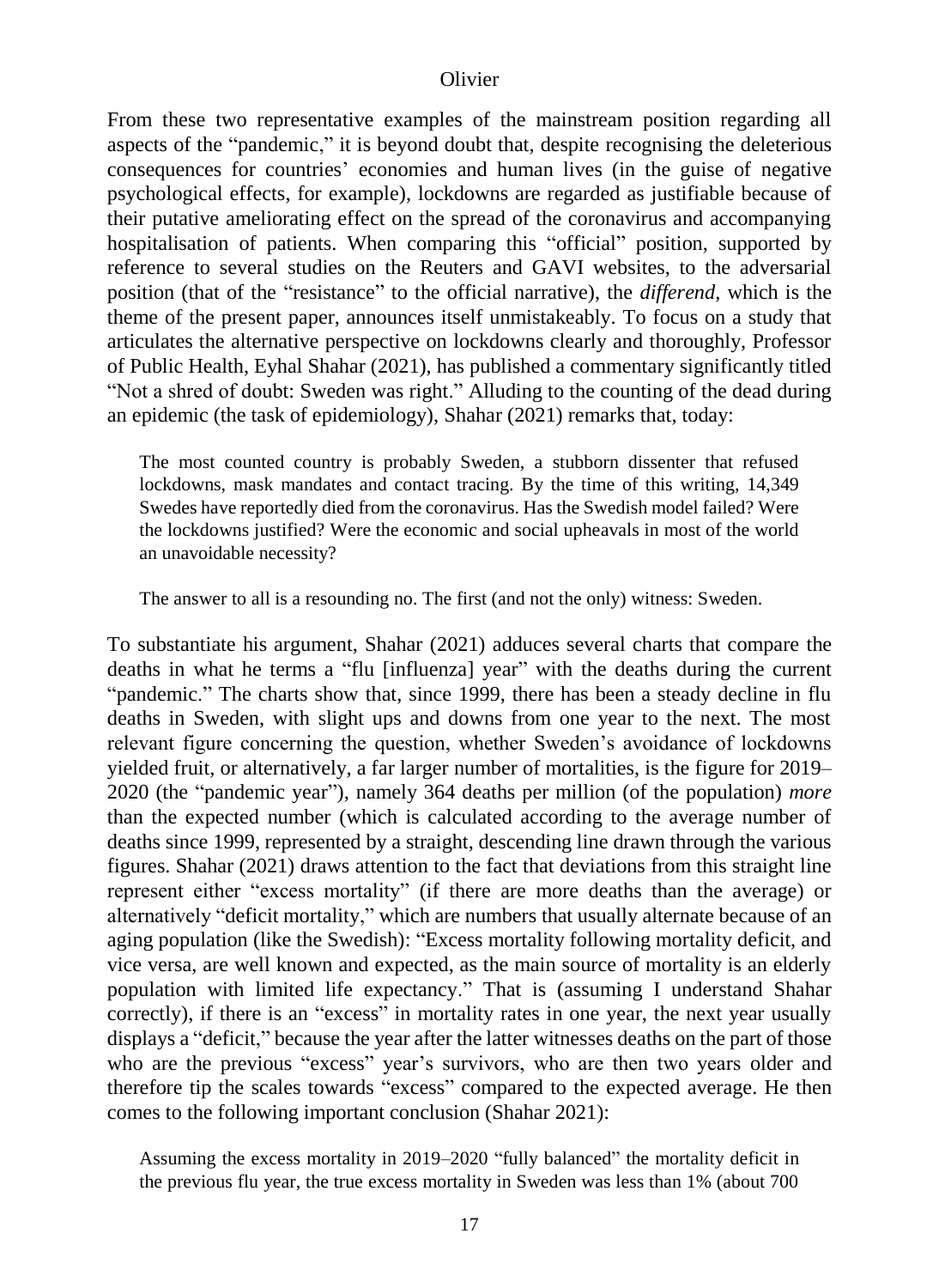deaths). And if we assume, absurdly, that the mortality in 2019–2020 was not affected at all by the mortality deficit in the previous flu year, then the excess mortality in Sweden did not exceed 4.1% (about 3,800 deaths). Excess mortality of a few percentage points, or more, has been calculated in many countries where life has been severely disrupted. Part of that excess has been attributed to lockdown and panic.

To remind us, the hysterical response to the pandemic was not due to fear of an excess annual mortality of 4% or even 10%. The apocalyptic forecasts, which caused the world to shut down, predicted about 90,000 deaths from the coronavirus in Sweden by the summer of 2020: 100% excess mortality! No wonder policy makers around the world prefer to forget those predictions.

If one considers that the "excess mortality" figures for 2019–2020 do not take any possible deaths from flu into consideration—Shahar (2021) remarks, with heavy irony, that "the coronavirus replaced the flu viruses this year, and there was no flu in Sweden, either"—then it should be clear that Sweden's rejection of the lockdown option did not have any significant impact on the "Covid-19" mortality rates in that country during the period scrutinised. Shahar's (2021) concluding paragraph is paradigmatic of the "resistance" position regarding the pandemic, specifically regarding lockdowns:

The pandemic has taken its death toll, ranging from large to small in different countries and within countries, and mostly affected the frail elderly. But the lockdowns and panic were unsubstantiated, prevented nothing, and caused indescribable damage to society. Sweden's statistics tell us, unequivocally, that in much of the world lives have been lost and livelihoods have been destroyed—in vain.

The question concerning lockdowns, particularly in light of Sweden's choice in this regard, has received a lot of attention worldwide. As a random example one might take the report on the mainstream news site, CNN, titled: "Sweden challenges Trump—and scientific mainstream—by refusing to lock down" (Lister and Shukla 2020), where it is reported that:

Sweden's actions are about encouraging and recommending, not compulsion. Two days after Spain imposed a nationwide lockdown on March 14 [2020], Swedish authorities were encouraging people to wash hands and stay at home if sick. On March 24, new rules were introduced to avoid crowding at restaurants. But they very much stayed open.

As might be expected, this did not sit well with the mainstream. Small wonder that Lister and Shukla (2020) further report that:

The World Health Organization (WHO) is skeptical of Sweden's approach. Noting a fresh surge in the country's infections, the WHO told CNN Wednesday that it's "imperative" that Sweden "increase measures to control the spread of the virus, prepare and increase the capacity of the health system to cope, ensure physical distancing and communicate the why and how of all measures to the population."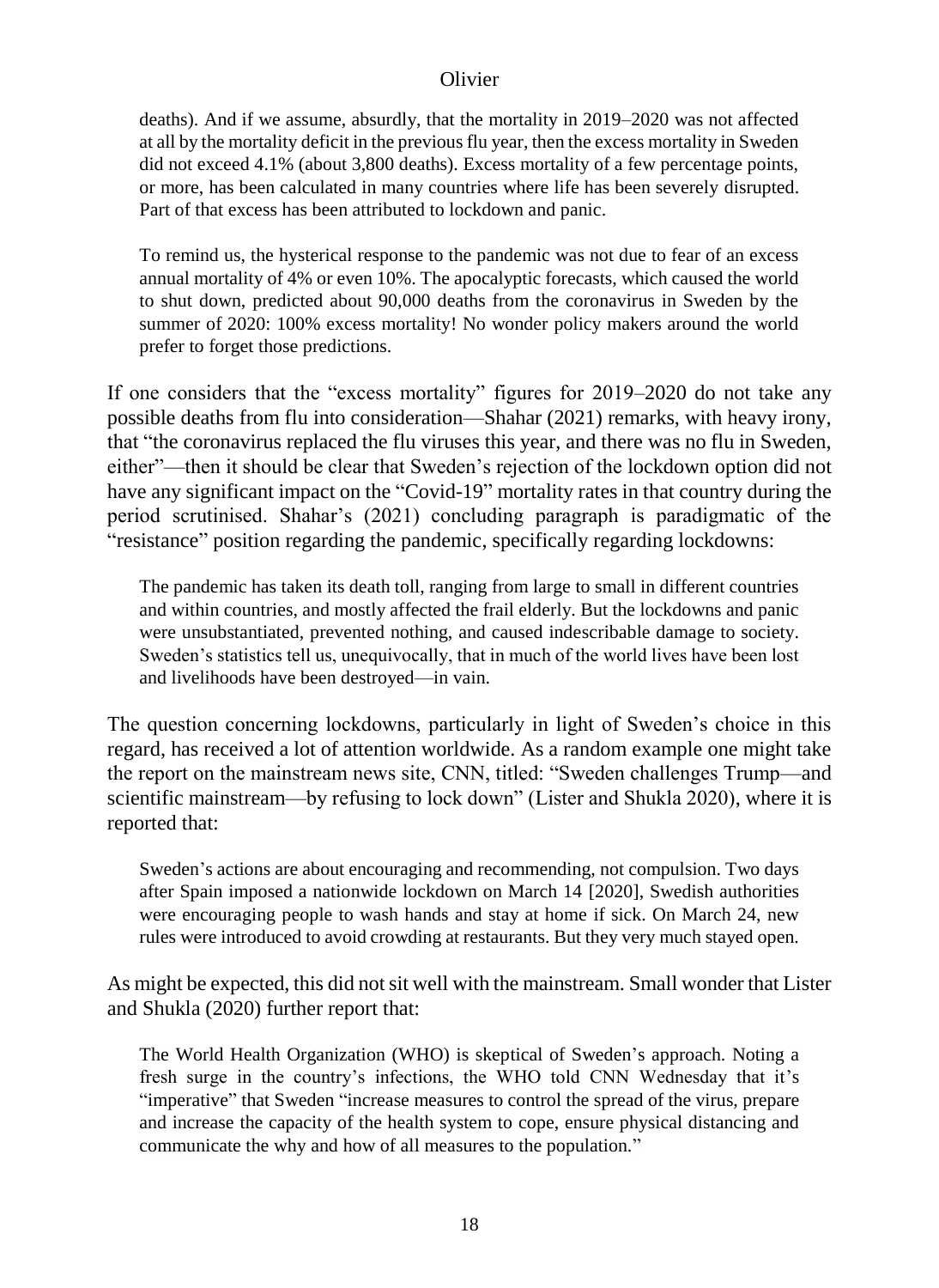Anyone who has familiarised him- or herself with Lyotard's notion of a *differend* would notice the irreconcilable difference between the perspective of the WHO and that of Shahar (2021), elaborated on above. To grasp the gravity of the present situation, where such incommensurability of judgement can and does occur, one should remind oneself of Lyotard's uncompromising characterisation of a *differend* (Lyotard 1988, 9):

A case of differend between two parties takes place when the "regulation" of the conflict that opposes them is done in the idiom of one of the parties while the wrong suffered by the other is not signified in that idiom.

I shall leave it to readers to decide which "idiom" it is, in the current global "pandemic" situation, that is employed to "regulate" the divergence, if not conflict, between the two "parties" concerned—the one espousing the "official" version, or the one representing the "resistance" in this context.

# Interlude: Two well-known Experiments on Obedience

To make sense of the apparent ease with which governments have been able to impose lockdowns on citizens, one can approach the question of "lockdowns" during the "pandemic" from the perspective opened up by the question of "obedience." It appears that the tendency to obey orders is deep-rooted in people, judging by the results of two infamous experiments carried out by social scientists in the 20th century. The first was the "Milgram shock experiment" (McLeod 2017), named after Dr Stanley Milgram, and was conducted at Yale University in 1962. The second, similar experiment was performed by his erstwhile classmate, Dr Phillip Zimbardo, at Stanford University in 1971 and is known as "The Stanford prison experiment" (McLeod 2020), on which a feature film is based. Zimbardo decided to carry out the Stanford prison experiment because he wanted to explore further, in situational terms, what had been uncovered by Milgram nine years earlier, when the latter set out to test the limits of obedience to authority figures on the part of participants. In the Milgram experiment, the participants, who were labelled the "teachers," were given the command to administer electric shocks of increasing voltage to a male "student"—who was really, unbeknown to the participants, an actor—whenever he gave incorrect answers to questions.

The alarming thing about the experiment was that the participants obeyed the instructions, given by the authority figure present, to apply the painful shocks, even when the "student" complained, or pleaded with them to stop administering them, and even when they showed signs of reluctance to continue doing so. In the Zimbardo experiment volunteers were selected from undergraduate students and these were divided into "prisoners" and "guards," while Zimbardo acted as "warden." The "prisoners" were confined to makeshift "cells" in groups of three, with beds and all, and the "guards" were given eight-hour guarding sessions. The psychological effects of this prison environment-simulating experiment were remarkable: those students assigned the role of guards identified so much with their positions and the power it gave them that they became increasingly abusive towards the "prisoners." Just how much the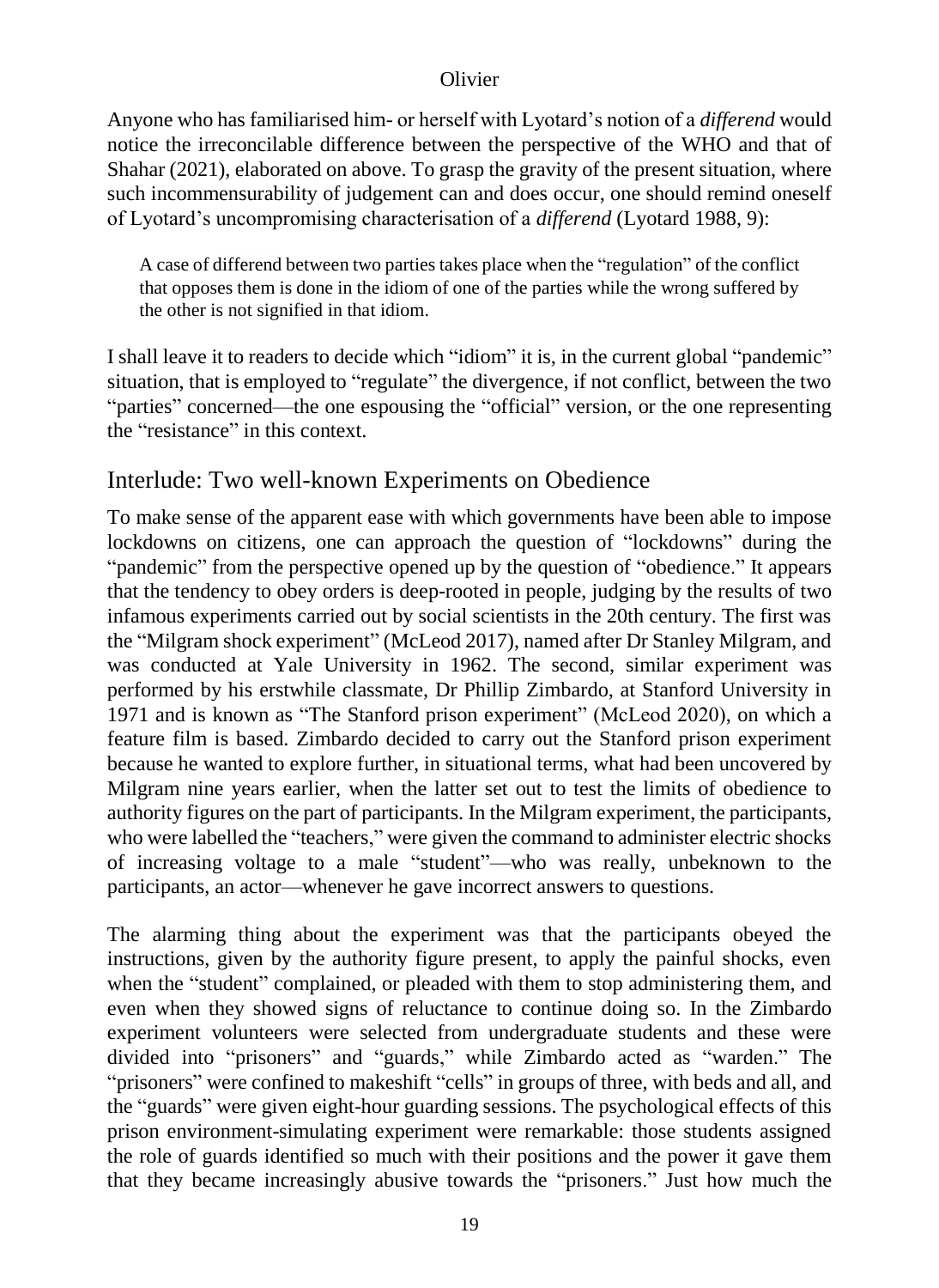simulated prisoner-warden situation, where complete obedience was expected from "prisoners," affected the volunteers in both groups is evident from McLeod's (2020) remark, that:

As the prisoners became more dependent, the guards became more derisive towards them. They held the prisoners in contempt and let the prisoners know it. As the guards' contempt for them grew, the prisoners became more submissive.

As the prisoners became more submissive, the guards became more aggressive and assertive. They demanded ever greater obedience from the prisoners. The prisoners were dependent on the guards for everything so tried to find ways to please the guards, such as telling tales on fellow prisoners.

The latter increasingly showed all the signs—stress, extreme anxiety and depression of people who felt helpless in the face of intransigent authority. The result was that the experiment, which had been planned to last for two weeks, had to be terminated after only six days. What one seems to be able to infer from this is that, when one receives instructions from someone in authority to perform certain actions, regardless of how unacceptable these seem to the one receiving the commands, one is likely to carry them out because the responsibility seems to be transferred to the one(s) who issued them. It is significant that these experiments were carried out soon after the widely publicised trial of notorious war criminal, Adolf Eichmann, who had been responsible for the death of thousands of Jews in a concentration camp, and who defended his actions by claiming that he had merely been doing his job—carrying out orders from higher authorities (Berenbaum 2021).

My reason for recounting these two highly revealing social-psychology experiments, is the impression that, during the "pandemic," one has been witnessing a massive global repetition of the Milgram and Zimbardo experiments, with people in virtually every country showing all the familiar signs of obedience to authority, even when these authorities ride roughshod over the civil rights embedded in the constitutions of (probably) most countries. The flipside of this tendency are the signs that governments have become increasingly authoritarian—that is, rigidly controlling the behaviour of citizens. Here in South Africa, governmental responses to the pandemic are not presented as guidelines, however, but as rules and restrictions, if not "emergency laws" which, for all intents and purposes, suspend the country's constitution. Despite a High Court order in June 2020, that declared some of the lockdown rules unconstitutional (see SAFLII 2020 for the court ruling; also, Rumney 2020), the South African government has reinforced the impression of its authoritarian approach by simply ignoring it and forging ahead with its implementation of stringent lockdown rules. And because most people do not know about this High Court order (and are also ignorant of the success of Sweden's refusal to lock down), they simply continue submitting obediently to the ANC government's authoritarian restrictions.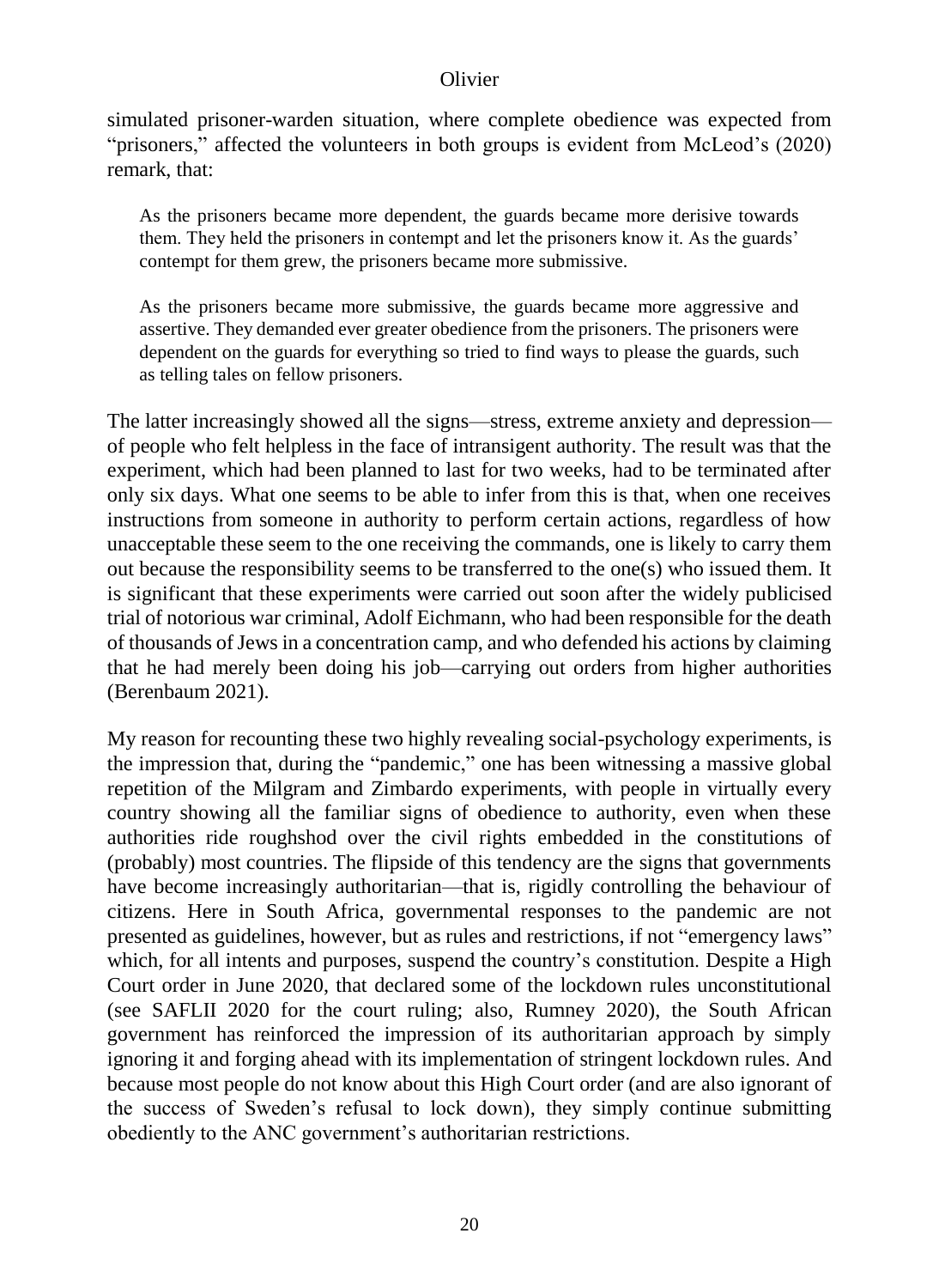### "Vaccines"?

As already argued above, we are witnessing what could be a deciding moment in the history of humankind, because of the ever-widening chasm between those people who follow what their arguably authoritarian governments dictate, on the one hand, and those who appeal to their constitutionally embedded right to choose what to do about the socalled "pandemic." In addition to the other areas, discussed earlier, where this *differend* manifests itself today, there is the issue of "vaccines"—and I put the word in scare quotes because part of the *differend* centring on it are the divergent opinions between representatives of the two distinct camps, whether it is indeed a vaccine or not. After all, a vaccine—such as that against smallpox, for example—provides immunity against a disease, and therefore prevents one from being infected, while the Covid-19 "vaccines" do nothing of the sort. On the "authoritative" World Health Organisation's website (WHO Covid-19 vaccines: n.d.) it tells us:

Safe and effective vaccines will be a gamechanger: but for the foreseeable future we must continue wearing masks, physically distancing and avoiding crowds. Being vaccinated does not mean that we can throw caution to the wind and put ourselves and others at risk, particularly because it is still not clear the degree to which the vaccines can protect not only against disease but also against infection and transmission.

There have been several reports that have provided more clarity in this regard, however, to the effect that vaccinated people do in fact get infected by the coronavirus again. So, for instance, in May it was reported (Morris 2021; see also Nsubuga 2021; and Horton 2021) that in the Seychelles, with the highest population vaccination percentage in the world at that time, there was a "surge" in coronavirus infections, and that of these about a third comprised people who had received two vaccinations. With such a high degree of vaccination it is more than likely that at least some of the transmissions or reinfections came from vaccinated people. Even the American Centers for Disease Control and Prevention (CDC 2021), while stating the official position regarding the efficacy of the "vaccines" at the outset, admits that:

Covid-19 vaccines are effective. However, a small percentage of people who are fully vaccinated will still get Covid-19 if they are exposed to the virus that causes it. These are called "**vaccine breakthrough cases**." This means that while people who have been vaccinated are much less likely to get sick, it will still happen in some cases. It's also possible that some fully vaccinated people might have infections, but not have symptoms (asymptomatic infections).

From the above it should be clear what the official narrative about "vaccines"—as part of the official response to the "pandemic"—amounts to, namely that being vaccinated will be a "gamechanger" in so far as these treatments can be—in fact, are—claimed to be effective against Covid-19, despite the fact that they do not (as vaccinations are supposed to do) immunise one against the disease, nor guarantee prevention of transmission or infection. Perhaps this is implicitly justified by the fact that the Covid-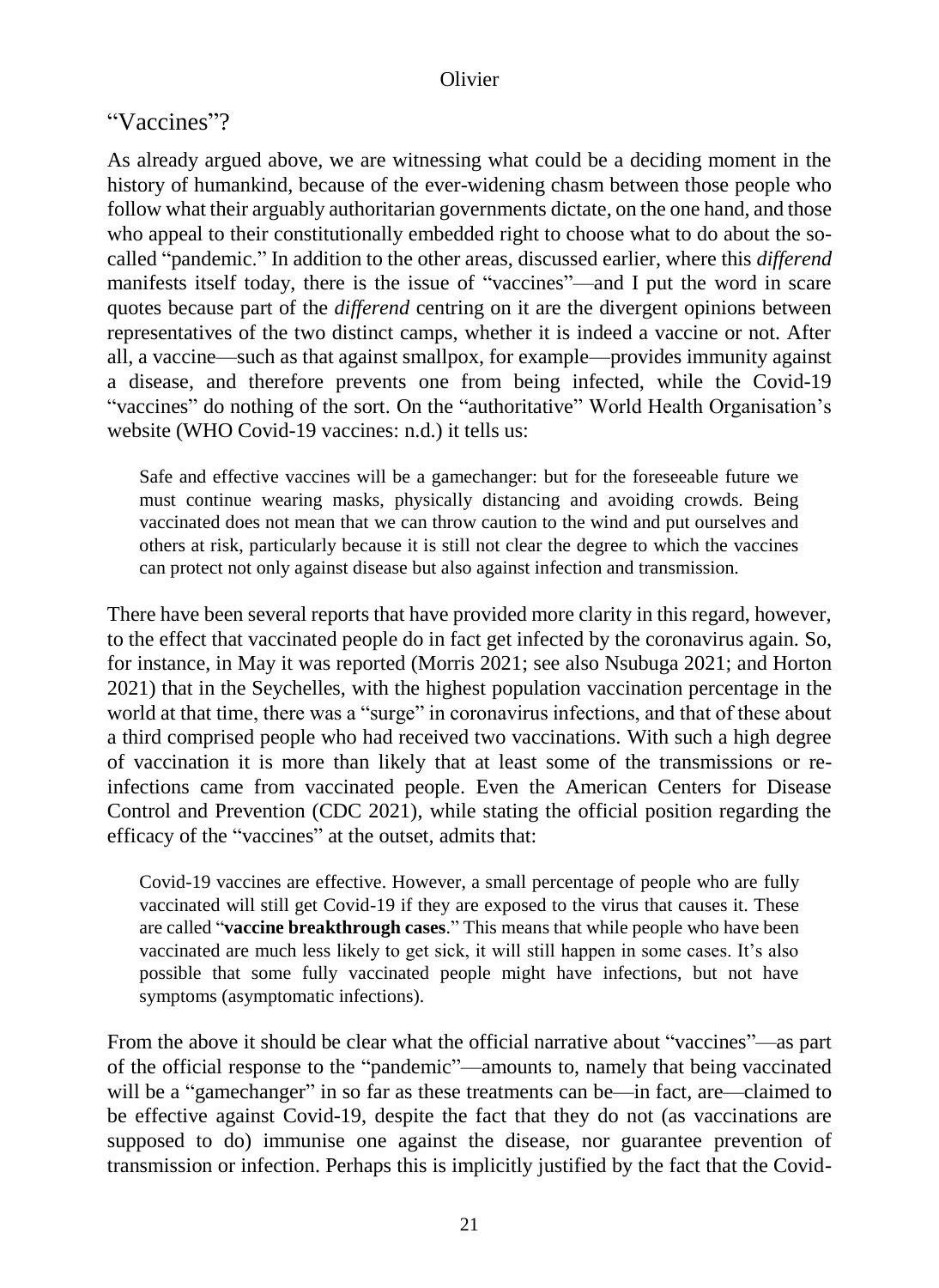19 "vaccines" have only been given authorisation for "emergency use" by the American FDA (see for example Pfizer n.d.).

This marks one side (the official narrative) of the *differend* in question. The side of the "resistance" can be introduced by citing the "Declaration of Canadian Physicians for Science and Truth" (2021), which might be cited by the "resistance" as a sign that some medical doctors in the world still have the integrity to stand up to what it claims to be politically motivated coercion (such as economically debilitating lockdowns), supposedly in the name of science. The declaration, by about 10 000 Canadian doctors, states that on 30 April 2021, Ontario's physician licensing body, the College of Physicians and Surgeons of Ontario (CPSO), issued a statement forbidding physicians from questioning or debating any or all of the official measures imposed in response to Covid-19. "The CPSO then went on to threaten physicians with punishment investigations and disciplinary action. We regard this recent statement of the CPSO to be unethical, anti-science and deeply disturbing," their declaration reads. The doctors object to what they say is tantamount to forcing them to put aside scientific methods and avoid debate around contentious issues such as lockdown measures as discussed in what is known as the Great Barrington Declaration (2020), which opens with the statement (constitutive of the *differend* in question):

The Great Barrington Declaration—As infectious disease epidemiologists and public health scientists we have grave concerns about the damaging physical and mental health impacts of the prevailing Covid-19 policies [those of the "official" narrative; B.O.], and recommend an approach we call Focused Protection.

The Canadian doctors (Declaration of Canadian Physicians for Science and Truth 2021) also accuse the CPSO of limiting free speech and not fully informing patients and the public of the "risks, benefits and any alternatives to the treatment or intervention" regarding the virus, before getting their consent. They go so far as to say that the vaccine roll-outs go against the historical Nuremberg Code which forbade any medical experiments similar to those conducted by the Nazis in concentration camps, and argue that lockdowns have imposed their own suffering on society, in the guise of an increase in depression and suicide, delayed investigation and treatment of cancer, ballooning surgical waiting lists and increased rates of child and domestic abuse. Importantly because it highlights one of the main manifestations of the *differend* under discussion, namely the question of the legitimate role of science in the context of the "pandemic" these doctors state (Declaration of Canadian Physicians for Science and Truth 2021):

We also give notice to other Canadian and international licensing authorities for physicians and allied professions that the stifling of scientific inquiry and any order to violate our conscience and professional pledge to our patients, itself may constitute a crime against humanity.

These doctors prioritise the question of scientific method in the present context, in light of the well-known practice of scientific debate. Instead of scientists agreeing about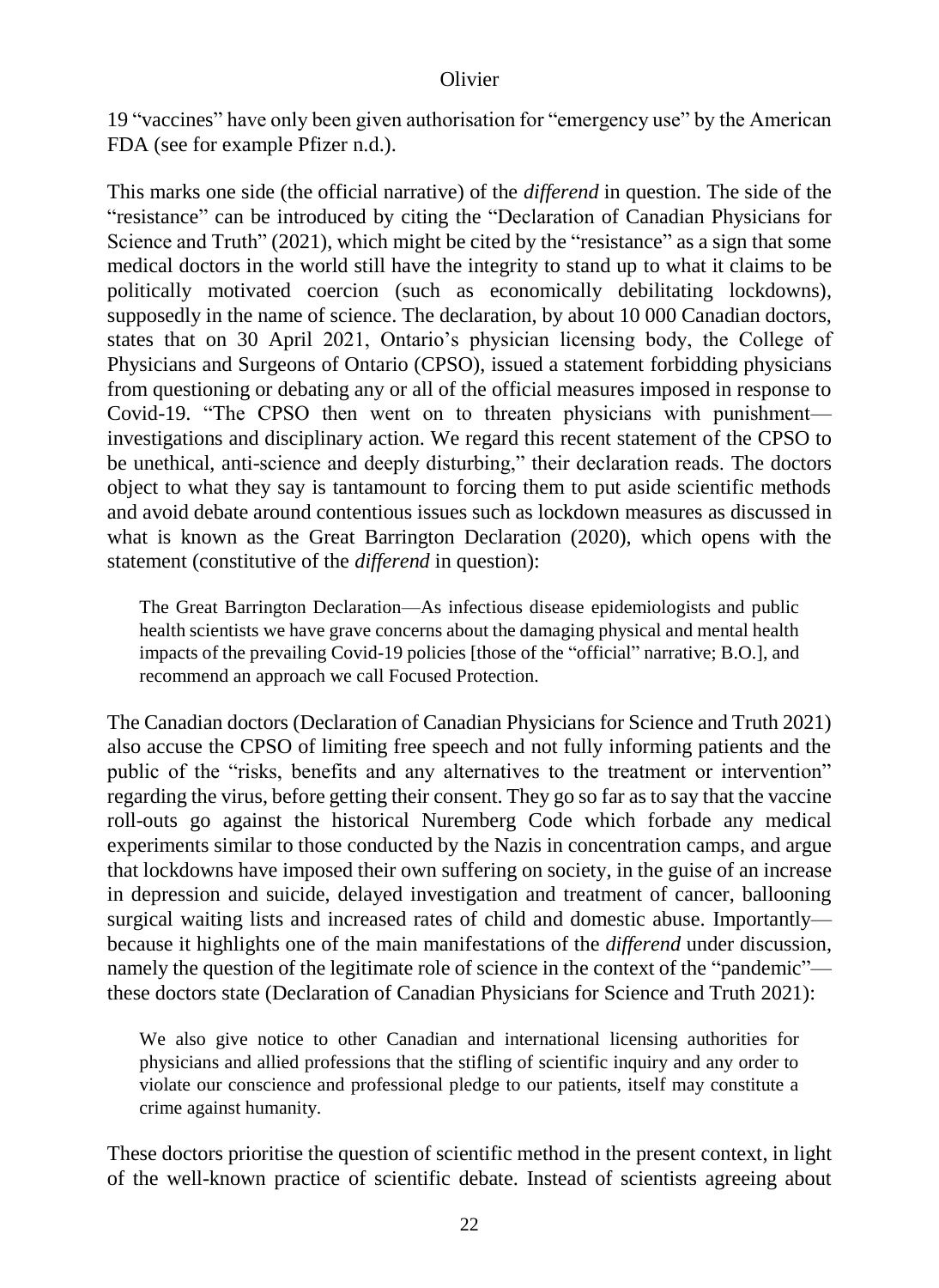everything every step of the way, there is constant dialogue and argumentation among them concerning hypotheses put forward about phenomena in the scientific field concerned. As the Canadian doctors point out, advances in science occur when official narratives are questioned and independent paths are pursued. Why is this relevant in relation to the (experimental) "vaccines"? Precisely because, under conditions relating to the "pandemic," people (including scientists) are asked to believe unquestionably what the officially sanctioned narrative dictates regarding lockdowns (as the doctors observe), for example. One might add that this is also true of Covid-19 vaccines—one of the most taboo subjects of discussion today; ironically, given that, in the scientific and ethical interest of public safety, it should be the most vigorously discussed. These were developed at breakneck speed (Solis-Moreira 2020), contrary to all previous scientific protocols, eschewing the normal, time-consuming and painstaking animal and human testing to ensure their safety. This makes them "experimental vaccines," one might argue, with all the vaccinated people in the world effectively taking part in ongoing clinical trials. The "resistance" can safely argue this, because on the WHO website (2020), of all places, the following information is encountered:

Most vaccines have been in use for decades, with millions of people receiving them safely every year. As with all medicines, every vaccine must go through extensive and rigorous testing to ensure it is safe before it can be introduced in a country's vaccine programme.

Each vaccine under development must first undergo screenings and evaluations to determine which antigen should be used to invoke an immune response. This preclinical phase is done without testing on humans. An experimental vaccine is first tested in animals to evaluate its safety and potential to prevent disease.

If the vaccine triggers an immune response, it is then tested in human clinical trials in three phases.

Given that, despite this solemn reassurance by WHO, the Covid-19 vaccines were not subjected to such supposedly time-consuming, rigorous testing, it is not at all surprising to find medical doctors taking issue with their distribution throughout the world. So, for example, warnings regarding the vaccines' lack of safety have been issued by a group of 160 medical doctors (World Doctors Alliance 2021), as well as one comprising 57 leading scientists and medical doctors (Breaking News-CA 2021). On the website of the World Doctors Alliance (2021) it is reported that:

Dozens of medical experts issued a warning this month about Covid-19 vaccines, slamming the jabs as "unnecessary, ineffective and unsafe" and likely to lead to "foreseeable mass deaths."

"In short, the available evidence and science indicate that Covid-19 vaccines are unnecessary, ineffective and unsafe," Doctors for Covid-19 Ethics said in an open letter two weeks ago. "Actors authorizing, coercing or administering experimental Covid-19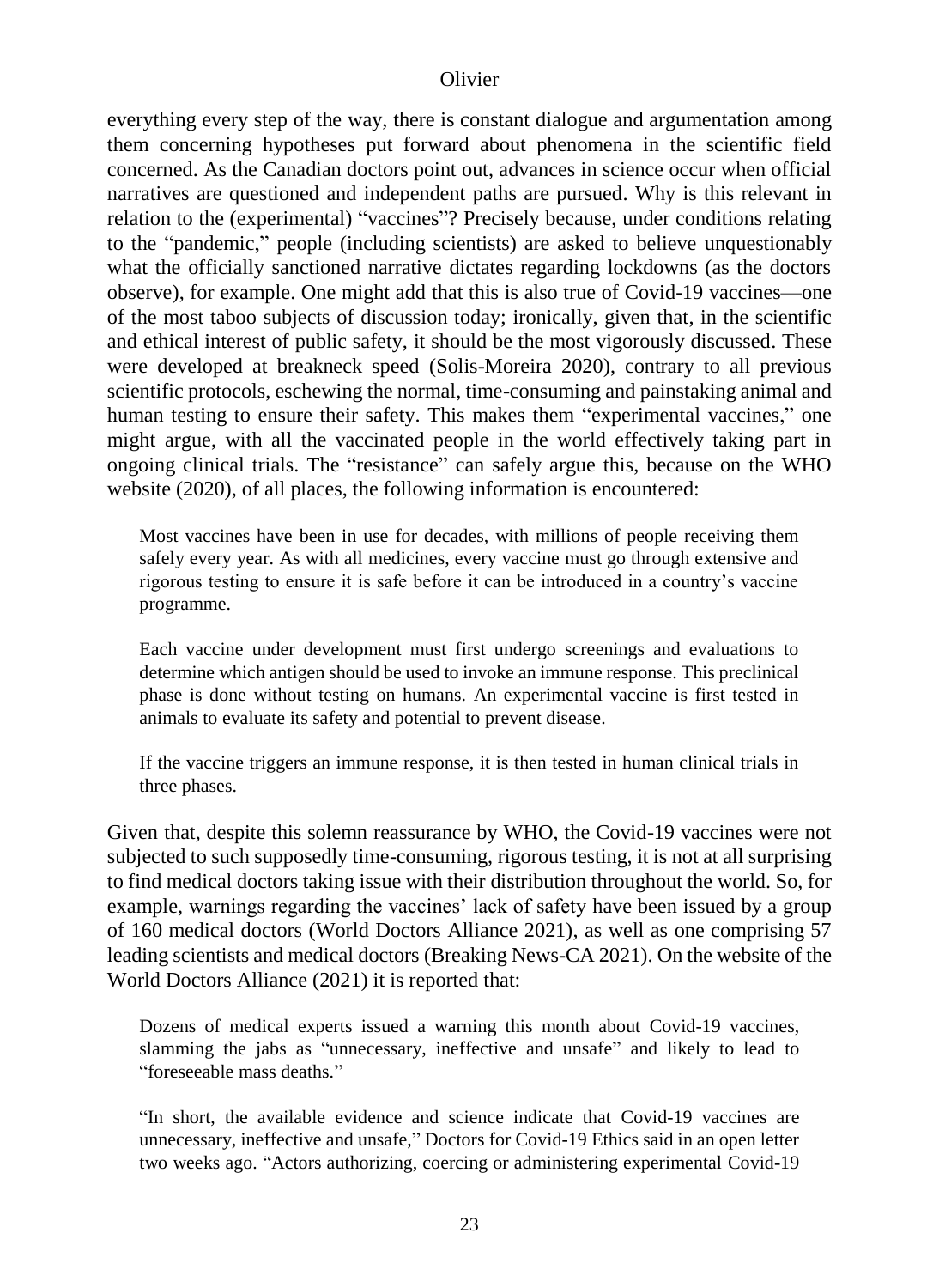vaccination are exposing populations and patients to serious, unnecessary, and unjustified medical risks."

The article (Breaking News-CA 2021) by the 57 scientists referred to above is just as uncompromising in stressing these doctors' opposition to the current batch of (mainly the Pfizer, Moderna, AstraZeneca and Johnson & Johnson) vaccines. Here is their paper abstract (note the scientific terminology, such as "autoimmunity" [literally the immunity against one's own immune system, which would therefore no longer function] and their call for dialogue):

Since the start of the Covid-19 outbreak, the race for testing new platforms designed to confer immunity against SARS-CoV-2, has been rampant and unprecedented, leading to emergency authorisation of various vaccines. Despite progress on early multidrug therapy for Covid-19 patients, the current mandate is to immunise the world population as quickly as possible. The lack of thorough testing in animals prior to clinical trials, and authorisation based on safety data generated during trials that lasted less than 3.5 months, raise questions regarding the safety of these vaccines.

Given the high rate of occurrence of adverse effects, and the wide range of types of adverse effects that have been reported to date, as well as the potential for vaccinedriven disease enhancement, Th2-immunopathology, autoimmunity, and immune evasion, there is a need for a better understanding of the benefits and risks of mass vaccination, particularly in the groups that were excluded in the clinical trials.

Despite calls for caution, the risks of SARS-CoV-2 vaccination have been minimised or ignored by health organisations and government authorities. We appeal to the need for a pluralistic dialogue in the context of health policies, emphasising critical questions that require urgent answers if we wish to avoid a global erosion of public confidence in science and public health.

It will be noticed that this information on the position of the "resistance" appears on "alternative" websites, and the reason is obvious—most mainstream websites censor or reject any viewpoints that challenge the official narrative without entering into debate or dialogue—which is, from the perspective of the dissenting doctors and scientists totally unscientific. This is all the more true, because of the proliferation of cautionary assessments of the vaccines; here is another one on a report from a French drug assessment centre (Smits 2021):

A regional independent drug assessment center, the CTIAP (Centre territorial d'Information indépendante et d'Avis pharmaceutiques), which is linked to the Cholet public hospital in the west of France, recently published a report showing that the vaccines used against Covid were not only submitted to insufficient clinical testing, but that the quality of the active substances, their "excipients, some of which are new," and the manufacturing processes are problematic. "These new excipients should be considered as new active substances," the Cholet hospital team stated, in a study that according to them raises issues that have not been commented [sic] to date …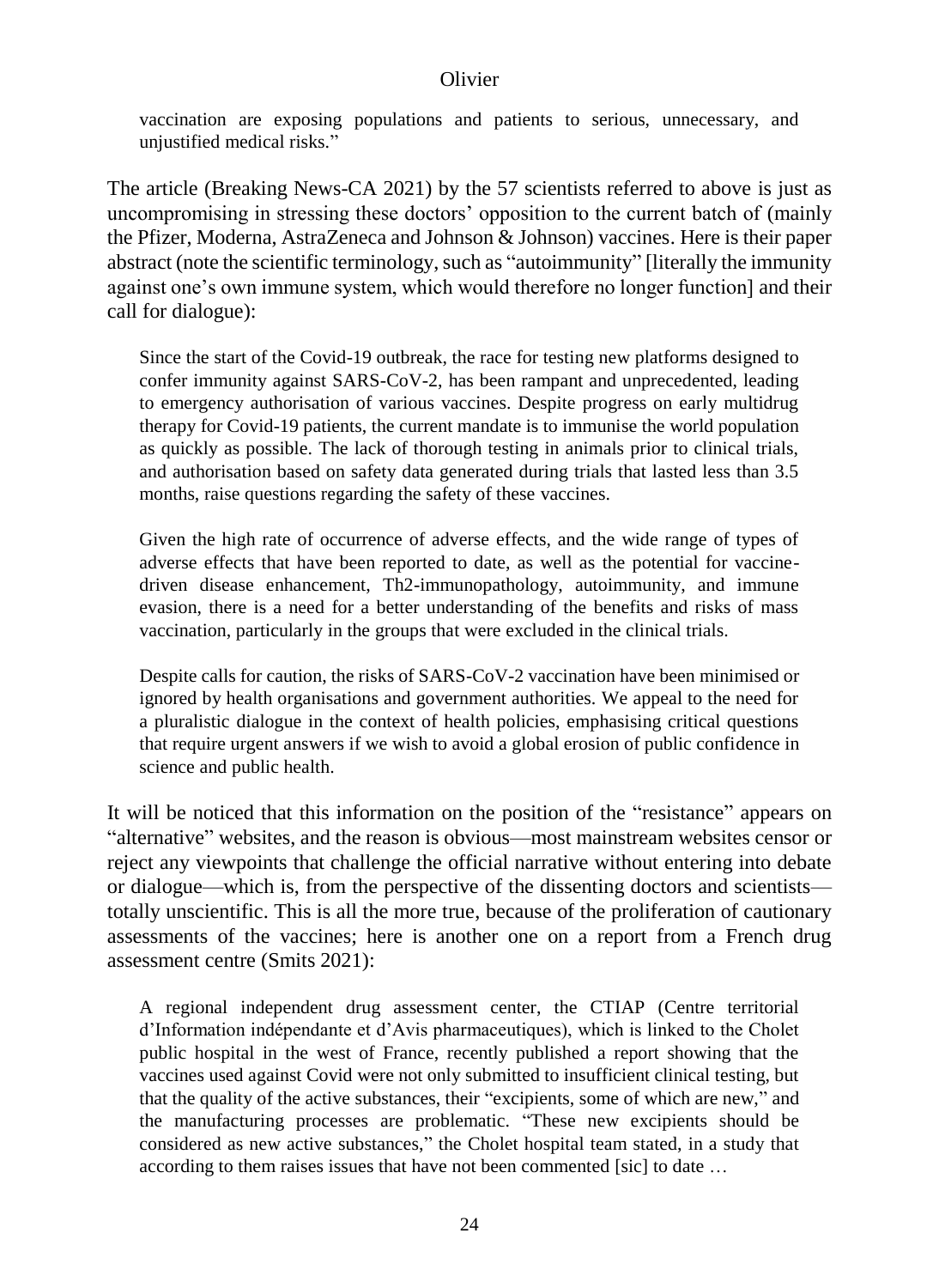The authors of the report consider that the "variabilities, which impact the very core of the product, could even invalidate any clinical trials conducted" in the coming months and years. They go so far as to state: "Prudence would even dictate that, in all countries where these vaccines against Covid-19 have been marketed, all the batches thus released should be withdrawn immediately; and that these MAs that have been granted should be suspended, or even canceled, as a matter of urgency until further notice."

Despite these concerns regarding the supposed safety of the Covid-19 vaccines, the mainstream or official narrative routinely reassures people of their safety (for example Rodriguez 2021). As the 57 scientists and doctors' statement (above) implies, it is only if all questions concerning Covid-19 were to be pursued in a dialogically open, scientifically responsible manner, that there would be *any* chance of reaching agreement or consensus on these vexing issues. Yet, in so far as the differences of opinion regarding these Covid-19 "vaccines" register an undeniable *differend*, I believe that the underlying "rules of judgement" of either side in this matter are incommensurable and irreconcilable, and that therefore no such consensus can be reached at present—it could only happen if either side (or both) fundamentally changes or abandons the "rules of judgement" it currently employs. After all, how do you reconcile two sides when one insists that the vaccines are safe (based on limited testing, putatively because of the "pandemic emergency" at hand), while the other points to ample evidence of adverse side-effects and death among recipients of the vaccines? It is not difficult to ascertain that there are many conflicting reports about their safety (see Mallapaty and Callaway 2021; RT News 2021—just two among many such reports), which underscore my claim, that a *differend* is at work in this fraught terrain. In both of these reports one witnesses mutually incompatible claims, side by side, about the efficacy of the vaccines, on the one hand, and their adverse effects, on the other. For lack of space, I leave aside the related question of alternative treatments that have shown efficacy against the coronavirus, such as Ivermectin (see Olivier 2021a), among others.

## What would it Take to Remove this *Differend*?

Recalling Lyotard's (1984, 60–61) allusion to a second type of "consensus," namely one that is coerced through manipulation of the "system," there are arguably clear indications that the official side in the present situation is trying to force a consensus (through a veritable army of so-called fact-checkers, such as those under the aegis of Reuters), but cannot *actually* succeed (even if, to its supporters, it ostensibly does succeed), because the other side, the "resistance," is just as actively challenging the claims promoted and policies pursued by the mainstream. To make matters worse, while one might argue that one side is evidently dogmatic in its claims while the other is not, both adduce (at least ostensible) evidence for their claims. So, what would succeed in removing the incommensurability of the respective sides' claims (and hence the *differend*) regarding the various aspects of the "pandemic," or—as it was formulated earlier—in changing or abandoning the "rules of judgement" it currently applies?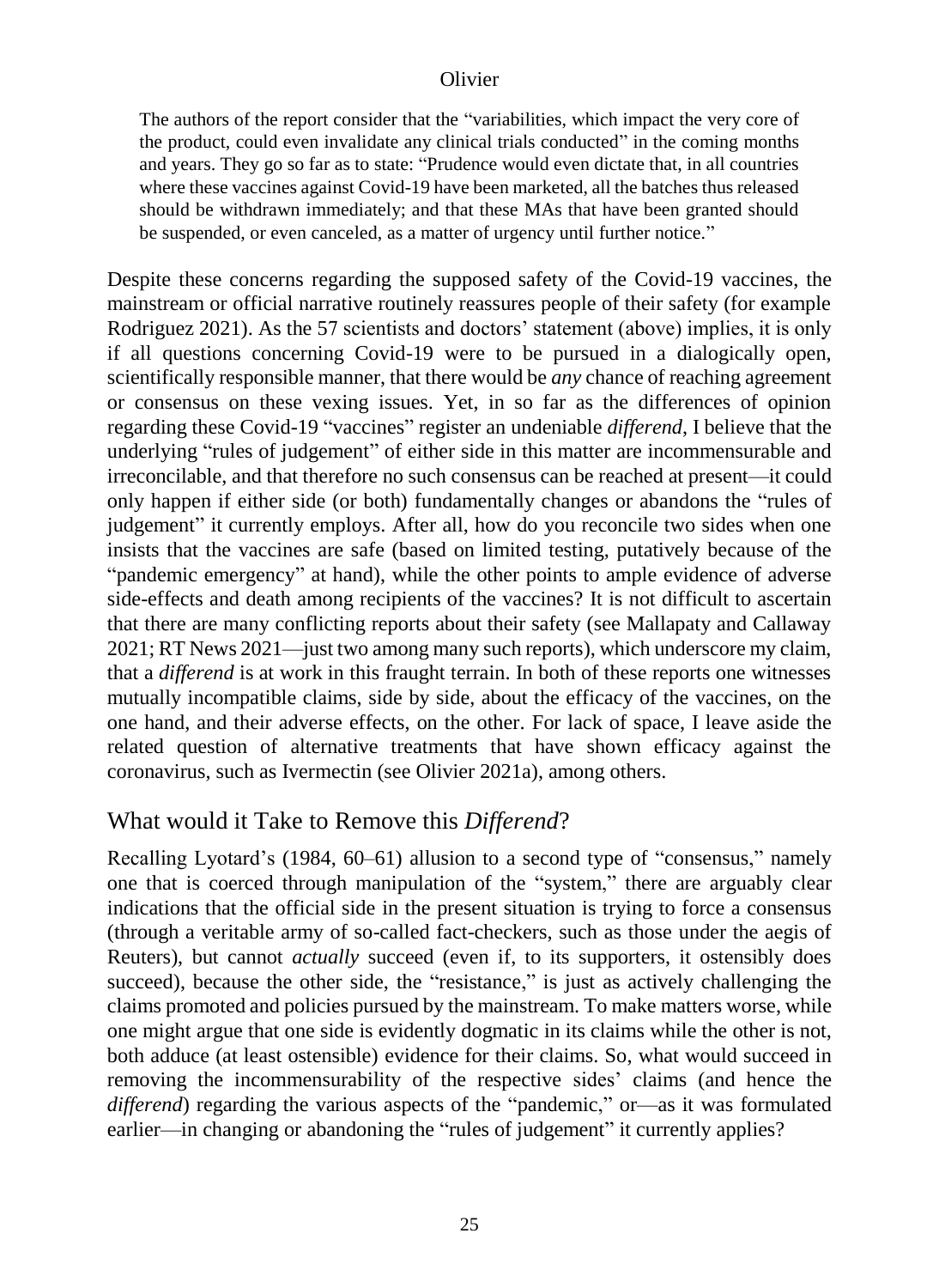To begin with, it is doubtful whether anything either side—vehemently committed to its own version of the "proper" response to the "pandemic"—could produce would initiate a shift towards a point where one of them would abandon its position in favour of the other. This would arguably remove the present *differend* by dissolving the reasons for its emergence in the first place. What might pave the way for a "disappearance" (if not the dissolution) of the *differend* would be either the successful *enforcement* of (pseudo-)consensus by manipulation of the system (mainly via the media) by the official narrative, or the (unlikely) colossal growth of support for the resistance, initiated by something like the very "popular" (that is, massively viewed) video of Dr Sam White (referred to earlier in the context of PCR-tests). In this video he outlines his reasons for distancing himself from the NHS in Britain for its systematic deception of patients about various aspects of Covid-19, including the potentially lethal dangers of being "vaccinated" with something that is not a true vaccine, but a form of genetic treatment (O'Sullivan 2021). Something like this could potentially shift the balance in favour of the "resistance," although it is highly unlikely in view of the huge advantage enjoyed by the official discourse through its control of mainstream media, institutions such as the WHO, the WEF and governments worldwide.

It is more likely that, if the resistance stood any chance to turn the tables despite its comparative paucity of (mainstream) means of persuasion, an "event" that carries considerable institutional weight would have to occur—not that the millions of electronically mediated messages on platforms like WhatsApp, and especially Signal and Telegram (which are not as compromised as WhatsApp, owned as it is by mainstream colossus, Facebook) don't play an important role in winning supporters for the resistance. But I am rather thinking of something like the following regarding what is being loosely called the "Nuremberg 2 trials" in some "resistance" circles, where lawyers, under the leadership of Dr Reiner Fuellmich (referred to earlier in relation to PCR-tests) are preparing a class action case against the World Health Organisation (WHO) and other parties (Breaking-News. CA 2021[2]):

A team of over 1 000 lawyers and over 10 000 medical experts led by Dr Reiner Fuellmich have begun legal proceedings against the CDC, WHO and the Davos Group for crimes against humanity. Fuellmich and his team present the faulty PCR test and the order for doctors to label any comorbidity death as a Covid death as fraud. The PCR test was never designed to detect pathogens and is 100% faulty at 35 cycles. All the PCR tests overseen by the CDC are set at 37 to 45 cycles. The CDC admits that any tests over 28 cycles are not admissible for a positive reliable result. This alone invalidates over 90% of the alleged Covid cases / "infections" tracked by the use of this faulty test.

In addition to the flawed tests and fraudulent death certificates, the "experimental" vaccine itself is in violation of Article 32 of the Geneva Convention. Under Article 32 of the 1949 Geneva Convention IV, "mutilation and medical or scientific experiments not necessitated by the medical treatment of a protected person" are prohibited. According to Article 147, conducting biological experiments on protected persons is a grave breach of the Convention.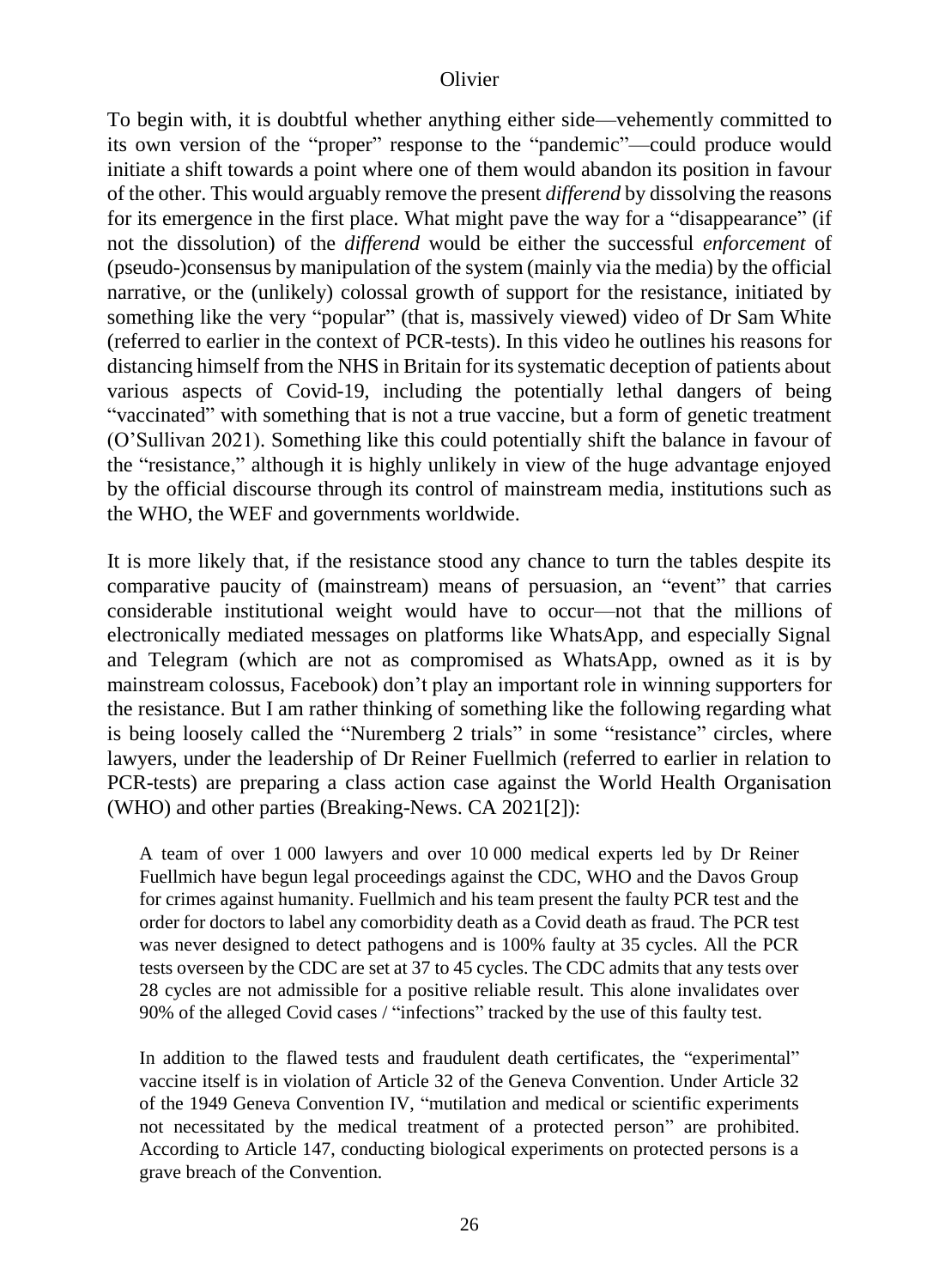The "experimental" vaccine is in violation of all 10 of the Nuremberg Codes which carry the death penalty for those who seek to violate these International Laws.

Just how serious the charges against these organisations are, becomes apparent when one reads further that the Covid-19 "vaccines" are described in these uncompromising terms (Breaking-News. CA 2021[2]):

The "vaccine" fails to meet the following five requirements to be considered a vaccine and is by definition a medical "experiment" and trial:

#### **Provides immunity to the virus**

This is a "leaky" gene therapy that does not provide immunity to Covid and claims to reduce symptoms yet double-vaccinated are now 60% of the patients requiring ER or ICU with covid infections.

#### **Protects recipients from getting the virus**

This gene-therapy does not provide immunity and double-vaccinated can still catch and spread the virus.

#### **Reduces deaths from the virus infection**

This gene-therapy does not reduce deaths from the infection. Double-Vaccinated infected with Covid have also died.

#### **Reduces circulation of the virus**

This gene-therapy still permits the spread of the virus as it offers zero immunity to the virus.

#### **Reduces transmission of the virus**

This gene-therapy still permits the transmission of the virus as it offers zero immunity to the virus.

Add to this what the stipulations of the Nuremberg Code, adopted after WW II to prevent a recurrence of the scientific and medical experiments performed by the Nazis, unambiguously forbid, then it should be crystal clear that—*if* it can be convincingly demonstrated, and ruled, in a court of law, that the development and administering of the Covid-19 "vaccines" violate this Code, and *if* the representatives of the official discourse recognised this ruling and would abide by it (all *big* "ifs")—the *differend* in question might "disappear," even if it would not be dissolved. The articles of the Nuremberg Code, *all* of which have, according to Dr Fuellmich and his team, been violated by the development and administering of the experimental "vaccines," state (I shall only list them without their respective elaborations; Breaking-News.CA 2021[2]):

Nuremberg Code #1: Voluntary Consent is Essential

Nuremberg Code #2: Yield Fruitful Results Unprocurable by Other Means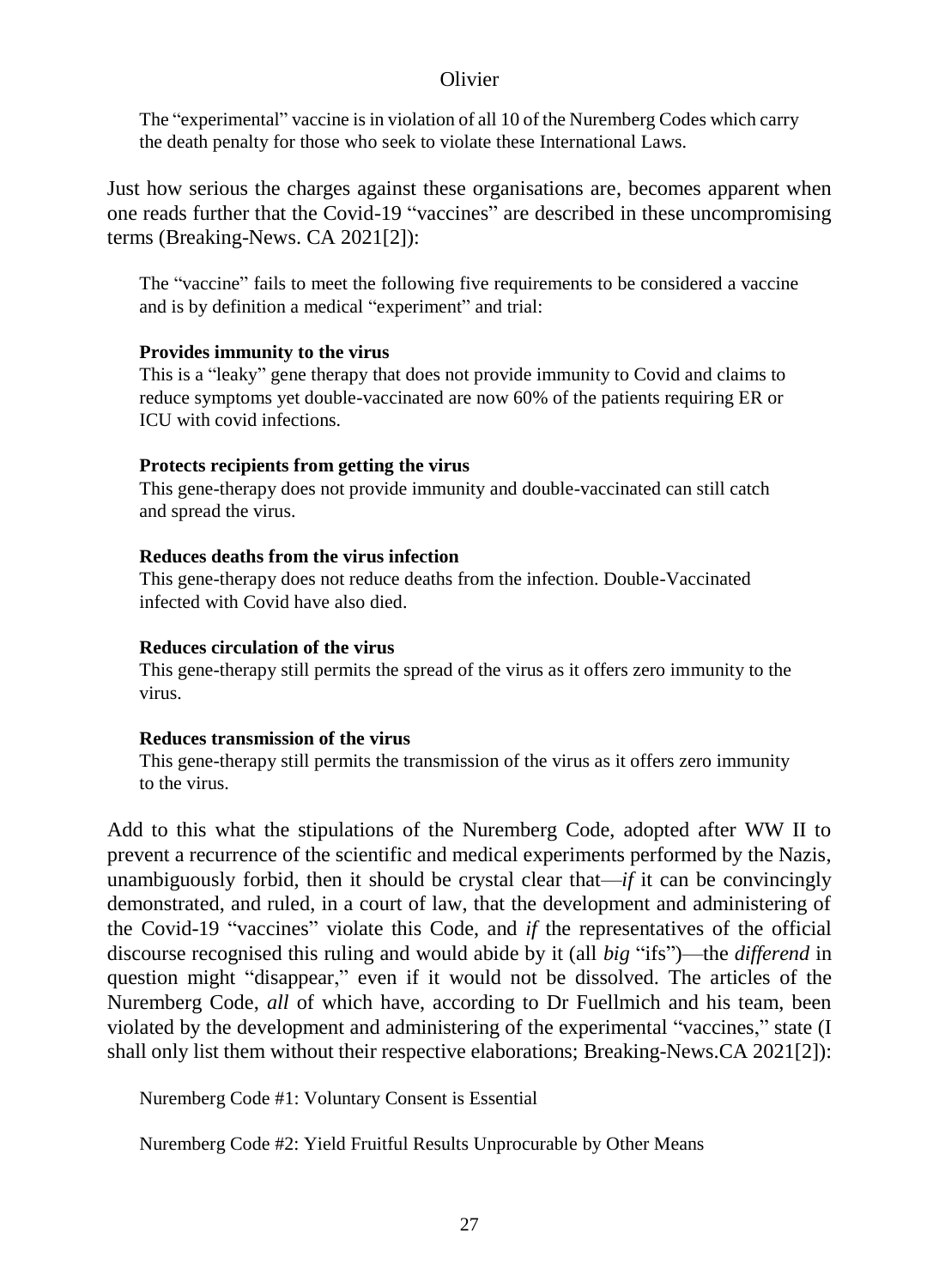Nuremberg Code #3: Base Experiments on Results of Animal Experimentation and Natural History of Disease

Nuremberg Code #4: Avoid All Unnecessary Suffering and Injury

Nuremberg Code #5: No Experiment to be Conducted if There's Reason to Think Injury or Death Will Occur

Nuremberg Code #6: Risk Should Never Exceed the Benefit

Nuremberg Code #7: Preparation Must Be Made Against Even Remote Possibility of Injury, Disability or Death

Nuremberg Code #8: Experiment Must Be Conducted by Scientifically Qualified Persons

Nuremberg Code #9: Anyone Must Have the Freedom to Bring the Experiment to an End at Any Time

Nuremberg Code #10: The Scientist Must Bring the Experiment to an End at Any Time if There's Probable Cause of it Resulting in Injury or Death

As a final indictment, Fuellmich and his team declare (Breaking-News. CA 2021[2]):

It is clear in the statistical reporting data that this experiment is resulting in death and injury yet all the politicians, drug companies and so-called experts are not making any attempt to stop this gene-therapy experiment from inflicting harm on a misinformed public.

## Conclusion

In light of the preceding argument, together with all the evidence adduced to demonstrate that a global *differend* has been in force for some time now—since the contours of two opposing sides started taking shape not too long after the beginning of the so-called "pandemic" (I would say around the time that other countries started following China's example of declaring a "lockdown")—it seems to me safe to say that the everyday manifestations of this *differend* have had, and continue to have, farreaching consequences for ordinary people's everyday lives. Unlike the lives of the global elites (Carter 2020; Castells 2010, 445–448), their lives have been turned upside down by everything listed and discussed in this paper, from lockdowns through PCRtests to the pressure to be vaccinated. This does not seem, at the time of writing this paper (July 2021), to be something that is likely to change for the better soon—unless an institutional event such as the one alluded to in the discussion, above, of the international court case being pursued by Dr Reiner Fuellmich and his (international) team, were to yield unexpected results. This is not impossible, given the explosive nature of the interview Dr Fuellmich conducted with Dr David Martin in July 2021 (The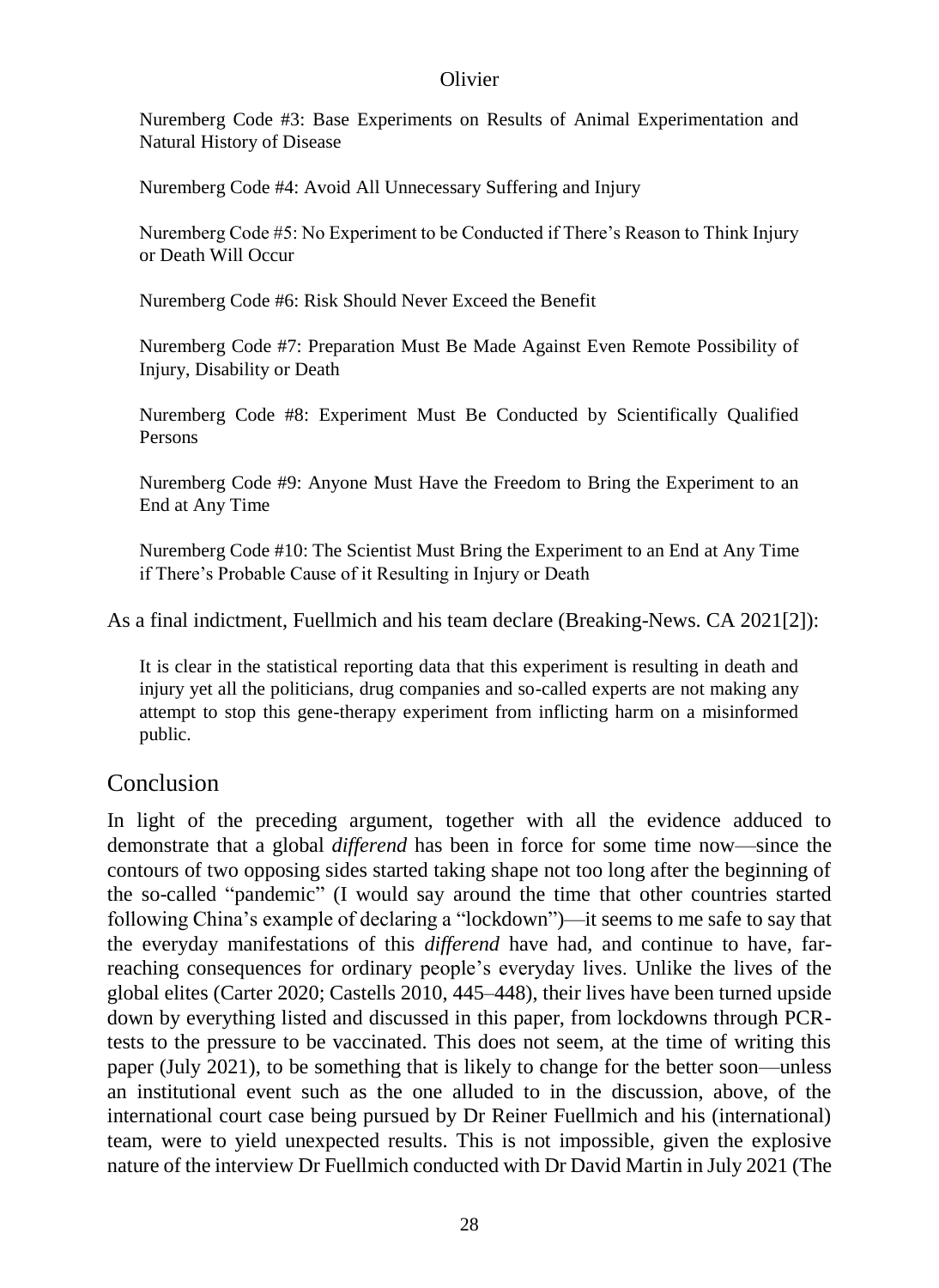Truth Hunter 2021), referred to earlier in this paper. In the meantime, only hope prevails for the "resistance," of which I am a member, regardless of the fact that I am able to assess the global "pandemic" situation reasonably dispassionately, as I have attempted to do here. As a philosopher—and as Socrates taught us—I have no choice but to refuse paying obeisance to the "gods of the city"—those that bestow power on the ruling "elites" (Castells 2010, 445–448; Olivier 2013)—including the WEF, the WHO, the mainstream media, the corporations and the banks. And from the perspective of the resistance, "justice" for those who are the current "victims" (in the Lyotardian sense) could only prevail if (as my reviewer-critic reminded me) one "phrase regimen" (rule of judgement)—that of the WEF, the CDC, the WHO, etc.—were to be eradicated in a manner such as that described above as an institutionally contextualised "event." This is corroborated by Gratton (2018, 3.3), who argues that, for Lyotard, "… the politics of the *differend* does not call for valuing different discourses equally or one recognizing another, since, of course, conflict occurs precisely where neither side finds meaning in the phrase regimen of the other. Lyotard thus does not model the different phrase regimens as a marketplace of ideas, since the existence of one phrase regimen may mean the violent silencing of another." Further, Gratton (2018, 3.3) says: "This is what gives us the ability to name the unjust." Given the growing resistance against the mainstream narrative, one can only trust that *justice* will prevail in the end, and a more humane future awaits us, compared to the fraught present.

### Acknowledgement

The author wishes to thank the National Research Foundation of South Africa, which contributed financially to making the research possible that led to the publication of this article.

## References

- Astuti, I., and Ysrafil. 2020. "Severe Acute Respiratory Syndrome Coronavirus 2 (SARS-CoV-2): An overview of viral structure and host response." 18 April. Accessed June 21, 2021. [https://www.ncbi.nlm.nih.gov/pmc/articles/PMC7165108/#:~:text=Structurally%2C%20S](https://www.ncbi.nlm.nih.gov/pmc/articles/PMC7165108/#:~:text=Structurally%2C%20SARS%2DCoV%2D2,several%20accessory%20proteins%20%5B9%5D) [ARS%2DCoV%2D2,several%20accessory%20proteins%20%5B9%5D.](https://www.ncbi.nlm.nih.gov/pmc/articles/PMC7165108/#:~:text=Structurally%2C%20SARS%2DCoV%2D2,several%20accessory%20proteins%20%5B9%5D)
- BBC News. 2021. "Why are People Talking about Dr Anthony Fauci's Emails?" BBC News, 2 June. Accessed June 24, 2021. [https://www.bbc.com/news/world-us-canada-57336280.](https://www.bbc.com/news/world-us-canada-57336280)
- Berenbaum, M. 2021. "Adolf Eichmann—German Military Official." *Brittanica*, 27 May. Accessed July 6, 2021. [https://www.britannica.com/biography/Adolf-Eichmann.](https://www.britannica.com/biography/Adolf-Eichmann)
- Breaking News-CA. 2021. "57 Top Scientists and Doctors Release Shocking Study on Covid Vaccines and Demand immediate stop to ALL Vaccinations." 10 May. Accessed July 9, 2021. [https://breaking-news.ca/57-top-scientists-and-doctors-release-shocking-study-on](https://breaking-news.ca/57-top-scientists-and-doctors-release-shocking-study-on-covid-vaccines-and-demand-immediate-stop-to-all-vaccinations/)[covid-vaccines-and-demand-immediate-stop-to-all-vaccinations/.](https://breaking-news.ca/57-top-scientists-and-doctors-release-shocking-study-on-covid-vaccines-and-demand-immediate-stop-to-all-vaccinations/)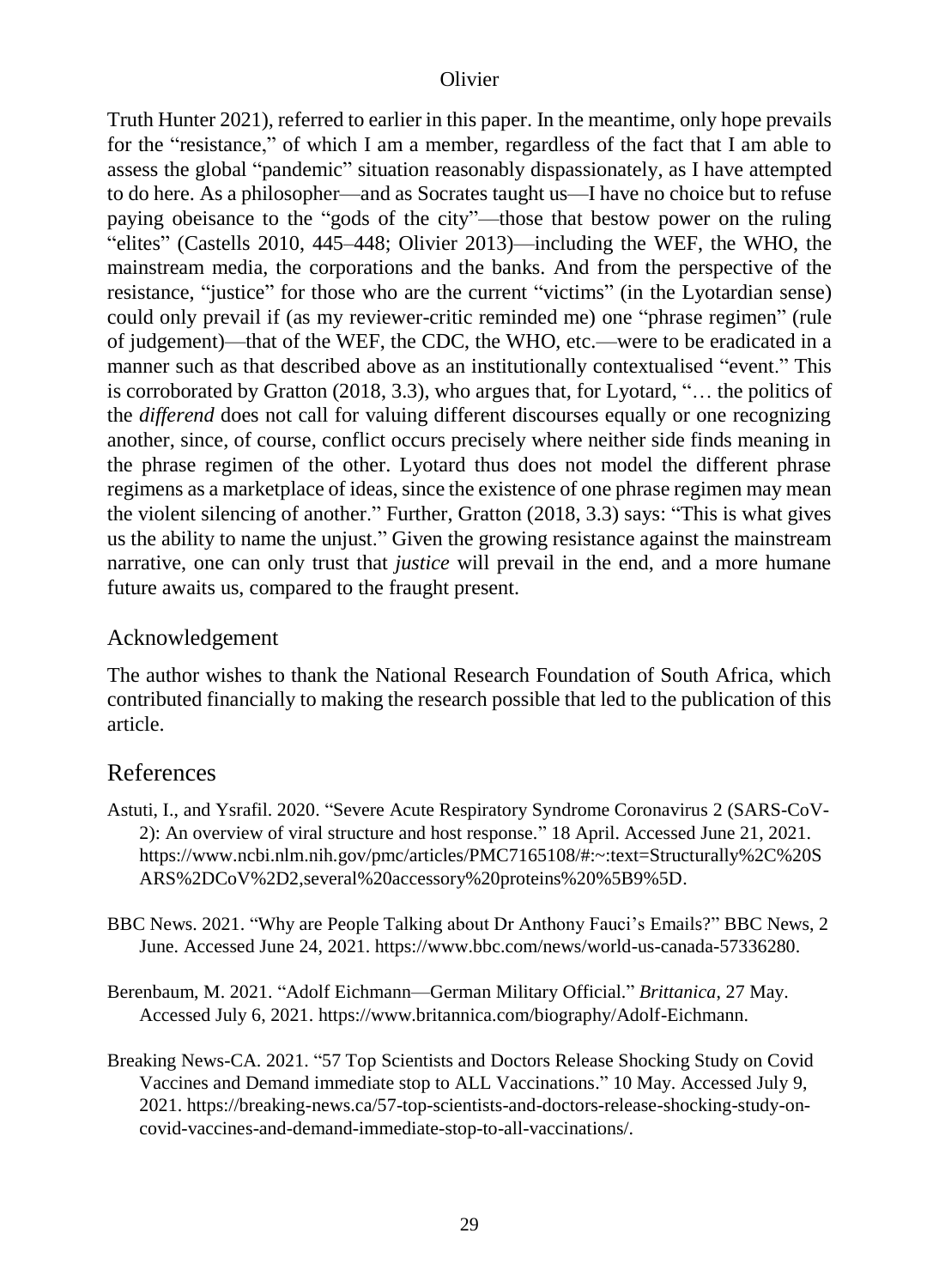- Breaking News-CA. 2021[2]. "1,000 Lawyers and 10,000 Doctors have Filed a Lawsuit for Violations of the Nuremberg Code." 3 May. Accessed July 10, 2021. [https://breaking](https://breaking-news.ca/the-new-nuremberg-trials-2021-please-share-this-info/)[news.ca/the-new-nuremberg-trials-2021-please-share-this-info/.](https://breaking-news.ca/the-new-nuremberg-trials-2021-please-share-this-info/)
- Carrington, D. 2020. "Coronavirus: 'Nature is Sending us a Message', says UN Environment Chief." *The Guardian* (Environment), 25 March. Accessed April 10, 2020. [https://www.theguardian.com/world/2020/mar/25/coronavirus-nature-is-sending-us-a](https://www.theguardian.com/world/2020/mar/25/coronavirus-nature-is-sending-us-a-message-says-un-environment-chief)[message-says-un-environment-chief.](https://www.theguardian.com/world/2020/mar/25/coronavirus-nature-is-sending-us-a-message-says-un-environment-chief)
- Carter, Z. D. 2020. "The Rich Are Having Themselves a Fine Coronavirus." *Huffpost* (Politics), 17 April. Accessed July 7, 2020[. https://www.huffpost.com/entry/rich](https://www.huffpost.com/entry/rich-coronavirus-bailout-stimulus-banks_n_5e9762acc5b686ec1570cb44)[coronavirus-bailout-stimulus-banks\\_n\\_5e9762acc5b686ec1570cb44.](https://www.huffpost.com/entry/rich-coronavirus-bailout-stimulus-banks_n_5e9762acc5b686ec1570cb44)
- Castells, M. 2010. *The Rise of the Network Society*. Second edition. Oxford: Wiley-Blackwell.
- CDC. 2021. "What you Should Know about the Possibility of Covid-19 Illness after Vaccination." CDC Covid-19, 25 June. Accessed July 7, 2021. [https://www.cdc.gov/coronavirus/2019-ncov/vaccines/effectiveness/why-measure](https://www.cdc.gov/coronavirus/2019-ncov/vaccines/effectiveness/why-measure-effectiveness/breakthrough-cases.html)[effectiveness/breakthrough-cases.html.](https://www.cdc.gov/coronavirus/2019-ncov/vaccines/effectiveness/why-measure-effectiveness/breakthrough-cases.html)
- CDC 2021a. 07/21/2021: "Lab Alert: Changes to CDC RT-PCR for SARS-Cov-2 Testing: CDC, 21 July." Accessed August 8, 2021[. https://www.cdc.gov/csels/dls/locs/2021/07-21-](https://www.cdc.gov/csels/dls/locs/2021/07-21-2021-lab-alert-Changes_CDC_RT-PCR_SARS-CoV-2_Testing_1.html) [2021-lab-alert-Changes\\_CDC\\_RT-PCR\\_SARS-CoV-2\\_Testing\\_1.html.](https://www.cdc.gov/csels/dls/locs/2021/07-21-2021-lab-alert-Changes_CDC_RT-PCR_SARS-CoV-2_Testing_1.html)
- Chossudovsky, M. 2021. *The 2020-21 Worldwide Corona Crisis: Destroying Civil Society, Engineered Economic Depression, Global Coup d'État and the "Great Reset."* Global Research E-Book, Centre for Research on Globalization (CRG). Accessed June 24, 2021. [https://www.globalresearch.ca/the-2020-worldwide-corona-crisis-destroying-civil-society](https://www.globalresearch.ca/the-2020-worldwide-corona-crisis-destroying-civil-society-engineered-economic-depression-global-coup-detat-and-the-great-reset/5730652)[engineered-economic-depression-global-coup-detat-and-the-great-reset/5730652.](https://www.globalresearch.ca/the-2020-worldwide-corona-crisis-destroying-civil-society-engineered-economic-depression-global-coup-detat-and-the-great-reset/5730652)
- Declaration of Canadian Physicians for Science and Truth. 2021. Accessed June 2021. [https://canadianphysicians.org/.](https://canadianphysicians.org/)
- Fuellmich, R. 2021. Watch / Dr Reiner Fuellmich / Nuremberg 2 / "Those Involved in the Coronavirus Scare should be Tried for Crimes against Humanity." Breaking-News.Ca: 24 May. Accessed July 17 2021. [https://breaking-news.ca/watch-dr-reiner-fuellmich](https://breaking-news.ca/watch-dr-reiner-fuellmich-nuremberg-2-those-involved-in-the-coronavirus-scare-should-be-tried-for-crimes-against-humanity/)[nuremberg-2-those-involved-in-the-coronavirus-scare-should-be-tried-for-crimes-against](https://breaking-news.ca/watch-dr-reiner-fuellmich-nuremberg-2-those-involved-in-the-coronavirus-scare-should-be-tried-for-crimes-against-humanity/)[humanity/.](https://breaking-news.ca/watch-dr-reiner-fuellmich-nuremberg-2-those-involved-in-the-coronavirus-scare-should-be-tried-for-crimes-against-humanity/)
- Fuellmich, R. 2021a. Jorn Luka—The Trueman Show #29 Dr Reiner Fuellmich, 10 June 2021. Accessed June 30, 2021. [https://www.youtube.com/watch?v=sJXCG3tXwj4.](https://www.youtube.com/watch?v=sJXCG3tXwj4)
- Fuellmich. n.d. "Dr Reiner Fuellmich's Law Firm." Accessed May 7, 2021. <https://www.fuellmich.com/> and for video addresses: [https://www.fuellmich.com/news/.](https://www.fuellmich.com/news/)
- GAVI. 2020. "Do Lockdowns Actually Work?" GAVI, 12 June. Accessed July 4, 2021. [https://www.gavi.org/vaccineswork/do-lockdowns-actually-work.](https://www.gavi.org/vaccineswork/do-lockdowns-actually-work)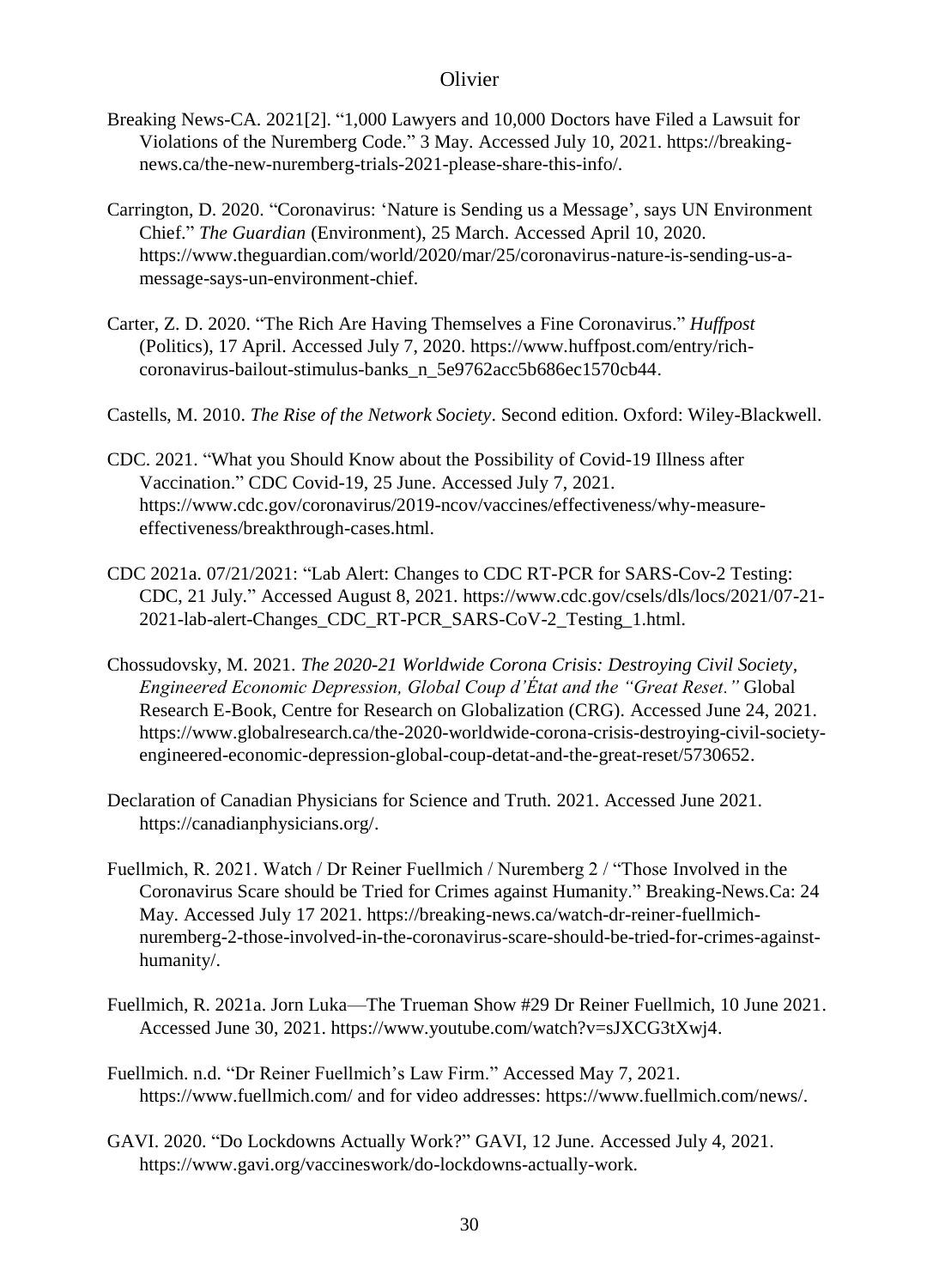- Gratton, P. 2018. "Jean François Lyotard." *The Stanford Encyclopedia of Philosophy* (Winter 2018 Edition), edited by Edward N. Zalta. Accessed Aug 19, 2021. [https://plato.stanford.edu/archives/win2018/entries/lyotard/#Diff.](https://plato.stanford.edu/archives/win2018/entries/lyotard/#Diff)
- Guterl, F. 2021. "The Wuhan Lab and the Virus: The Dr Fauci, Rand Paul Debate Factchecked and Explained." *Newsweek*, 14 May. Accessed June 24, 2021. [https://www.newsweek.com/wuhan-lab-virus-dr-fauci-rand-paul-debate-fact-checked](https://www.newsweek.com/wuhan-lab-virus-dr-fauci-rand-paul-debate-fact-checked-explained-1591414)[explained-1591414.](https://www.newsweek.com/wuhan-lab-virus-dr-fauci-rand-paul-debate-fact-checked-explained-1591414)
- Habermas, J. 1990. *Moral Consciousness and Communicative Action*. Translated by Lenhardt, C. and Nicholsen, S.W. Cambridge, Mass.: The MIT Press.
- Health Feedback. 2020. "The Group World Doctors Alliance Spreads Misinformation about the Impact of the Covid-19 Pandemic, the Virus, and the Reliability of Diagnostic Tests." 22 October. Accessed July 9, 2021. [https://healthfeedback.org/claimreview/the-group](https://healthfeedback.org/claimreview/the-group-doctors-for-truth-spreads-misinformation-about-the-impact-of-the-covid-19-pandemic-the-virus-and-the-reliability-of-diagnostic-tests/)[doctors-for-truth-spreads-misinformation-about-the-impact-of-the-covid-19-pandemic-the](https://healthfeedback.org/claimreview/the-group-doctors-for-truth-spreads-misinformation-about-the-impact-of-the-covid-19-pandemic-the-virus-and-the-reliability-of-diagnostic-tests/)[virus-and-the-reliability-of-diagnostic-tests/.](https://healthfeedback.org/claimreview/the-group-doctors-for-truth-spreads-misinformation-about-the-impact-of-the-covid-19-pandemic-the-virus-and-the-reliability-of-diagnostic-tests/)
- Horton, T. 2021. "Andrew Marr Urges Caution after Catching Covid despite being Fully Vaccinated." Yahoo News, 28 June. Accessed July 7, 2021. [https://uk.yahoo.com/news/andrew-marr-urges-caution-catching-152106969.html.](https://uk.yahoo.com/news/andrew-marr-urges-caution-catching-152106969.html)
- Jawerth, N. 2020. "How is the Covid-19 Virus Detected using Real Time RT-PCR?" IAEA 27 March. Accessed January 7, 2021. [https://www.iaea.org/newscenter/news/how-is-the](https://www.iaea.org/newscenter/news/how-is-the-covid-19-virus-detected-using-real-time-rt-pcr)[covid-19-virus-detected-using-real-time-rt-pcr.](https://www.iaea.org/newscenter/news/how-is-the-covid-19-virus-detected-using-real-time-rt-pcr)
- Johnson, C. K. 2021. "Why we don't Know the Animal Origins of the Coronavirus." *Scientific America*, 9 June. Accessed June 23, 2021. [https://www.scientificamerican.com/article/finding-conclusive-animal-origins-of-the](https://www.scientificamerican.com/article/finding-conclusive-animal-origins-of-the-coronavirus-will-take-time/)[coronavirus-will-take-time/#.](https://www.scientificamerican.com/article/finding-conclusive-animal-origins-of-the-coronavirus-will-take-time/)
- Kupferschmidt, K. 2020. "How the Pandemic Made this Virologist an unlikely Cult Figure." *Science*, 28 April. Accessed June 27, 2021. [https://www.sciencemag.org/news/2020/04/how-pandemic-made-virologist-unlikely-cult](https://www.sciencemag.org/news/2020/04/how-pandemic-made-virologist-unlikely-cult-figure)[figure.](https://www.sciencemag.org/news/2020/04/how-pandemic-made-virologist-unlikely-cult-figure)
- Lister, T., and S. Shukla. 2020. "Sweden Challenges Trump—and Scientific Mainstream—by Refusing to Lock Down." CNN, 10 April. Accessed July 4, 2021. [https://edition.cnn.com/2020/04/10/europe/sweden-lockdown-turmp-intl/index.html.](https://edition.cnn.com/2020/04/10/europe/sweden-lockdown-turmp-intl/index.html)
- Lyotard, J-F. 1984. *The Postmodern Condition*: *A Report on Knowledge*. Translated by G. Bennington and B. Massumi. Minneapolis: University of Minnesota Press. [https://doi.org/10.2307/1772278.](https://doi.org/10.2307/1772278)
- Lyotard, J-F. 1988. *The Differend*: *Phrases in Dispute*. Translated by G. van den Abbeele. Manchester: Manchester University Press.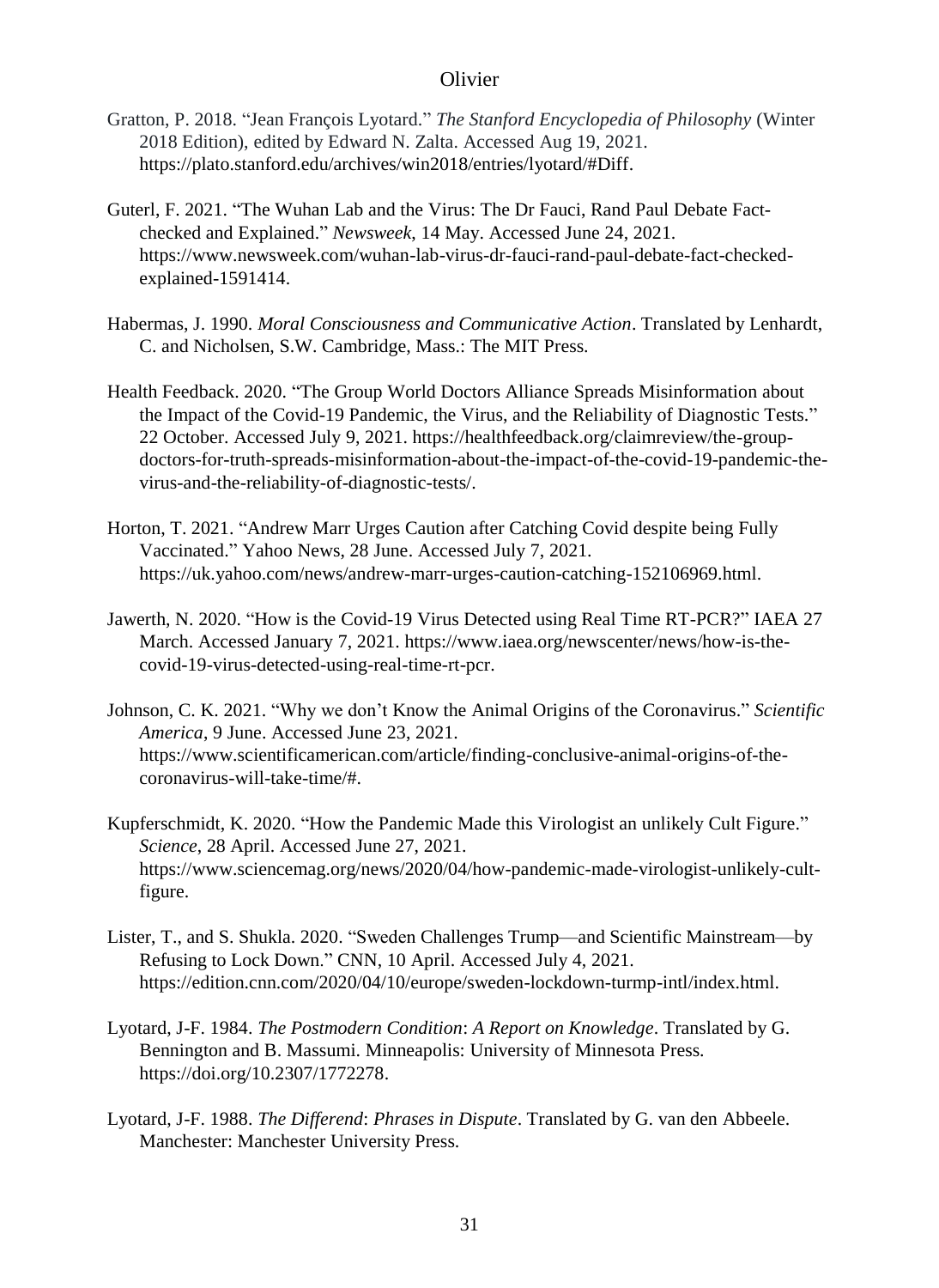- Mallapaty, S., and E. Callaway. 2021. "What Scientists Do and Don't Know about the Oxford-AstraZeneca Covid Vaccine." *Nature*—News explainer, 25 March. Accessed July 9, 2021. [https://www.nature.com/articles/d41586-021-00785-7.](https://www.nature.com/articles/d41586-021-00785-7)
- Maxman, A., and S. Mallapaty. 2021. "The Covid Lab-leak Hypothesis: What Scientists Do and Don't Know." *Nature*, 8 June. Accessed June 24, 2021. [https://www.nature.com/articles/d41586-021-01529-3.](https://www.nature.com/articles/d41586-021-01529-3)
- McGee, L. 2021. "Five Years after the Brexit Vote, the United Kingdom Is more divided than ever." CNN World, 23 June. Accessed July 3, 2021. [https://edition.cnn.com/2021/06/23/uk/brexit-five-years-on-analysis-intl-cmd/index.html.](https://edition.cnn.com/2021/06/23/uk/brexit-five-years-on-analysis-intl-cmd/index.html)
- McIntosh, I. 1997. "Australian Aboriginal Property Rights under Threat." *Cultural Survival Quarterly Magazine*, June. Accessed July 7, 2021. [https://www.culturalsurvival.org/publications/cultural-survival-quarterly/australian](https://www.culturalsurvival.org/publications/cultural-survival-quarterly/australian-aboriginal-property-rights-under-threat)[aboriginal-property-rights-under-threat.](https://www.culturalsurvival.org/publications/cultural-survival-quarterly/australian-aboriginal-property-rights-under-threat)
- McLennan, M. 2018. "*Differend* and 'Post-truth'." *French Journal for Media Research.* Accessed August 19, 2021. [http://frenchjournalformediaresearch.com/lodel-](http://frenchjournalformediaresearch.com/lodel-1.0/main/index.php?id=1437#ftn1)[1.0/main/index.php?id=1437#ftn1.](http://frenchjournalformediaresearch.com/lodel-1.0/main/index.php?id=1437#ftn1)
- McLeod, S. 2017. "The Milgram Shock Experiment." *Simply Psychology*, 2017. Accessed July 5, 2021[. https://www.simplypsychology.org/milgram.html.](https://www.simplypsychology.org/milgram.html)
- McLeod, S. 2020. "The Stanford Prison Experiment." *Simply Psychology*, 2020. Accessed July 6, 2021. [https://www.simplypsychology.org/zimbardo.html.](https://www.simplypsychology.org/zimbardo.html)
- Merriam-Webster Online Dictionary. n.d. "'Pandemic' vs 'Epidemic'—How they overlap and where they differ." Accessed June 29, 2021. [https://www.merriam-webster.com/words-at](https://www.merriam-webster.com/words-at-play/epidemic-vs-pandemic-difference)[play/epidemic-vs-pandemic-difference.](https://www.merriam-webster.com/words-at-play/epidemic-vs-pandemic-difference)
- Morris, J. 2021. "Island Paradise with Highest Vaccination Rate Reports World's biggest Covid Surge." Yahoo News, 5 May. Accessed July 7, 2021. [https://uk.news.yahoo.com/seychelles-highest-vaccination-covid-surge-170412980.html.](https://uk.news.yahoo.com/seychelles-highest-vaccination-covid-surge-170412980.html)
- Nsubuga, J. 2021. "Here are the Top Five Covid Symptoms if you've been Vaccinated, according to Experts." Yahoo News, 24 June. Accessed June 25, 2021. [https://uk.yahoo.com/news/top-five-covid-symptoms-vaccinated-zoe-app-171317837.html.](https://uk.yahoo.com/news/top-five-covid-symptoms-vaccinated-zoe-app-171317837.html)
- Olivier, B. 2013. "Time(s), Space(s) and Communication in Castells's Network Society." *Communicare* (Journal for Communication Sciences in South Africa) 32 (2): 20–39.
- Olivier, B. 2020. "Freud on Group Psychology and Leaders: The Case of Donald Trump." *Psychotherapy and Politics International*, 2020, Early View: 1–13. [https://doi.org/10.1002/ppi.1569.](https://doi.org/10.1002/ppi.1569)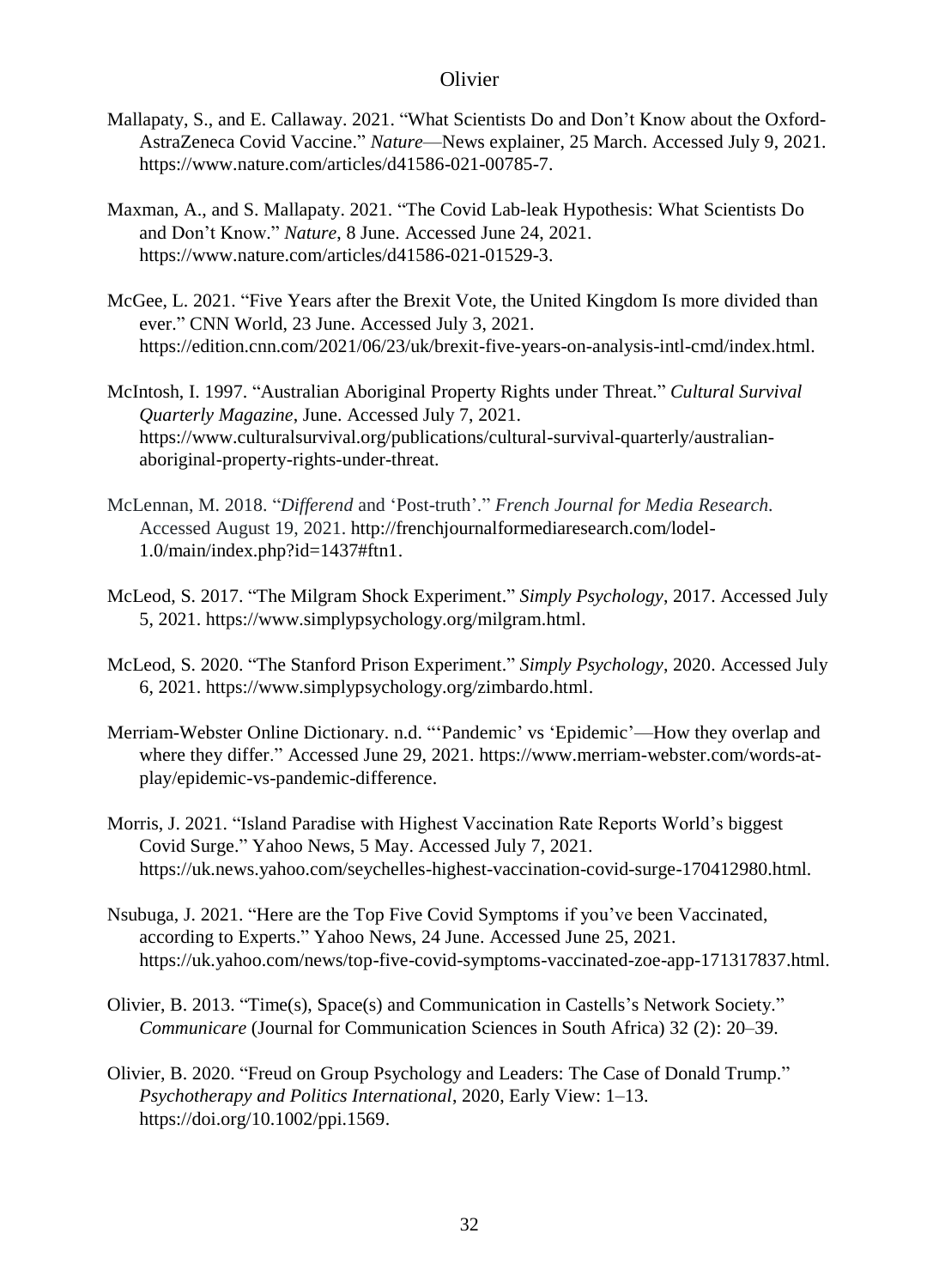- Olivier, B. 2020a. "Die Covid-19 Pandemie: 'n Geleentheid tot Besinning oor die Mens se Plek in Verhouding met die Natuur?" *Tydskrif vir Geesteswetenskappe* (*Journal for the Humanities*) 60 (4–2): 1103–1131. [https://org.doi.10.17159/2224-7912/2020/v60n4-2a1.](https://org.doi.10.17159/2224-7912/2020/v60n4-2a1)
- Olivier, B. 2021. "The Libeskind Jewish Museum in Berlin, the Unpresentable and Experience." *Acta Academica* 53 (1): 23–43. [https://doi.org/10.18820/24150479/aa53i1.2.](https://doi.org/10.18820/24150479/aa53i1.2)
- Olivier, B. 2021a. "The Case for Ivermectin." Posted on the Mail & Guardian's Thought Leader site, 18 January. Accessed February 4, 2021. [https://thoughtleader.co.za/bertolivier/2021/01/18/the-case-for-ivermectin/.](https://thoughtleader.co.za/bertolivier/2021/01/18/the-case-for-ivermectin/)
- O'Sullivan, J. 2021. "Doctor's Damning Legal Letter on NHS Covid Misconduct." *Principia Scientific International*, 3 July. Accessed July 9, 2021. [https://principia](https://principia-scientific.com/doctors-damning-legal-letter-on-nhs-covid-misconduct/?utm_source=feedburner&utm_medium=email&utm_campaign=Feed%3A+psintl+%28Principia+Scientific+Intl+-+Latest+News%29)[scientific.com/doctors-damning-legal-letter-on-nhs-covid](https://principia-scientific.com/doctors-damning-legal-letter-on-nhs-covid-misconduct/?utm_source=feedburner&utm_medium=email&utm_campaign=Feed%3A+psintl+%28Principia+Scientific+Intl+-+Latest+News%29)[misconduct/?utm\\_source=feedburner&utm\\_medium=email&utm\\_campaign=Feed%3A+ps](https://principia-scientific.com/doctors-damning-legal-letter-on-nhs-covid-misconduct/?utm_source=feedburner&utm_medium=email&utm_campaign=Feed%3A+psintl+%28Principia+Scientific+Intl+-+Latest+News%29) [intl+%28Principia+Scientific+Intl+-+Latest+News%29.](https://principia-scientific.com/doctors-damning-legal-letter-on-nhs-covid-misconduct/?utm_source=feedburner&utm_medium=email&utm_campaign=Feed%3A+psintl+%28Principia+Scientific+Intl+-+Latest+News%29)
- Pfizer. n.d. "Our Science: Coronavirus Disease (Covid-19) Resources." Accessed July 7, 2021. [https://www.pfizer.com/science/coronavirus.](https://www.pfizer.com/science/coronavirus)
- Pittaway, D. 2020. "Coronavirus, Meaningless Numbers, Disaster Capitalism: Oligarchy's Dream Come True." *Mail and Guardian*'s Thought Leader site, 11 May. Accessed January 7, 2021[. https://thoughtleader.co.za/coronovirus-meaningless-numbers-disaster-capitalism](https://thoughtleader.co.za/coronovirus-meaningless-numbers-disaster-capitalism-oligarchys-dream-come-true/)[oligarchys-dream-come-true/.](https://thoughtleader.co.za/coronovirus-meaningless-numbers-disaster-capitalism-oligarchys-dream-come-true/)
- Racaniello, V. 2020. "There is One, and only One Strain of Sars-CoV-2." Virology Blog, 7 May. Accessed June 27, 2021. [https://www.virology.ws/2020/05/07/there-is-one-and-only](https://www.virology.ws/2020/05/07/there-is-one-and-only-one-strain-of-sars-cov-2/)[one-strain-of-sars-cov-2/.](https://www.virology.ws/2020/05/07/there-is-one-and-only-one-strain-of-sars-cov-2/)
- Reuters Staff. 2020. "Fact Check: Inventor of Method Used to Test for Covid-19 Didn't Say it can't be Used in Virus Detection." Reuters, 13 November. Accessed June 26, 2021. [https://www.reuters.com/article/uk-factcheck-pcr-idUSKBN24420X.](https://www.reuters.com/article/uk-factcheck-pcr-idUSKBN24420X)
- Reuters Staff 2. 2020. "Fact Check: Studies Show Covid-19 Lockdowns Have Saved Lives." Reuters Everything News, 24 November. Accessed June 26, 2021. [https://www.reuters.com/article/uk-factcheck-lockdowns-idUSKBN2842WS.](https://www.reuters.com/article/uk-factcheck-lockdowns-idUSKBN2842WS).
- Rodriguez, C. H. 2021. "How can Covid Vaccines be Safe when they Were Developed so Fast?" GAVI, 31 March. Accessed July 9, 2021. [https://www.gavi.org/vaccineswork/ask](https://www.gavi.org/vaccineswork/ask-khn-politifact-how-can-covid-vaccines-be-safe-when-they-were-developed-so-fast?gclid=EAIaIQobChMI-Licrf_V8QIVUu3tCh1TOALOEAAYAiAAEgLLBPD_BwE)[khn-politifact-how-can-covid-vaccines-be-safe-when-they-were-developed-so](https://www.gavi.org/vaccineswork/ask-khn-politifact-how-can-covid-vaccines-be-safe-when-they-were-developed-so-fast?gclid=EAIaIQobChMI-Licrf_V8QIVUu3tCh1TOALOEAAYAiAAEgLLBPD_BwE)[fast?gclid=EAIaIQobChMI-Licrf\\_V8QIVUu3tCh1TOALOEAAYAiAAEgLLBPD\\_BwE.](https://www.gavi.org/vaccineswork/ask-khn-politifact-how-can-covid-vaccines-be-safe-when-they-were-developed-so-fast?gclid=EAIaIQobChMI-Licrf_V8QIVUu3tCh1TOALOEAAYAiAAEgLLBPD_BwE)
- RT News. 2021. "Over 3,800 Germans got Sick with Covid-19 Following Full Vaccination, Hundreds were Hospitalized—Health Watchdog." 8 July. Accessed July 9, 2021. [https://www.rt.com/news/528729-germans-sick-covid-full-vaccination/.](https://www.rt.com/news/528729-germans-sick-covid-full-vaccination/)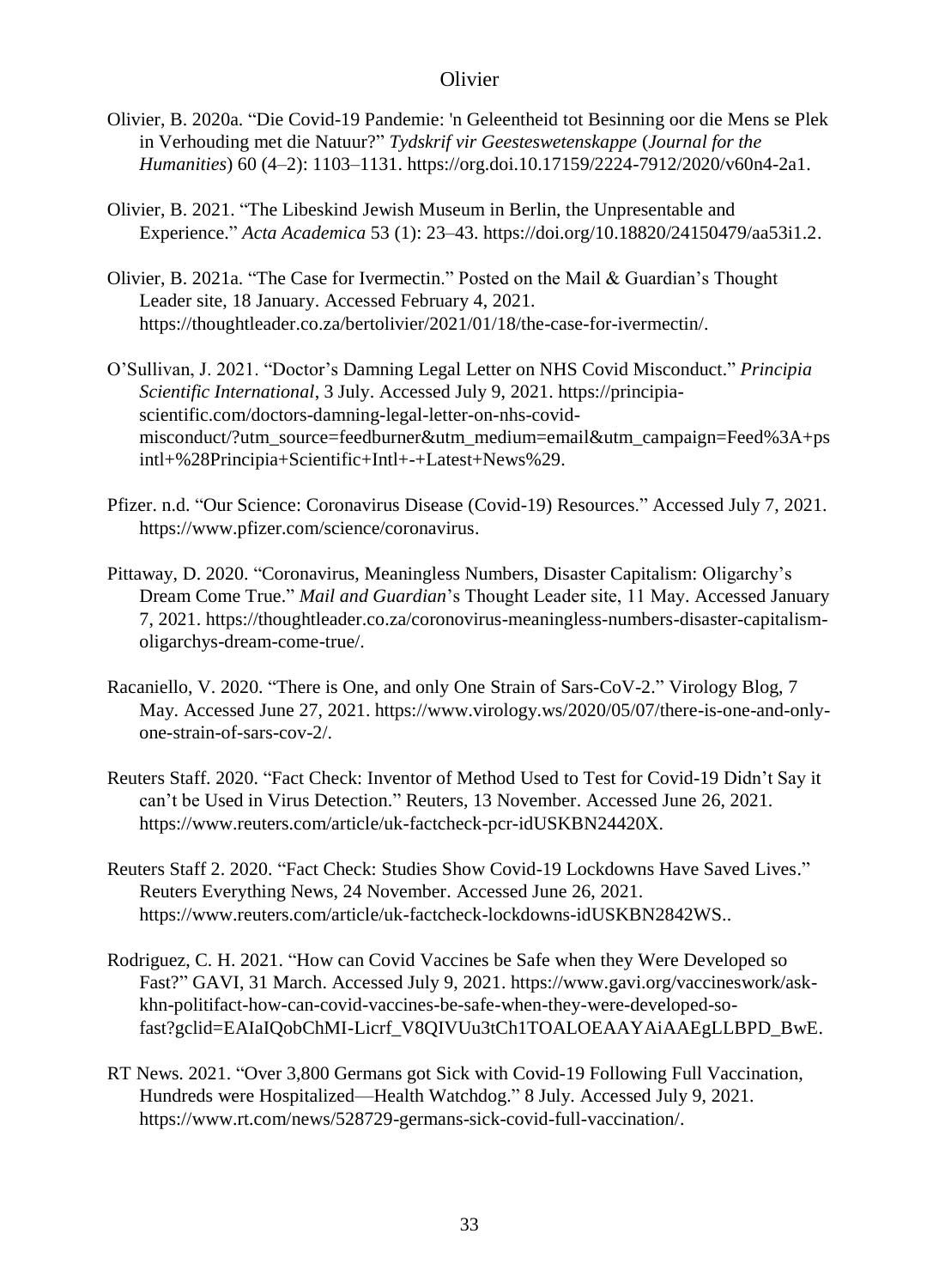- Rumney, E. 2020. "Court Rules some South African Lockdown Restrictions Invalid." Reuters, 2 June. Accessed July 6, 2021. [https://www.reuters.com/article/us-health-coronavirus](https://www.reuters.com/article/us-health-coronavirus-safrica-court-idUSKBN2392BV)[safrica-court-idUSKBN2392BV.](https://www.reuters.com/article/us-health-coronavirus-safrica-court-idUSKBN2392BV)
- SAFLII. 2020. "De Beer and Others v Minister of Cooperative Governance and Traditional Affairs" (21542/2020) [2020] ZAGPPHC 184; 2020 (11) BCLR 1349 (GP) (2 June 2020). Accessed July 7, 2021. [http://www.saflii.org/za/cases/ZAGPPHC/2020/184.html.](http://www.saflii.org/za/cases/ZAGPPHC/2020/184.html)
- Shahar, E. 2021. "Not a Shred of Doubt: Sweden was Right." Eyal Shahar, 27 May. Accessed June 8, 2021[. https://shahar-26393.medium.com/not-a-shred-of-doubt-sweden-was-right-](https://shahar-26393.medium.com/not-a-shred-of-doubt-sweden-was-right-32e6dab1f47a)[32e6dab1f47a.](https://shahar-26393.medium.com/not-a-shred-of-doubt-sweden-was-right-32e6dab1f47a)
- Smits, J. 2021. "French Drug Assessment Center Demands Removal of all Four Widely Used Covid Vaccines." LifeSite News, 22 April. Accessed July 10, 2021. [https://www.lifesitenews.com/news/french-drug-assessment-center-demands-removal-of](https://www.lifesitenews.com/news/french-drug-assessment-center-demands-removal-of-all-four-widely-used-covid-vaccines)[all-four-widely-used-covid-vaccines.](https://www.lifesitenews.com/news/french-drug-assessment-center-demands-removal-of-all-four-widely-used-covid-vaccines)
- Solis-Moreira, J. 2020. "How Did we Develop a Covid-19 Vaccine so quickly?" *Medical News Today*, 15 December. Accessed July 8, 2021. [https://www.medicalnewstoday.com/articles/how-did-we-develop-a-covid-19-vaccine-so](https://www.medicalnewstoday.com/articles/how-did-we-develop-a-covid-19-vaccine-so-quickly)[quickly.](https://www.medicalnewstoday.com/articles/how-did-we-develop-a-covid-19-vaccine-so-quickly)
- Sones/America's Frontline Doctors. 2021. *Global Research*, 23 June. Accessed June 28, 2021. Lisbon Court Rules Only 0.9% of "Verified Cases" Died of Covid, numbering 152, not 17,000 claimed. [https://www.globalresearch.ca/lisbon-court-rules-only-0-9-verified-cases](https://www.globalresearch.ca/lisbon-court-rules-only-0-9-verified-cases-died-covid-numbering-152-not-17000-claimed/5748807)[died-covid-numbering-152-not-17000-claimed/5748807.](https://www.globalresearch.ca/lisbon-court-rules-only-0-9-verified-cases-died-covid-numbering-152-not-17000-claimed/5748807)
- The Great Barrington Declaration. 2020. Accessed and signed May 9, 2021. [https://gbdeclaration.org/.](https://gbdeclaration.org/)
- The Portugal News. 2020. "Covid PCR Test Reliability Doubtful—Portugal Judges." News, 27 November. Accessed April 10, 2021. [https://www.theportugalnews.com/news/2020-11-](https://www.theportugalnews.com/news/2020-11-27/covid-pcr-test-reliability-doubtful-portugal-judges/56962) [27/covid-pcr-test-reliability-doubtful-portugal-judges/56962.](https://www.theportugalnews.com/news/2020-11-27/covid-pcr-test-reliability-doubtful-portugal-judges/56962)
- The Truth Hunter. 2021. "Reiner Fuellmich Interviews Dr David Martin who has some Mind Blowing Facts." 12 July. Accessed July 12, 2021. [https://brandnewtube.com/watch/reiner](https://brandnewtube.com/watch/reiner-fuellmich-interviews-dr-david-martin-who-has-some-mind-blowing-facts_VXmTCZYmF8rHg3M.html)[fuellmich-interviews-dr-david-martin-who-has-some-mind-blowing](https://brandnewtube.com/watch/reiner-fuellmich-interviews-dr-david-martin-who-has-some-mind-blowing-facts_VXmTCZYmF8rHg3M.html)[facts\\_VXmTCZYmF8rHg3M.html.](https://brandnewtube.com/watch/reiner-fuellmich-interviews-dr-david-martin-who-has-some-mind-blowing-facts_VXmTCZYmF8rHg3M.html)
- Universal Declaration of Human Rights of the United Nations. 1948. Accessed July 7, 2021. [https://www.un.org/en/about-us/universal-declaration-of-human-rights.](https://www.un.org/en/about-us/universal-declaration-of-human-rights)
- Walsh, N. P., and V. Cotovio. 2020. "Bats Are not to Blame for Coronavirus. Humans Are." CNN Health, 20 March. Accessed April 10, 2020. [https://edition.cnn.com/2020/03/19/health/coronavirus-human-actions-intl/index.html.](https://edition.cnn.com/2020/03/19/health/coronavirus-human-actions-intl/index.html)